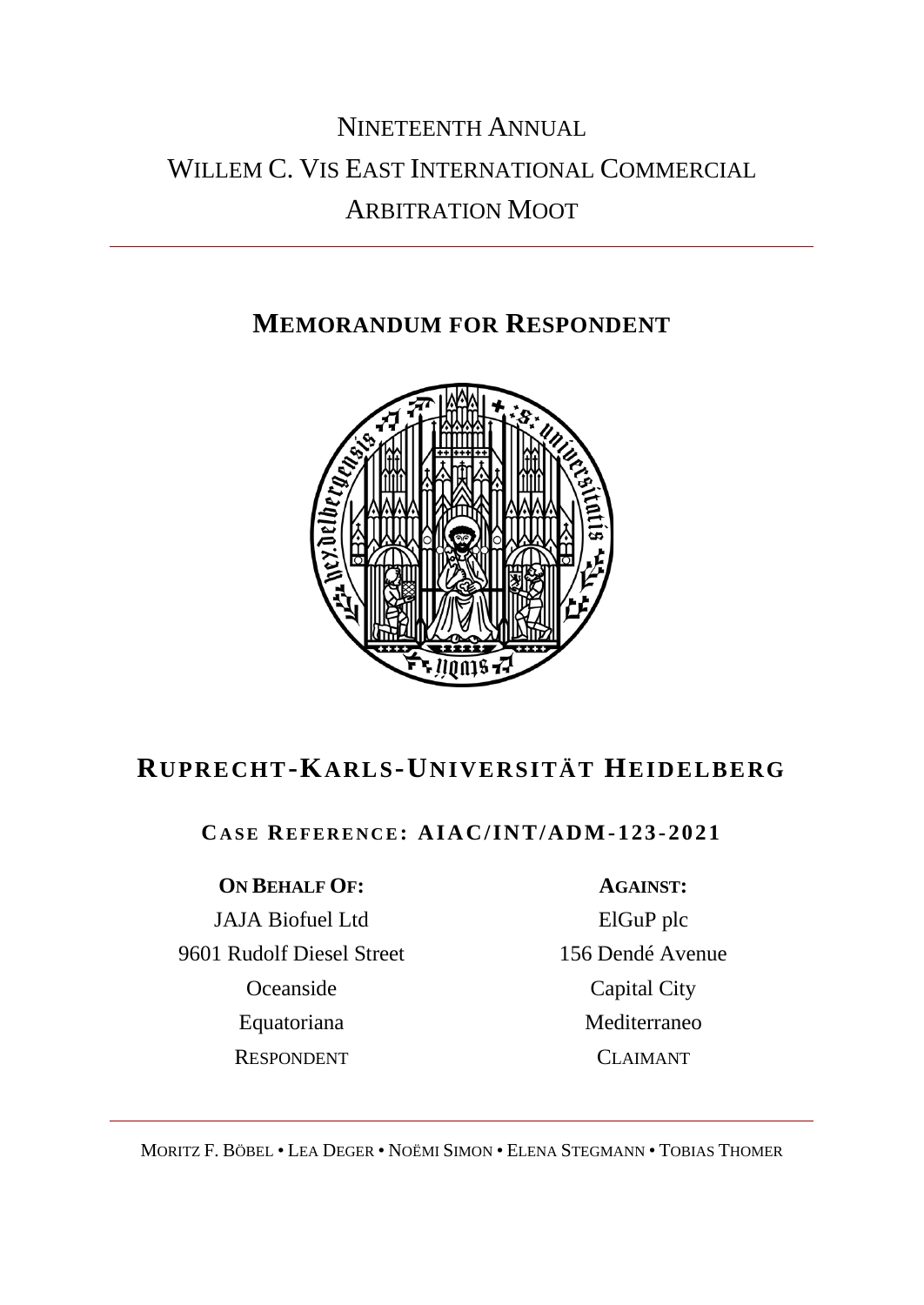

# **TABLE OF CONTENTS**

| PART I: THE PARTIES DID NOT AGREE ON THE JURISDICTION OF                                |
|-----------------------------------------------------------------------------------------|
|                                                                                         |
|                                                                                         |
|                                                                                         |
| 1. The Parties Implicitly Chose Mediterranean Law to Govern the Arbitration Agreement 5 |
|                                                                                         |
| 3. Reasonable Parties Prefer their Relationship to Be Governed by One Law 7             |
|                                                                                         |
|                                                                                         |
| A. ART. 19(3) CISG AND ART. 81(1) CISG MENTION ARBITRATION AGREEMENTS 9                 |
| B. THE CISG PROVIDES FOR A TOOLSET THAT IS SUITABLE TO GOVERN THE CONCLUSION OF         |
|                                                                                         |
| C. THE TRIBUNAL SHOULD APPLY THE CISG TO ENSURE A COHERENT INTERPRETATION               |
|                                                                                         |
|                                                                                         |
|                                                                                         |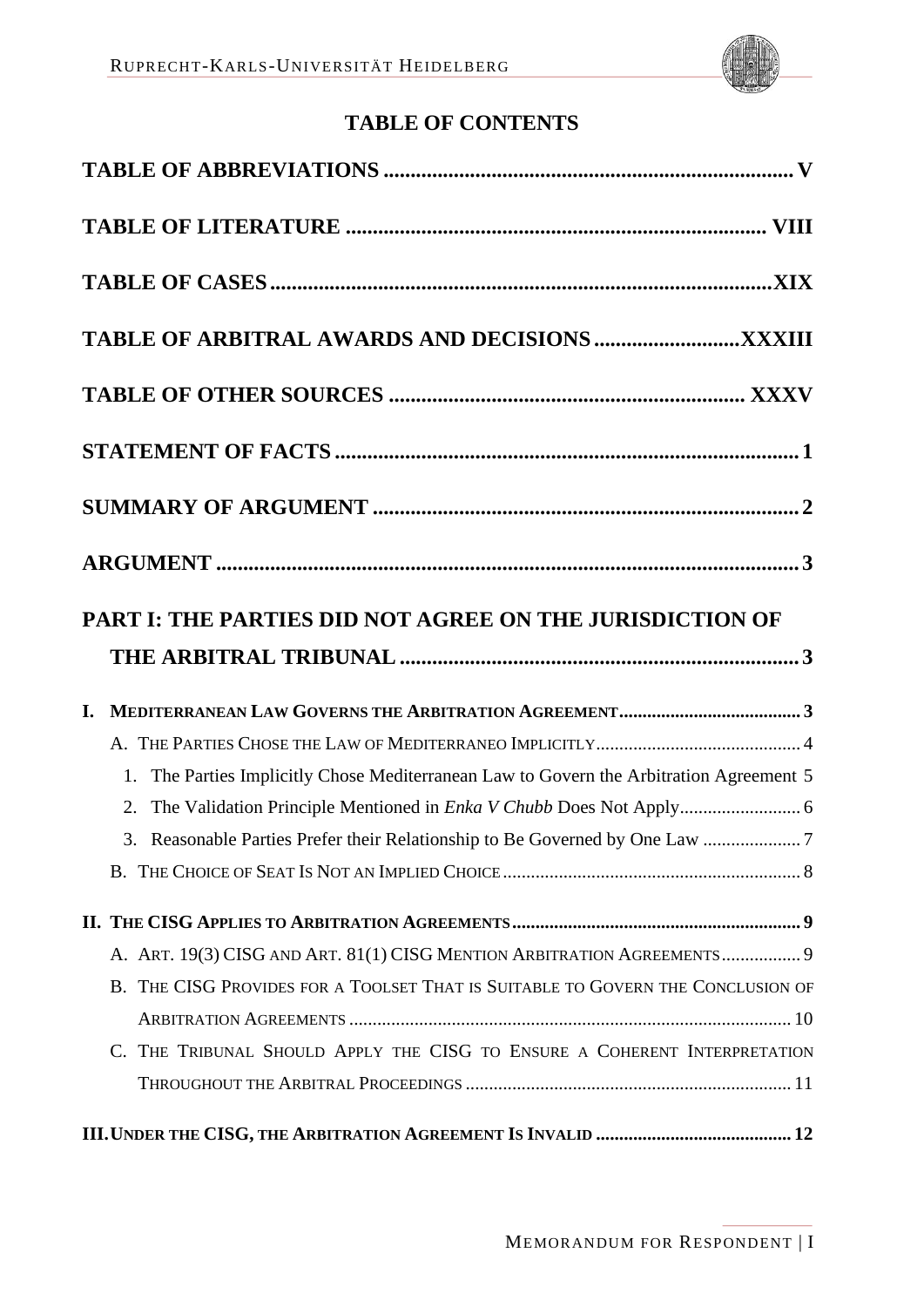|    | A. UNDER THE CISG, THE ARBITRATION AGREEMENT WAS NOT INCLUDED IN THE ALLEGED              |
|----|-------------------------------------------------------------------------------------------|
|    |                                                                                           |
|    | B. IN ANY EVENT, THERE WAS A LACK OF AGREEMENT REGARDING THE ISSUE OF                     |
|    | TRANSPARENCY WHICH INVALIDATES THE ARBITRATION AGREEMENT  12                              |
|    | IV. EVEN IF THE TRIBUNAL WERE TO FIND THAT THE CISG DOES NOT APPLY TO THE                 |
|    |                                                                                           |
|    |                                                                                           |
|    | B. EVEN UNDER DCL, THE ARBITRATION AGREEMENT REMAINS INVALID 14                           |
|    |                                                                                           |
|    |                                                                                           |
|    | PART II: THE PARTIES DID NOT CONCLUDE A SALES CONTRACT IN                                 |
|    |                                                                                           |
| I. | <b>RESPONDENT'S EMAIL ON 1 APRIL 2020 WAS NOT A LEGALLY BINDING OFFER  16</b>             |
|    | A. RESPONDENT'S EMAIL FROM 1 APRIL 2020 SHOWS THAT IT DID NOT HAVE THE INTENTION          |
|    |                                                                                           |
|    | B. THE NEGOTIATIONS AT THE SUMMIT SHOW THAT RESPONDENT DID NOT HAVE THE                   |
|    |                                                                                           |
|    | II. EVEN IF THE TRIBUNAL WERE TO FIND THAT THE EMAIL WAS A LEGALLY BINDING                |
|    | OFFER, CLAIMANT ALTERED THE TERMS OF THIS OFFER MATERIALLY  17                            |
|    | A. CLAIMANT DID NOT ACCEPT THE OFFER BUT PLACED A COUNTEROFFER  18                        |
|    | 1.                                                                                        |
|    | The Principle of Separate Corporate Personality Applies Especially in This Case  18<br>a. |
|    | The Principle Of Separate Corporate Personality Still Applies, Altough the Same<br>b.     |
|    |                                                                                           |
|    | 2.                                                                                        |
|    | The Lack of Agreement on the UTR Prevented the Sales Contract's Conclusion 20<br>3.       |
|    | RESPONDENT Made The Issue Of Transparency a Condition for the Sales Contract20<br>a.      |
|    | b.                                                                                        |
|    |                                                                                           |
|    | 1.                                                                                        |
|    |                                                                                           |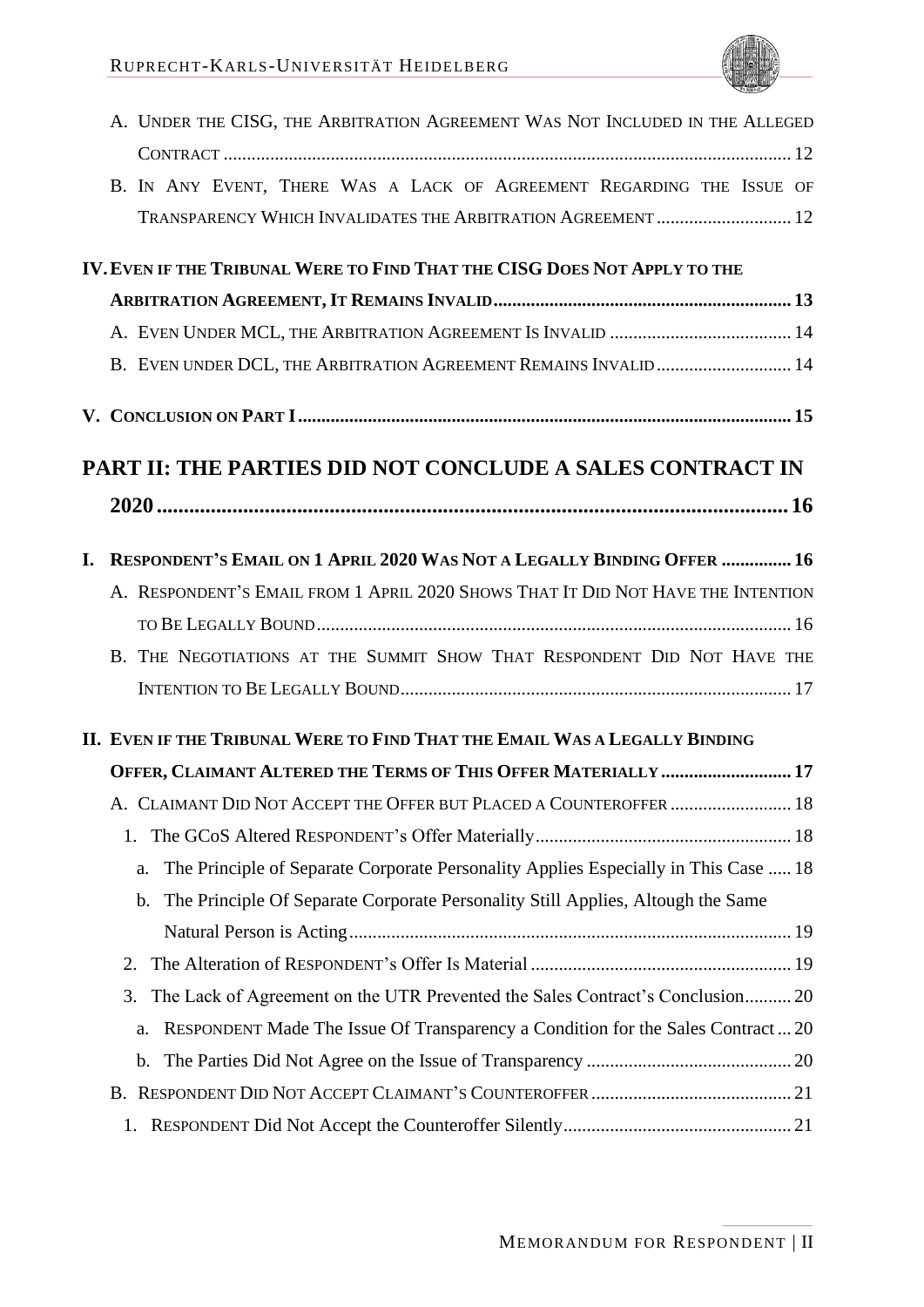| a. CLAIMANT and Southern Commodities Did Not Establish the Practice That Silence        |  |
|-----------------------------------------------------------------------------------------|--|
|                                                                                         |  |
|                                                                                         |  |
| aa. A Reasonable Person Would Not Assume That RESPONDENT Had the Intention to           |  |
|                                                                                         |  |
| bb. A Reasonable Person Would Not Assume That CLAIMANT Had the Intention to             |  |
|                                                                                         |  |
|                                                                                         |  |
|                                                                                         |  |
| PART III: THE PARTIES DID NOT INCLUDE THE GCOS IN THE                                   |  |
|                                                                                         |  |
| I. CLAIMANT DISREGARDS THE REQUIREMENTS TO INCLUDE STANDARD TERMS IN A                  |  |
| CONTRACT UNDER THE CISG AND UNLAWFULLY DISADVANTAGES RESPONDENT 26                      |  |
|                                                                                         |  |
| A. THE PARTIES HAVE NO PRACTICE TO APPLY THE LATEST VERSION OF THE GCOS  27             |  |
|                                                                                         |  |
| III. CLAIMANT DID NOT FULFILL THE REQUIREMENT TO MAKE THE GCOS AVAILABLE 28             |  |
|                                                                                         |  |
|                                                                                         |  |
| 2.                                                                                      |  |
| CLAIMANT Did Not Transmit the 2016 Version of the GCoS to Southern Commodities 29<br>3. |  |
| B. CLAIMANT CANNOT RELY ON ANY EXCEPTIONS OF THE REQUIREMENT TO MAKE THE                |  |
|                                                                                         |  |
|                                                                                         |  |
| Ms Bupati Was Not Aware of the GCoS' Content and CLAIMANT Could Not Assume<br>a.        |  |
|                                                                                         |  |
| aa. Ms Bupati Did Not Have the Required Actual and Positive Awareness of the GCoS'      |  |
|                                                                                         |  |
| bb. CLAIMANT Could Not Justifiably Assume Ms Bupati's Awareness 32                      |  |
|                                                                                         |  |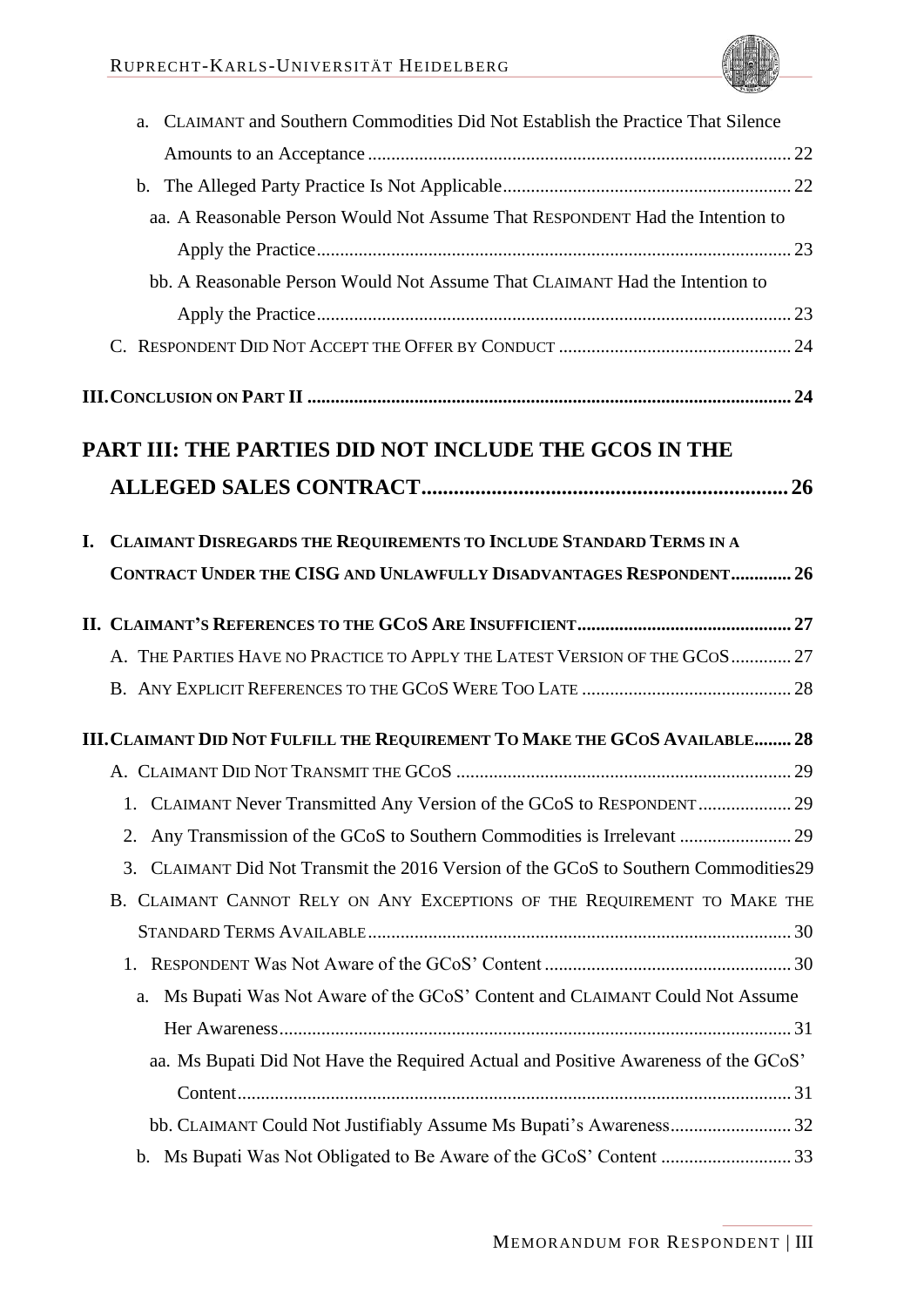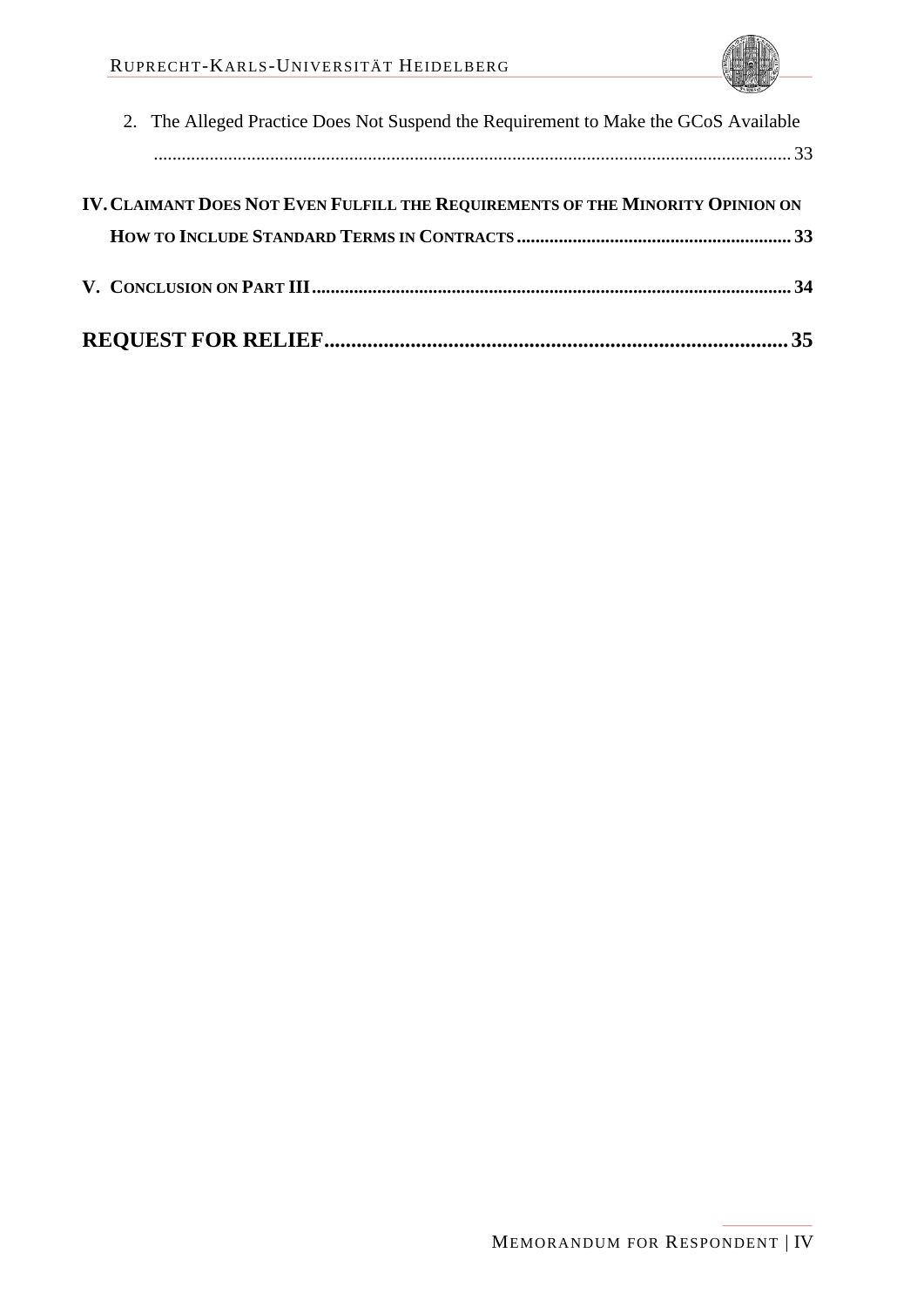<span id="page-5-0"></span>

| <b>Explanation</b>                                                                           |
|----------------------------------------------------------------------------------------------|
| 2021 AIAC Rules - Global Solution                                                            |
| Article                                                                                      |
| Articles                                                                                     |
| confer (compare)                                                                             |
| United Nations Convention on Contracts for the International Sale of<br>Goods, Vienna 1980   |
| Internet database on CISG decisions and materials, available at<br>http://www.cisg-online.ch |
| Danubian Contract Law                                                                        |
| edition                                                                                      |
| emphasis added                                                                               |
| et alii (and others)                                                                         |
| <i>et sequens</i> (and following)                                                            |
| et sequentes (and following; more than one page/paragraph)                                   |
| <b>CLAIMANT's Exhibit</b>                                                                    |
| <b>RESPONDENT's Exhibit</b>                                                                  |
| <b>CLAIMANT's General Conditions of Sale</b>                                                 |
| <i>ibidem</i> (the same place)                                                               |
| <b>International Chamber of Commerce</b>                                                     |
| See below                                                                                    |
| Mediterranean Contract Law                                                                   |
|                                                                                              |

# **TABLE OF ABBREVIATIONS**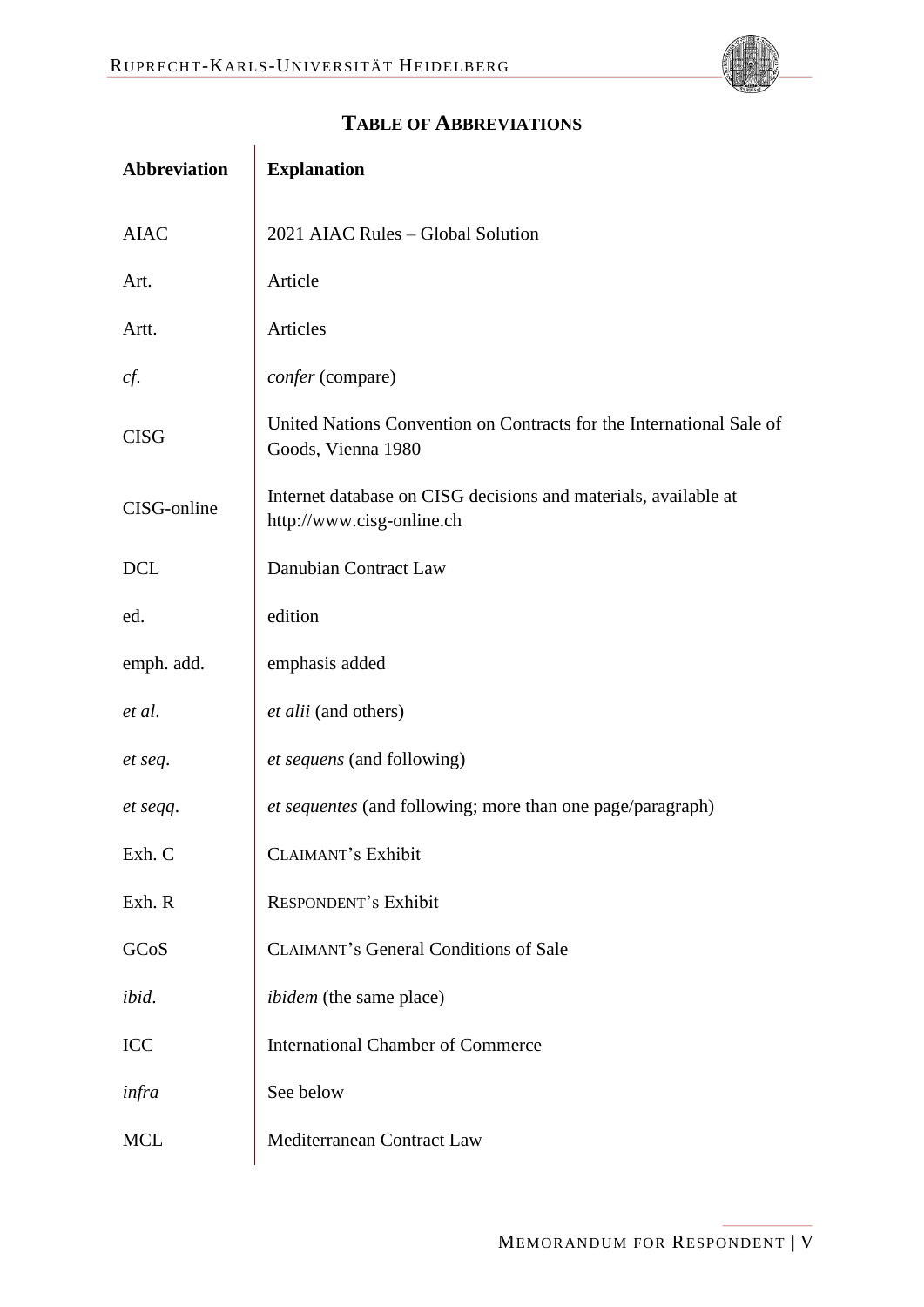| Abbreviation             | <b>Explanation</b>                                                          |
|--------------------------|-----------------------------------------------------------------------------|
| <b>MfC</b>               | Memorandum for CLAIMANT                                                     |
| No.                      | Number                                                                      |
| <b>NoA</b>               | Notice of Arbitration                                                       |
| <b>NYC</b>               | Convention on the Recognition and Enforcement of foreign arbitral<br>awards |
| p.                       | page                                                                        |
| para.                    | paragraph                                                                   |
| paras.                   | paragraphs                                                                  |
| PO <sub>1</sub>          | Procedural Order Number 1                                                   |
| PO <sub>2</sub>          | Procedural Order Number 2                                                   |
| pp.                      | pages                                                                       |
| Response                 | Response to the Notice of Arbitration                                       |
| <b>RSPO</b>              | Roundtable on Sustainable Palm Oil                                          |
| supra                    | See above                                                                   |
| Tribunal                 | Arbitral Tribunal                                                           |
| <b>UN</b>                | <b>United Nations</b>                                                       |
| <b>UNCITRAL</b>          | United Nations Commission on International Trade Law                        |
| <b>UNCITRAL</b><br>Rules | United Nations Commission on International Trade Law Arbitration<br>Rules   |
| <b>UNIDROIT</b>          | International Institute for the Unification of Private Law                  |
| <b>UPICC</b>             | Unidroit Principles of International Commercial Contracts                   |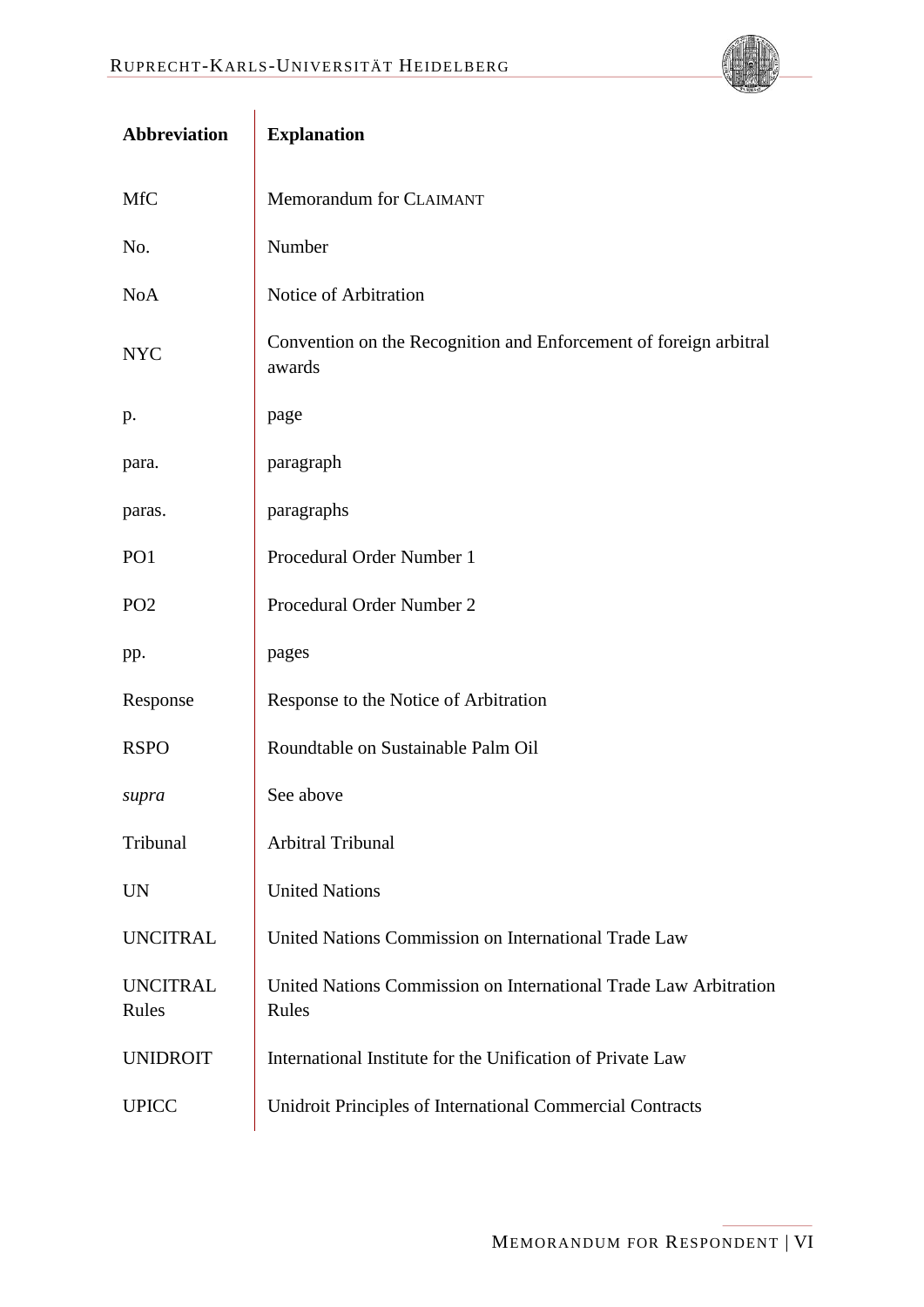

| <b>Abbreviation</b> | <b>Explanation</b>                                                           |
|---------------------|------------------------------------------------------------------------------|
| <b>UTR</b>          | UNCITRAL Rules on Transparency in Treaty-based Investor-State<br>Arbitration |
| V                   | versus                                                                       |
| Vorb.               | Vorbemerkung (Intro to)                                                      |
| Vol.                | Volume                                                                       |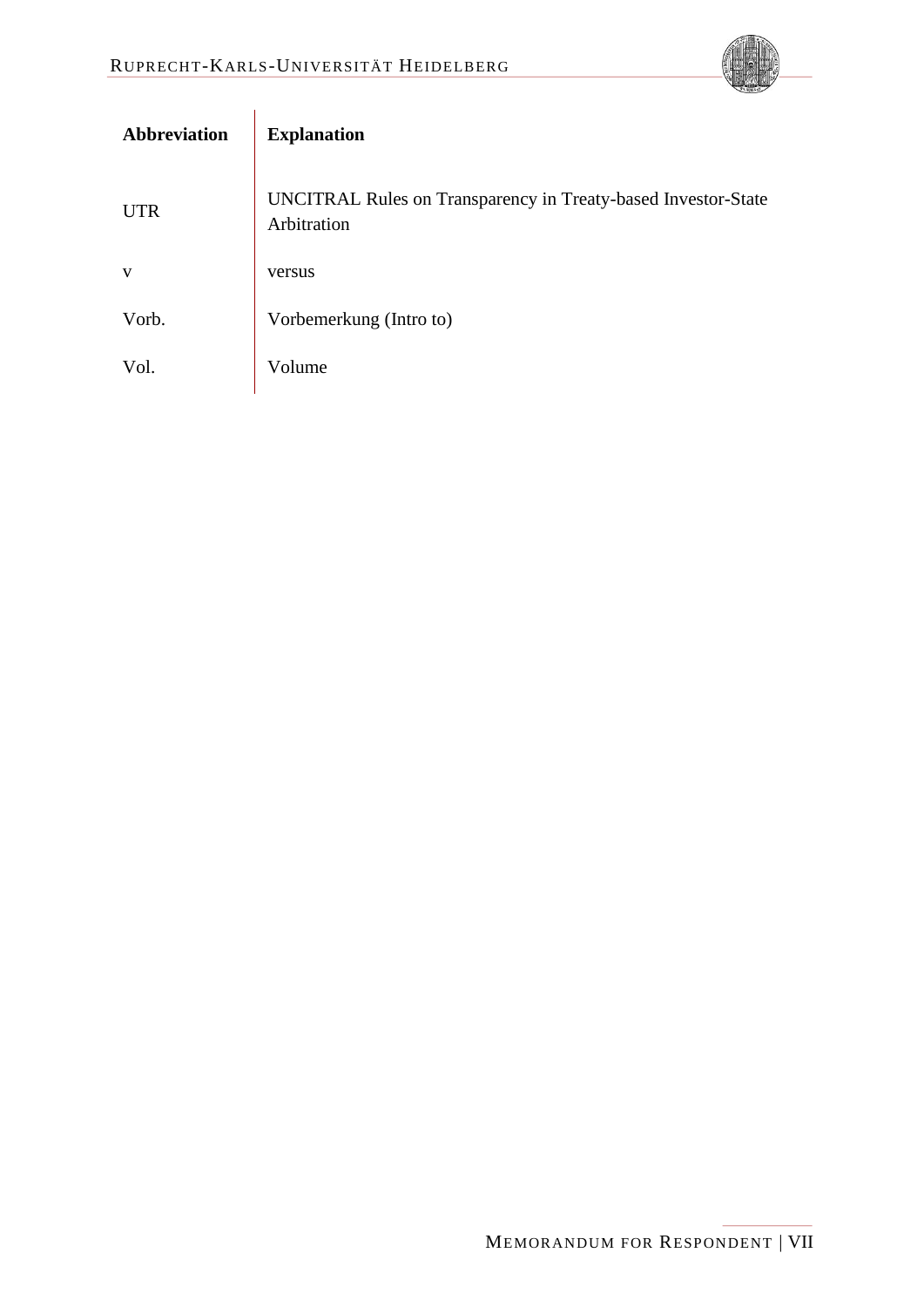

<span id="page-8-0"></span>

| <b>Cited as</b>       | <b>Citation</b>                                                                                                                         | <b>Cited</b> |
|-----------------------|-----------------------------------------------------------------------------------------------------------------------------------------|--------------|
|                       |                                                                                                                                         | in para.     |
| <b>ACHILLES</b>       | <b>Achilles, Wilhelm-Albrecht</b>                                                                                                       | 47,60        |
|                       | UN-Kaufrechtsübereinkommen (CISG)                                                                                                       |              |
|                       | $2nd$ ed., Cologne (2019)                                                                                                               |              |
| <b>BECKOGK/Author</b> | Gsell, Beate/Krüger, Wolfgang/Lorenz,<br>Stephan/Reymann, Christoph                                                                     | 28           |
|                       | Beck-online.Grosskommentar                                                                                                              |              |
|                       | Munich $(2021)$                                                                                                                         |              |
| <b>BELL</b>           | <b>Bell, Kevin</b>                                                                                                                      | 31           |
|                       | The Sphere of Application of the Vienna Convention on<br>Contracts for the International Sale of Goods                                  |              |
|                       | In: Pace International Law Review, Vol. 8 (1996) No. 1,<br>pp. 237-258                                                                  |              |
| <b>BERMANN</b>        | Bermann, George A.                                                                                                                      | 21           |
|                       | Choice of law governing the arbitration agreement                                                                                       |              |
|                       | In: International Arbitration and Private International<br>Law, published by Bermann, George A., Vol. 30 (2017),<br>Leiden, pp. 129-196 |              |
| <b>BETANCOURT I</b>   | <b>Betancourt, Julio César</b>                                                                                                          | 20           |
|                       | Damages for breach of an international arbitration<br>agreement under English arbitration law                                           |              |
|                       | In: Arbitration International, published by Park, William<br>W., Vol. 34 (2018) No. 4, Oxford, pp. 511-532                              |              |
|                       |                                                                                                                                         |              |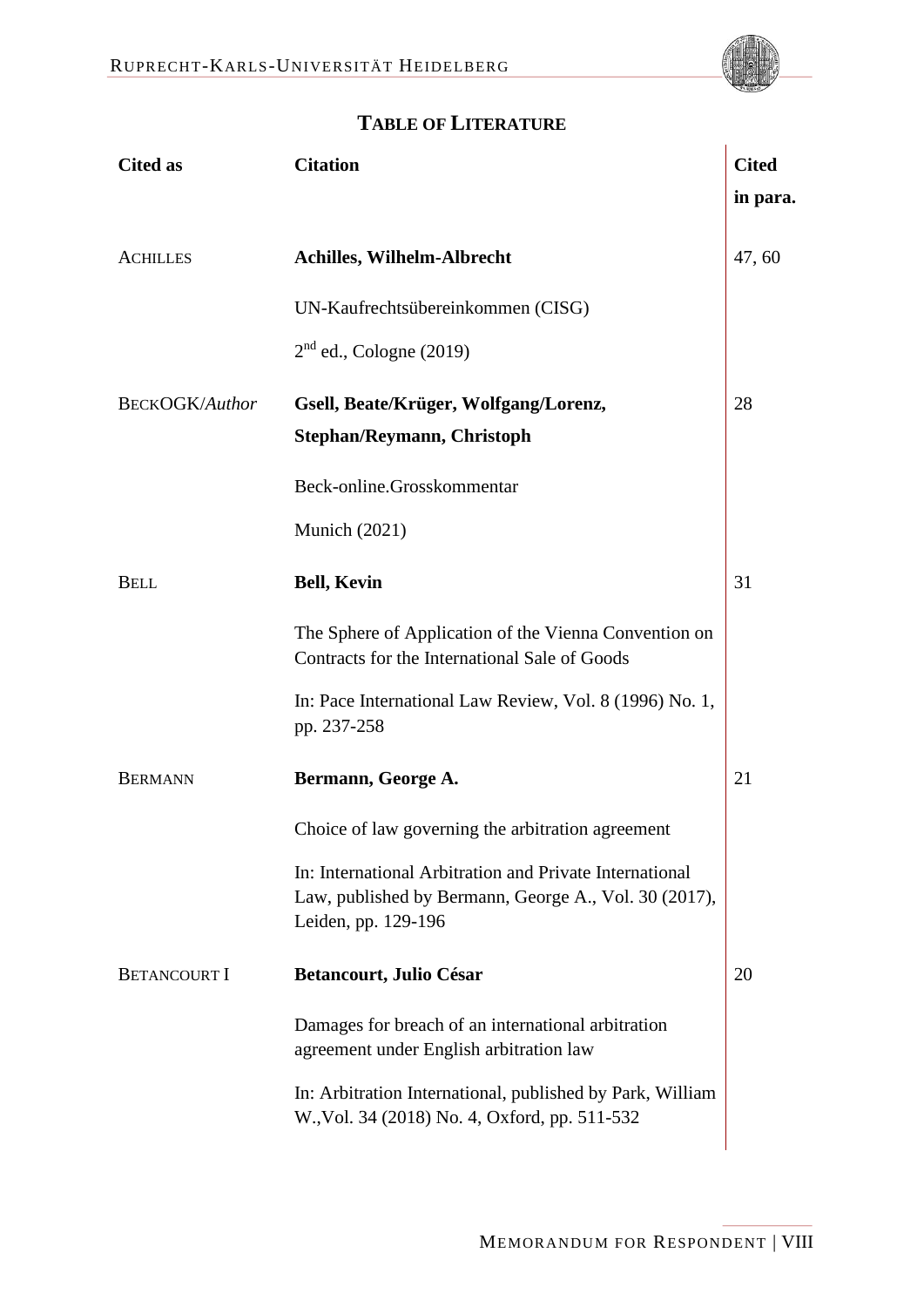| <b>Cited as</b>       | <b>Citation</b>                                                                                                  | <b>Cited</b>     |
|-----------------------|------------------------------------------------------------------------------------------------------------------|------------------|
|                       |                                                                                                                  | in para.         |
| <b>BETANCOURT II</b>  | <b>Betancourt, Julio César</b>                                                                                   | 21               |
|                       | Defining Issues in International Arbitration: Celebrating<br>100 Years of the Chartered Institute of Arbitrators |                  |
|                       | $1st$ ed., Oxford (2016)                                                                                         |                  |
| <b>BORN</b>           | Born, Gary B.                                                                                                    | 2, 5, 6,         |
|                       | <b>International Commercial Arbitration</b>                                                                      | 9, 20,<br>21, 34 |
|                       | Vol. I: International Arbitration Agreements                                                                     |                  |
|                       | 3 <sup>rd</sup> ed., Alphen aan den Rijn (2021)                                                                  |                  |
| <b>BREKOULAKIS ET</b> | Brekoulakis, Stravos L./Lew, Julian D. M./Mistelis                                                               | 20               |
| AL./Author            | Loukas A. (eds.)                                                                                                 |                  |
|                       | The Evolution and Future of International Arbitration                                                            |                  |
|                       | Alphen aan den Rijn (2016)                                                                                       |                  |
| <b>BRIGGS</b>         | <b>Briggs, Adrian</b>                                                                                            | 9                |
|                       | Private International Law in English Courts                                                                      |                  |
|                       | Oxford $(2014)$                                                                                                  |                  |
| <b>DERAINS</b>        | <b>Derains, Yves</b>                                                                                             | 11               |
|                       | The ICC arbitral process, Part VIII: Choice of Law<br>applicable to the Contract and International Arbitration   |                  |
|                       | In: ICC International Court of Arbitration Bulletin,<br>Vol. 6 (1995) No. 1, Paris, pp. 10-18                    |                  |
|                       |                                                                                                                  |                  |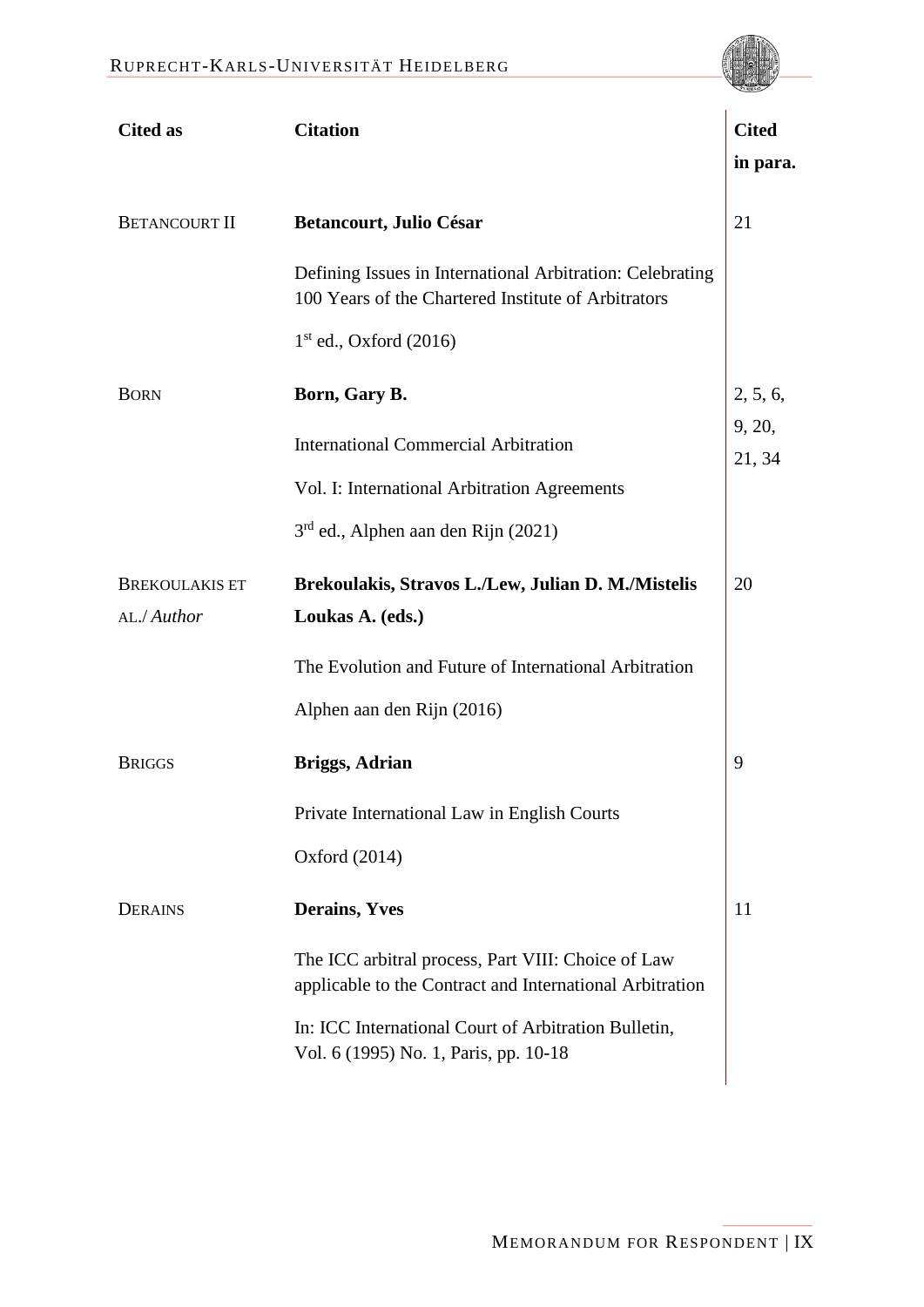| <b>Cited as</b>        | <b>Citation</b>                                                                                                                                                     | <b>Cited</b> |
|------------------------|---------------------------------------------------------------------------------------------------------------------------------------------------------------------|--------------|
|                        |                                                                                                                                                                     | in para.     |
| FARNSWORTH             | <b>Farnsworth, Edward Allan</b>                                                                                                                                     | 31           |
|                        | The Vienna Convention: History and Scope                                                                                                                            |              |
|                        | In: The International Lawyer, published by the<br>American Bar Association, Vol. 18 (1984) No. 1,<br>pp. 17-20                                                      |              |
| <b>FEEHILY</b>         | Feehily, Ronán                                                                                                                                                      | 21           |
|                        | Separability in international commercial arbitration;<br>confluence, conflict and the appropriate limitations in<br>the development and application of the doctrine |              |
|                        | In: Arbitration International, published by Park, William<br>W., Vol. 34 (2018) No. 3, Oxford, pp. 355-383                                                          |              |
| FERRARI/               | Ferrari, Franco/Kieninger, Eva-Maria/Mankowski,                                                                                                                     | 84, 88,      |
| KIENINGER/             | Peter (ed.)                                                                                                                                                         | 89, 110      |
| MANKOWSKI/Author       | Internationales Vertragsrecht                                                                                                                                       |              |
|                        | $3rd$ ed., Munich (2018)                                                                                                                                            |              |
| FERRARI/KRÖLL          | Ferrari, Franco/Kröll, Stefan (eds.)                                                                                                                                | 20           |
|                        | Conflict of Laws in International Arbitration                                                                                                                       |              |
|                        | Munich (2011)                                                                                                                                                       |              |
| FLECKE-                | Flecke-Giammarco, Gustav/Grimm, Alexander                                                                                                                           | 19, 29       |
| <b>GIAMMARCO/GRIMM</b> | CISG and Arbitration Agreements: A Janus-Faced<br>Practice and How to Cope with It                                                                                  |              |
|                        | In: Journal of Arbitration Studies, Vol. 25 (2015)<br>No. 31, pp. 33-58                                                                                             |              |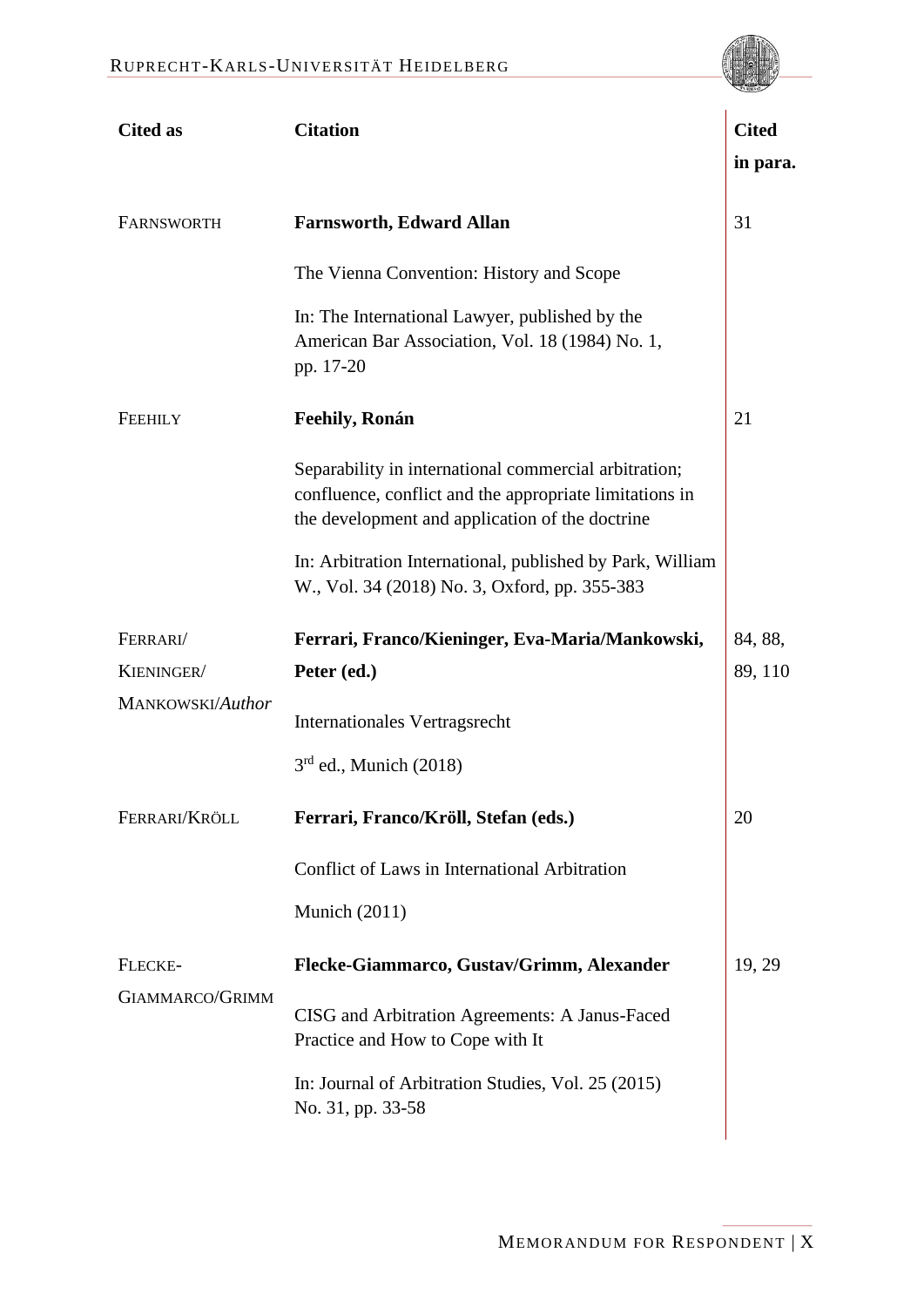| <b>Cited as</b>   | <b>Citation</b>                                                                                                                            | <b>Cited</b><br>in para. |
|-------------------|--------------------------------------------------------------------------------------------------------------------------------------------|--------------------------|
| FLEISCHER/GOETTE/ | <b>Fleischer, Holger/Goette, Wulf</b>                                                                                                      | 55                       |
| Author            | Münchener Kommentar zum Gesetz betreffend die<br>Gesellschaften mit beschränkter Haftung: GmbHG                                            |                          |
|                   | Volume 1                                                                                                                                   |                          |
|                   | $4th$ ed., Munich (2022)                                                                                                                   |                          |
| GREENBERG/KEE/    | Greenberg, Simon/Kee, Christopher/Weeramantry,                                                                                             | 21                       |
| WEERAMANTRY       | J. Romesh (eds.)                                                                                                                           |                          |
|                   | International Commercial Arbitration - An Asia-Pacific<br>Perspective                                                                      |                          |
|                   | Cambridge (2011)                                                                                                                           |                          |
| GÜL               | Gül, Ibrahim                                                                                                                               | 64                       |
|                   | Freedom of Contract, Party Autonomy and its limits<br>under CISG                                                                           |                          |
|                   | In: Hacettepe Hukuk Fakultesi Dergisi, Vol. 6 (2016)<br>No. 1, pp. 77-102                                                                  |                          |
| HOLTZMANN/        | Holtzmann, Howard M./Neuhaus, Joseph E./Edda                                                                                               | 34                       |
| <b>NEUHAUS</b>    | Kristijánsdóttir/Walsh, Thomas W.                                                                                                          |                          |
|                   | A guide to the 2006 amendments to the UNCITRAL<br>Model Law on international commercial arbitration:<br>legislative history and commentary |                          |
|                   | $1st$ ed., Alphen aan den Rijn (2015)                                                                                                      |                          |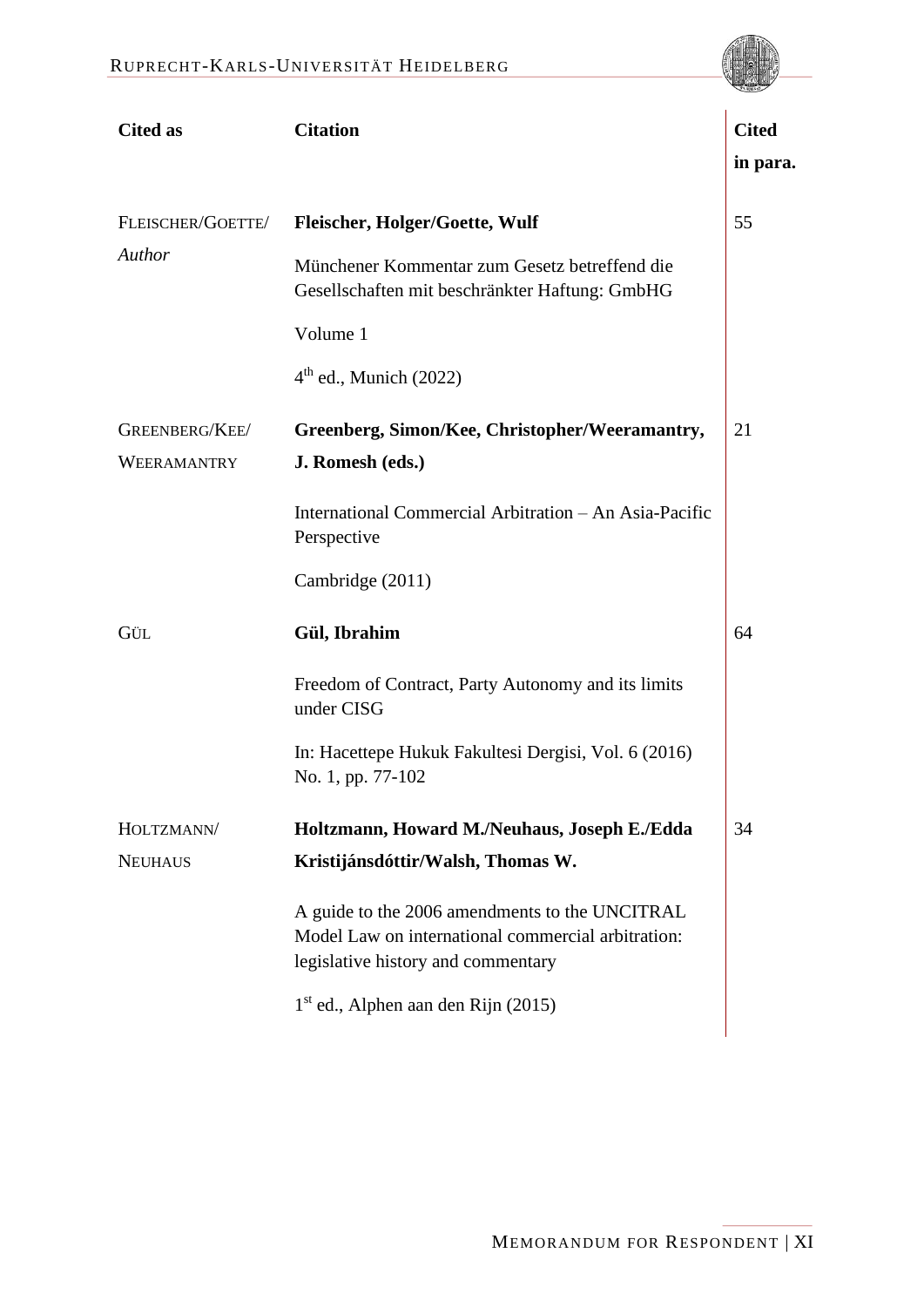

| <b>Cited as</b>                      | <b>Citation</b>                                                                                                                                                     | <b>Cited</b> |
|--------------------------------------|---------------------------------------------------------------------------------------------------------------------------------------------------------------------|--------------|
|                                      |                                                                                                                                                                     | in para.     |
| HONNOLD                              | Honnold, John O./Flechtner, Harry M. (ed.)                                                                                                                          | 48           |
|                                      | Uniform Law of International Sales under the 1980<br><b>United Nations Convention</b>                                                                               |              |
|                                      | 4 <sup>th</sup> ed., Alphen aan den Rijn (2009)                                                                                                                     |              |
| HONSELL/DORNIS                       | Honsell, Heinrich (ed.)/Dornis, Tim                                                                                                                                 | 58,89        |
|                                      | Kommentar zum UN-Kaufrecht                                                                                                                                          |              |
|                                      | $2nd$ ed., Berlin (2009)                                                                                                                                            |              |
| HUBER/KRÖLL                          | Huber, Peter/Kröll, Stefan                                                                                                                                          | 83           |
|                                      | Deutsche Rechtsprechung zum UN-Kaufrecht in den<br>Jahren 2001/2002                                                                                                 |              |
|                                      | In: Praxis des Internationalen Privat- und<br>Verfahrensrechts, published by Jayme, Erik/Kronke,<br>Herbert et al., Vol. 23 (2003) No. 4, Bielefeld,<br>pp. 309-317 |              |
| KRÖLL/                               | Kröll, Stefan/Mistelis, Loukas A./Perales Viscasillas,                                                                                                              | 29, 54,      |
| MISTELIS/                            | Maria del Pilar (eds.)                                                                                                                                              | 64, 68,      |
| <b>PERALES</b><br>VISCASILLAS/Author | UN Convention on Contracts of the International Sale of<br>Goods (CISG) – Commentary                                                                                | 70,83        |
|                                      | 2 <sup>nd</sup> ed., Munich, Oxford, Baden-Baden (2019)                                                                                                             |              |
| KRÖLL/HENNECKE                       | Kröll, Stefan/Hennecke, Rudolf                                                                                                                                      | 60           |
|                                      | Kollidierende Allgemeine Geschäftsbedingungen in<br>internationalen Kaufverträgen                                                                                   |              |
|                                      | In: Recht der internationalen Wirtschaft, (2001) No. 10,<br>Frankfurt/Heidelberg, pp. 736-743                                                                       |              |
|                                      |                                                                                                                                                                     |              |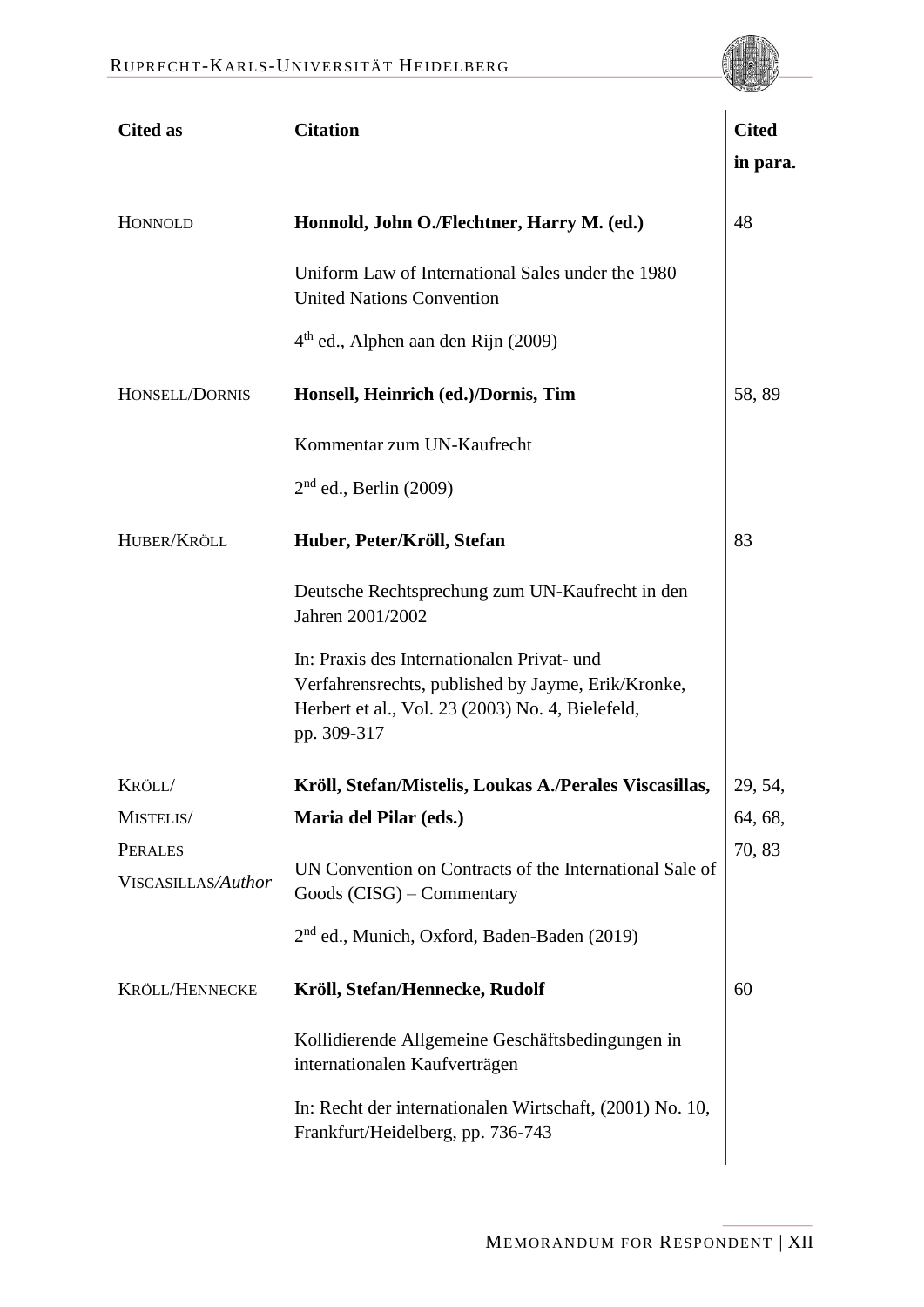

| <b>Cited as</b>                                            | <b>Citation</b>                                                                                                                                                                                                                                                                    | <b>Cited</b><br>in para. |
|------------------------------------------------------------|------------------------------------------------------------------------------------------------------------------------------------------------------------------------------------------------------------------------------------------------------------------------------------|--------------------------|
| LEW/MISTELIS/<br><b>KRÖLL</b>                              | Lew, Julian D. M./Mistelis, Loukas/Kröll, Stefan<br><b>Comparative International Commercial Arbitration</b><br>$1st$ ed., The Hague (2003)                                                                                                                                         | 9,34                     |
| <b>MAGNUS</b>                                              | <b>Magnus</b> , Ulrich<br>Incorporation of Standard Terms under the CISG<br>In: Sharing International Commercial Law across<br>National Boundaries, Festschrift for Albert H Kritzer on<br>the Occasion of his Eightieth Birthday, London (2008),<br>pp. 303-325                   | 97, 100                  |
| MÜKO/Author                                                | Säcker, Franz Jürgen/Rixecker, Roland/Oetker,<br>Hartmut/Limpberg, Bettina<br>Münchener Kommentar zum Bürgerlichen Gesetzbuch<br>Vol. 4: Schuldrechte Besonderer Teil I, §§ 433-534,<br>Finanzierungsleasing, CISG<br>$8th$ ed., Munich (2019)                                     | 27, 93,<br>100           |
| <b>PERALES</b><br><b>VISCASILLAS/RAMOS</b><br><b>MUNOZ</b> | Perales Viscasillas, Pilar/Munoz Ramos, David<br>CISG & Arbitration<br>In: Private Law: national $-$ global $-$ comparative,<br>Festschrift für Ingeborg Schwenzer zum 60. Geburtstag,<br>Band II, published by Büchler, Andrea/Müller-Chen,<br>Markus, Bern (2011), pp. 1355-1373 | 27, 28,<br>29            |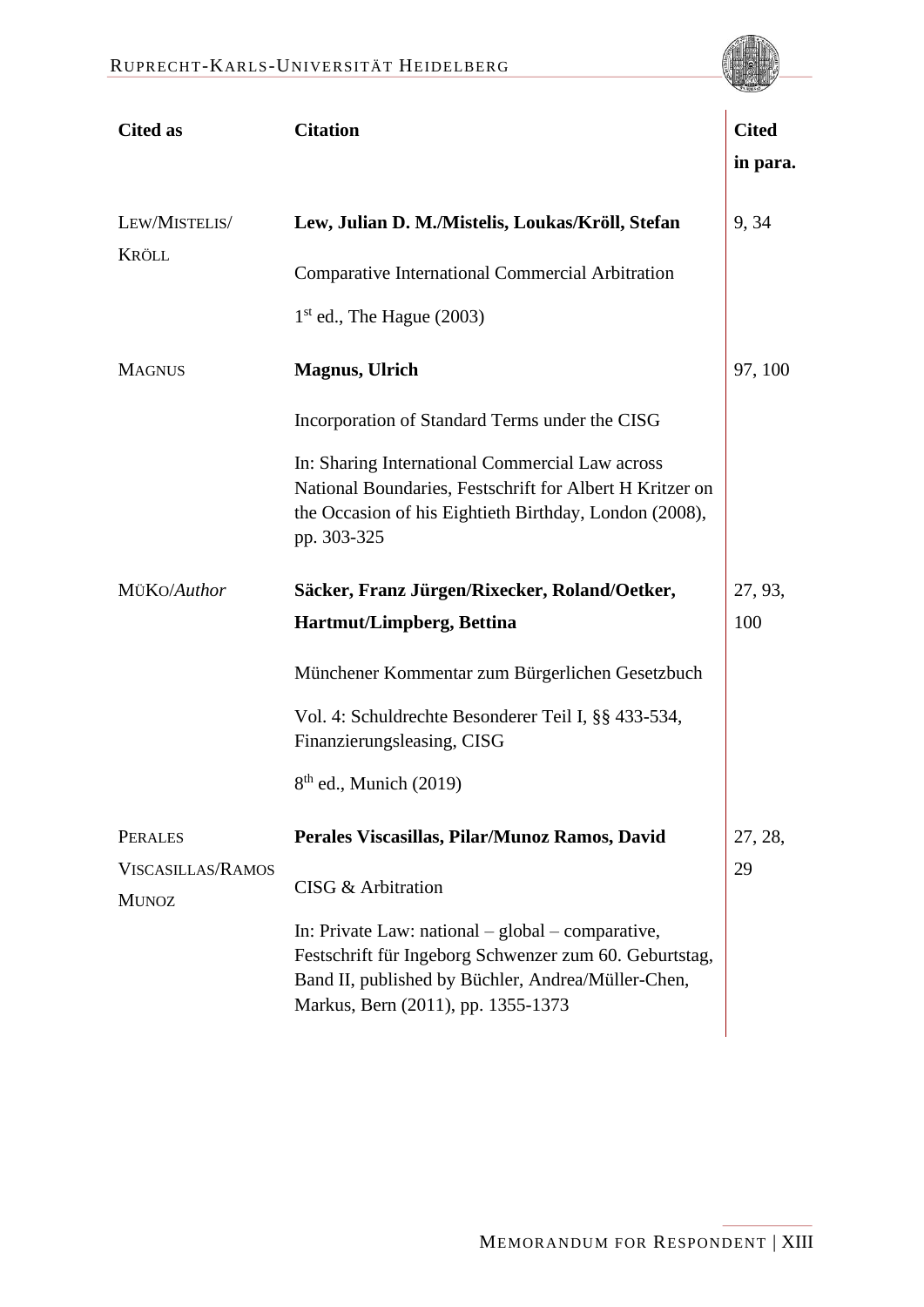**Cited as Citation Cited in para.** PICKERING **Pickering, Murray A.**  The Company as a separate legal entity In: The Modern Law Review, edited by Kershaw, David, Vol. 31 (1968) No. 5, pp. 481-511 [55](#page-53-5) PILTZ **Piltz, Burghard** Internationales Kaufrecht 2<sup>nd</sup> ed., Munich (2008) [25,](#page-44-2) [27](#page-45-8) REDFERN/HUNTER **Redfern, Alan/Hunter, Martin/Partasides, Constantine/Blackaby, Nigel** Redfern and Hunter on international arbitration 6 th ed., Oxford (2015) [9,](#page-40-5) [11](#page-40-6) SCHERER **Scherer, Maxi/Jensen, Ole** Of implied choices and close connections: Two pervasive issues concerning the law governing the arbitration agreement In: State of Arbitration – Essays in honor of Professor George Bermann, published by Bedard, Julie/Pearsall, Patrick W., (2022), pp. 667-680 [5](#page-39-3)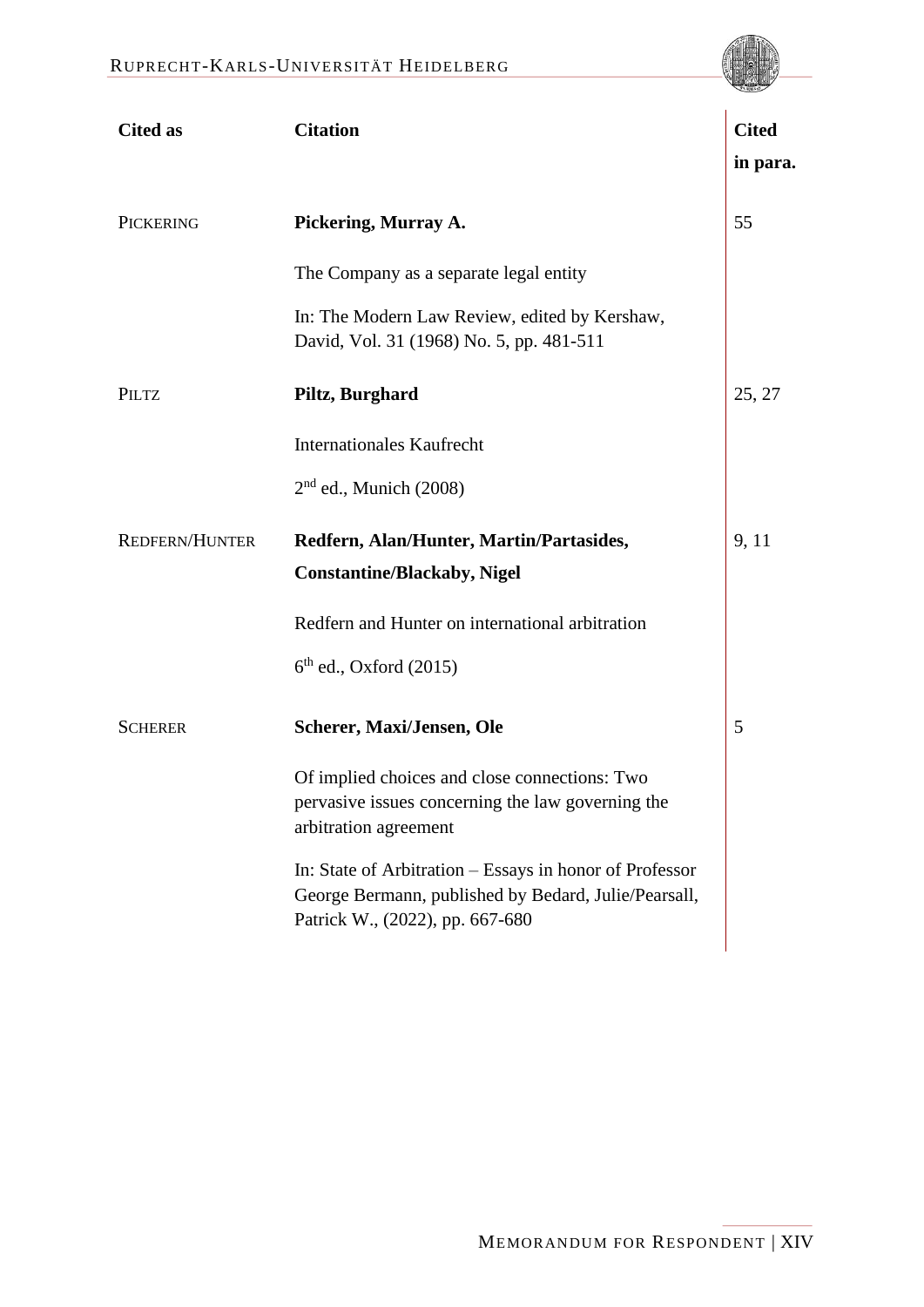

| <b>Cited as</b>                                 | <b>Citation</b>                                                                                                                                                                                                            | <b>Cited</b>                                                                 |
|-------------------------------------------------|----------------------------------------------------------------------------------------------------------------------------------------------------------------------------------------------------------------------------|------------------------------------------------------------------------------|
|                                                 |                                                                                                                                                                                                                            | in para.                                                                     |
| SCHLECHTRIEM/<br>SCHWENZER/<br>Author           | Schwenzer, Ingeborg (ed.)/Schroeter, Ulrich G.<br>Commentary on the Un Convention on the International<br>Sale of Goods (CISG)<br>$4th$ ed., Oxford (2016)                                                                 | 24, 26,<br>31, 58,<br>83, 86,<br>87, 93,<br>97, 100,<br>104,<br>109,<br>110, |
|                                                 |                                                                                                                                                                                                                            | 111,<br>112                                                                  |
| SCHLECHTRIEM/<br>SCHWENZER/<br>SCHROETER/Author | Schwenzer, Ingeborg/Schroeter, Ulrich G.<br>Kommentar zum UN-Kaufrecht (CISG)<br>$7th$ ed., Munich (2019)                                                                                                                  | 24, 25,<br>27, 30,<br>60, 69,<br>95                                          |
| SCHMIDT-<br>AHRENDTS/SCHMITT                    | Schmidt-Ahrendts, Nils/Schmitt, Moritz<br>Einführung in das Schiedsverfahrensrecht<br>In: Jura-Juristische Ausbildung, published by Bosch,<br>Nikolaus/Eifert, Martin et al., Vol. 32 (2010) No. 7,<br>Berlin, pp. 520-527 | $\mathbf{1}$                                                                 |
| SCHWENZER/<br>HACHEM/<br><b>KEE</b>             | Schwenzer, Ingeborg/Hachem, Pascal/Kee,<br><b>Christopher</b><br><b>Global Sales and Contract Law</b><br>$1st$ ed., Oxford (2012)                                                                                          | 24, 83,<br>89, 97                                                            |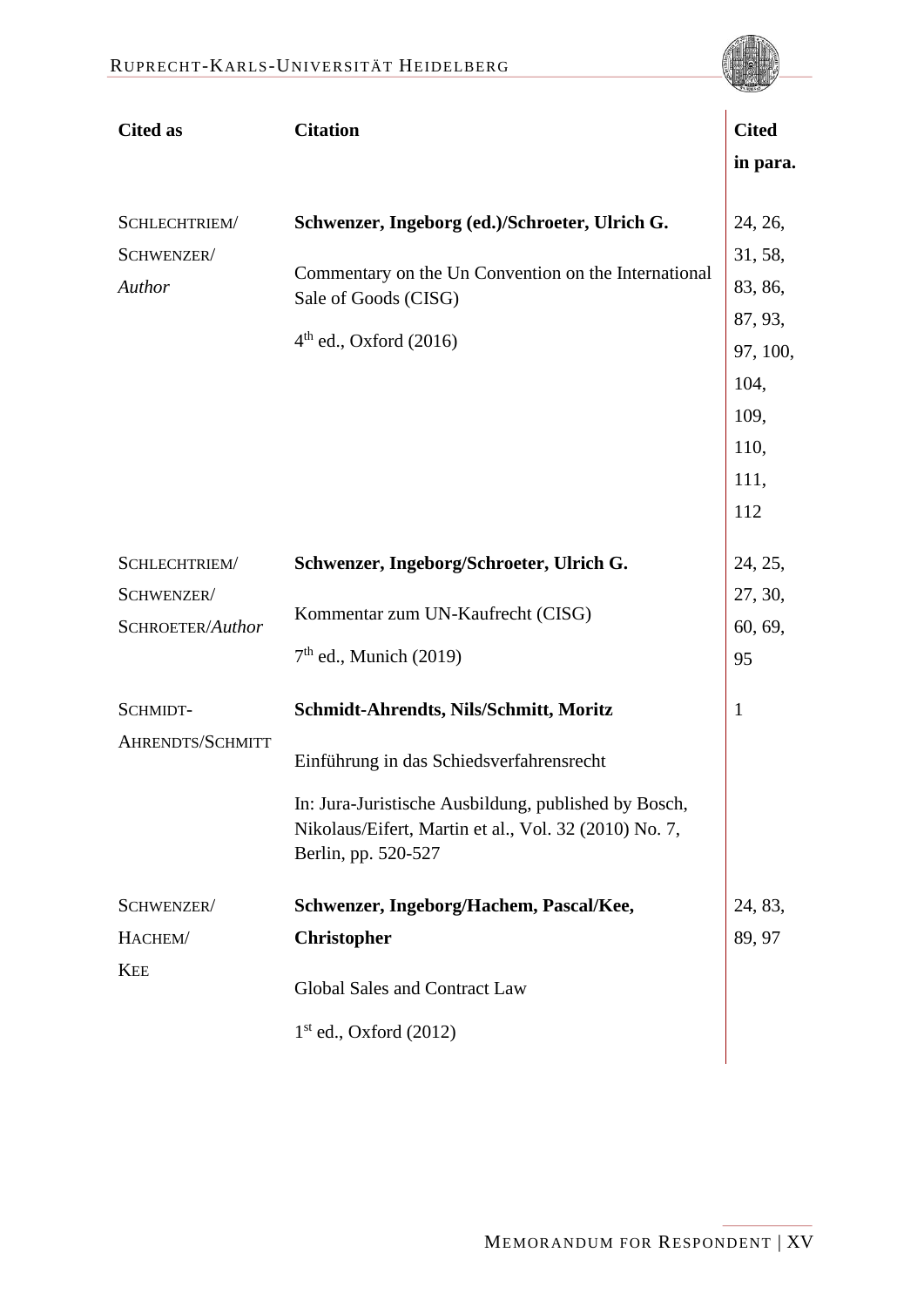| <b>Cited as</b>         | <b>Citation</b>                                                                                                                                              | <b>Cited</b> |
|-------------------------|--------------------------------------------------------------------------------------------------------------------------------------------------------------|--------------|
|                         |                                                                                                                                                              | in para.     |
| <b>SCHWENZER/BEIMEL</b> | Schwenzer, Ingeborg/Beimel, Ilka H.                                                                                                                          | 5            |
|                         | Das auf die Schiedsvereinbarung anwendbare Recht-<br>Zugleich: Anmerkung zu BGH, Urteil vom 26.11.2020<br>$-I$ ZR 245/19                                     |              |
|                         | In: Zeitschrift für Internationales Wirtschaftsrecht,<br>published by Altmeppen, Holger/Dendorfer-Ditges,<br>Renate, Vol. 6 (2021) No. 2, Cologne, pp. 51-56 |              |
| SCHWENZER/JAEGER        | <b>Schwenzer Ingeborg/Jaeger, Florence</b>                                                                                                                   | 28           |
|                         | Das CISG im Schiedsverfahren: Die Tücken des<br>anwendbaren materiellen Rechts im Schiedsverfahren                                                           |              |
|                         | In: Zeitschrift für Internationales Wirtschaftsrecht<br>published by Altmeppen, Holger/Dendorfer-Ditges,<br>Renate, Vol. 1 (2016) No. 3, Cologne pp. 99-106  |              |
| <b>SCHWENZER/TEBEL</b>  | Schwenzer, Ingebord/Tebel, David                                                                                                                             | 25, 27,      |
|                         | The Word is not Enough - Arbitration, Choice of Forum<br>and Choice of Law Clauses under the CISG                                                            | 30, 31       |
|                         | In: ASA Bulletin, published by Scherer, Matthias,<br>Vol. 31 (2013) No. 4, pp. 740-745                                                                       |              |
| <b>SEET</b>             | Seet, Joshua                                                                                                                                                 | 55           |
|                         | Attribution of liability between the parent and<br>subsidiary within a single economic entity: the<br>Singapore experience                                   |              |
|                         | In: Singapore Journal of Legal Studies, published by<br>National University of Singapore (Faculty of Law),<br>(2017), Singapore, pp. 124-150                 |              |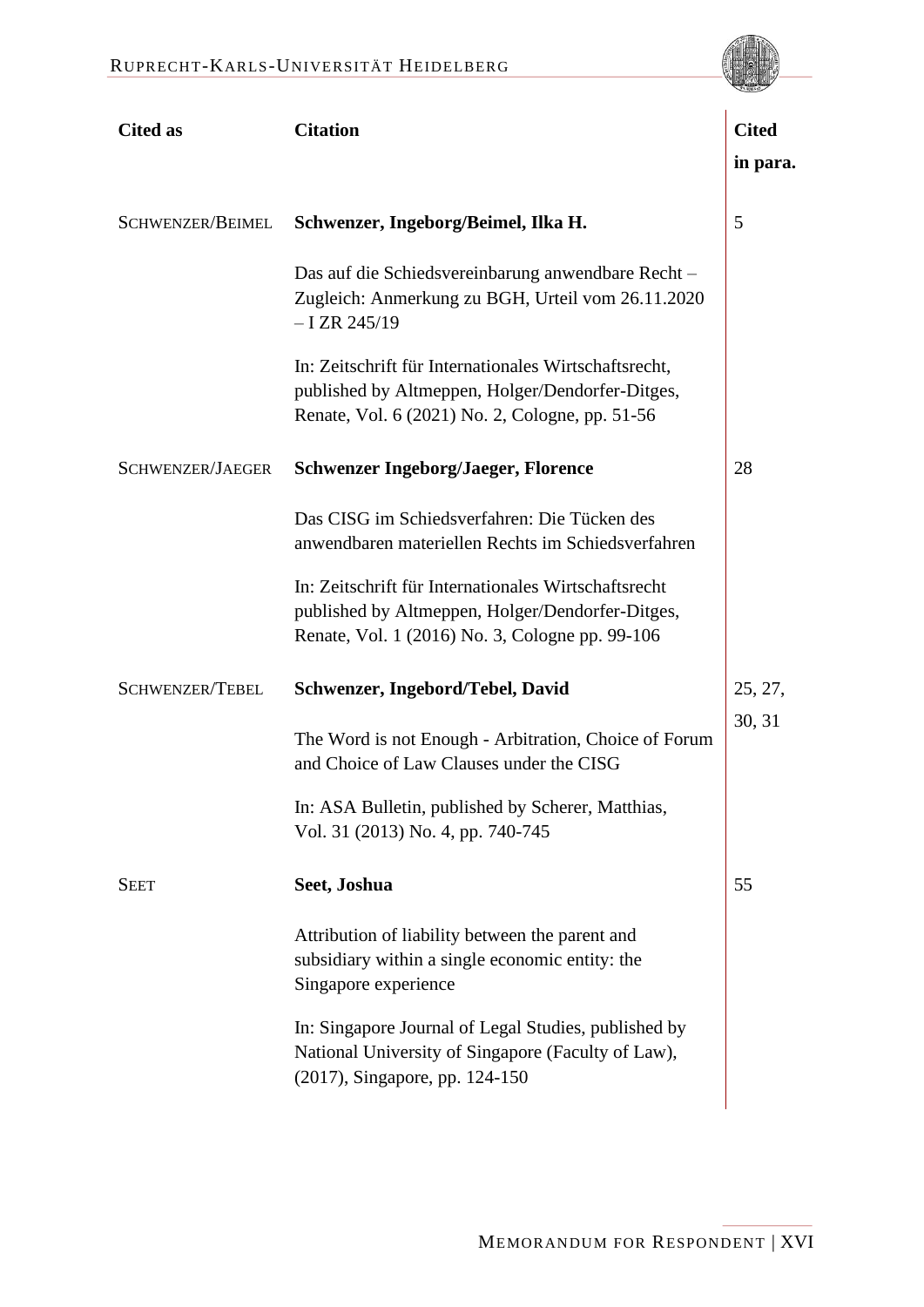| <b>Cited as</b>   | <b>Citation</b>                                                                                                                                                                                | <b>Cited</b><br>in para. |
|-------------------|------------------------------------------------------------------------------------------------------------------------------------------------------------------------------------------------|--------------------------|
| STAUDINGER/Author | <b>Magnus, Ulrich/Kaiser, Dagmar</b>                                                                                                                                                           | 58                       |
|                   | J. von Staudingers Kommentar zum Bürgerlichen<br>Gesetzbuch: Staudinger BGB-Buch 2: Recht der<br>Schuldverhältnisse: Wiener UN-Kaufrecht (CISG)                                                |                          |
|                   | $16th$ ed., Berlin (2017)                                                                                                                                                                      |                          |
| TARAWALI/         | Tarawali, Naomi/Gerardy, Patrick                                                                                                                                                               | 6                        |
| <b>GERARDY</b>    | The Law Governing the Arbitration Agreement–A Fresh<br>Look at an Old Debate after the UK Supreme Court's<br>Enka Judgement and Recent Clarification by the<br>German Federal Court of Justice |                          |
|                   | In: Zeitschrift für Schiedsverfahren, published by<br>Berger, Peter/Böckstiegel, Karl-Heinz, Vol. 19 (2021)<br>No. 4, Munich, pp. 208-215                                                      |                          |
| VOGENAUER/        | Vogenauer, Stefan (ed.)                                                                                                                                                                        | 41, 42                   |
| Author            | Commentary on the UNIDROIT Principles of<br>International Commercial Contract (PICC)                                                                                                           |                          |
|                   | $2nd$ ed., Oxford (2015)                                                                                                                                                                       |                          |
| <b>VURAL</b>      | <b>Vural, Belkis</b>                                                                                                                                                                           | 49                       |
|                   | Formation of Contract according to the CISG                                                                                                                                                    |                          |
|                   | In: Ankara Bar Review, published by Aksoy, Sema,<br>Vol. 6 (2013), No. 1, pp. 125-154                                                                                                          |                          |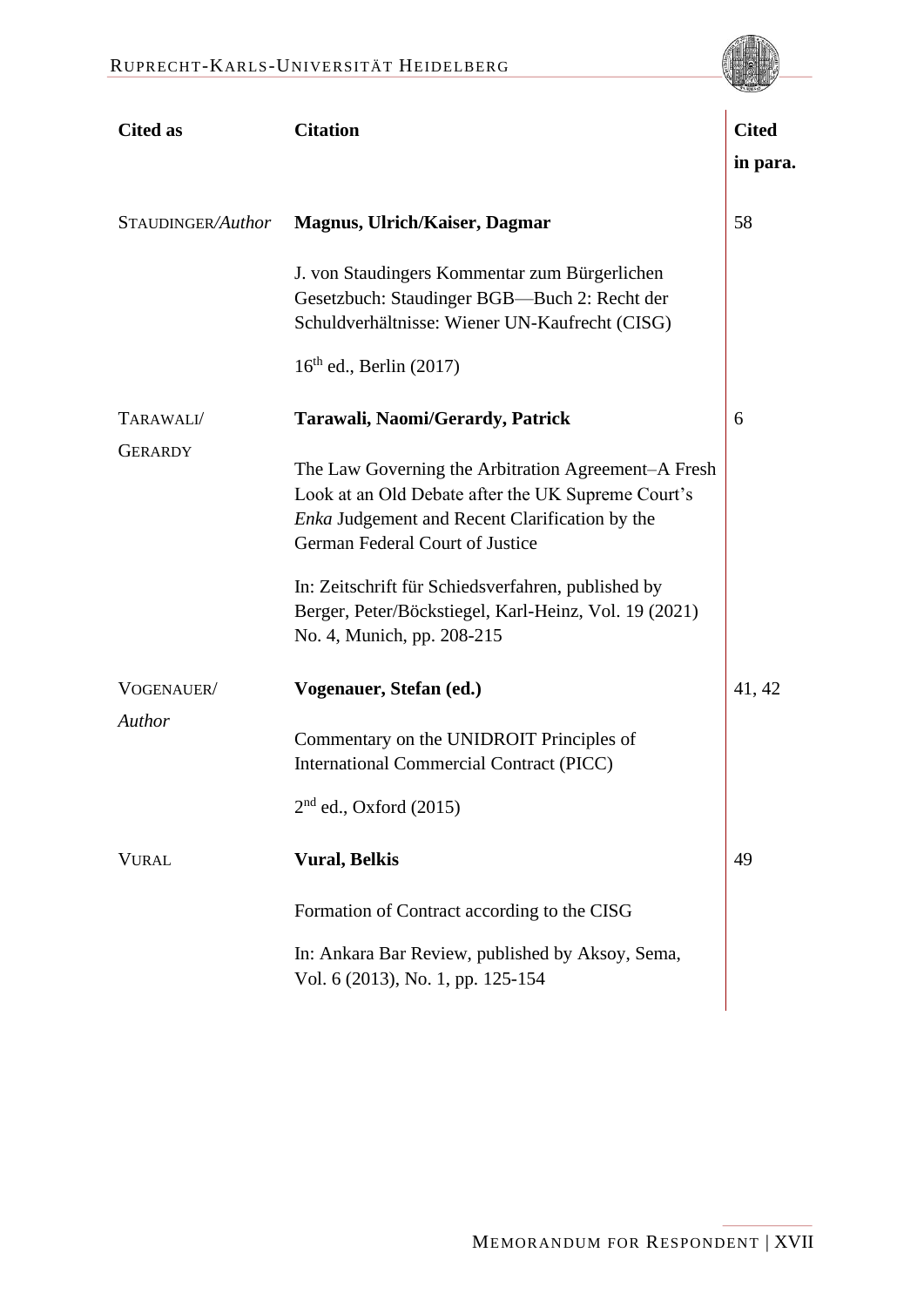| <b>Cited as</b> | <b>Citation</b>                                                                                                                                                                               | <b>Cited</b><br>in para. |
|-----------------|-----------------------------------------------------------------------------------------------------------------------------------------------------------------------------------------------|--------------------------|
| WAGNER          | <b>Wagner, Gerhard</b>                                                                                                                                                                        | 55, 58                   |
|                 | Wissenzurechnung: Rechtsvergleichende und<br>rechtsökonomische Grundlage                                                                                                                      |                          |
|                 | In: Zeitschrift für das gesamte Handelsrecht und<br>Wirtschaftsrecht, published by Habersack,<br>Mathias/Schön, Wolfgang/Schmidt, Karsten, Vol. 181<br>(2017) No. 2-3, Frankfurt, pp. 203-272 |                          |
| WETHMAR-LEMMER  | <b>Wethmar-Lemmer, Marlene</b>                                                                                                                                                                | 64                       |
|                 | Party Autonomy and international sales contracts                                                                                                                                              |                          |
|                 | In: Journal of South African Law, Vol. 128 (2011)<br>No. 3, pp. 431-451                                                                                                                       |                          |
| WILSON          | <b>Wilson, Nic</b>                                                                                                                                                                            | 55                       |
|                 | When is a subsidiary's negligence the parent company's<br>problem?                                                                                                                            |                          |
|                 | In: Canterbury Law Review, published University of<br>Canterbury, Vol. 26 (2020) No. October, Canterbury,<br>pp. 161-195                                                                      |                          |
| WOLFF/Author    | <b>Wolff, Reinmar</b>                                                                                                                                                                         | 5                        |
|                 | New York Convention – Convention on the recognition<br>and enforcement of foreign arbitral awards of June<br>1958: article by article commentary                                              |                          |
|                 | $2nd$ ed., Munich (2019)                                                                                                                                                                      |                          |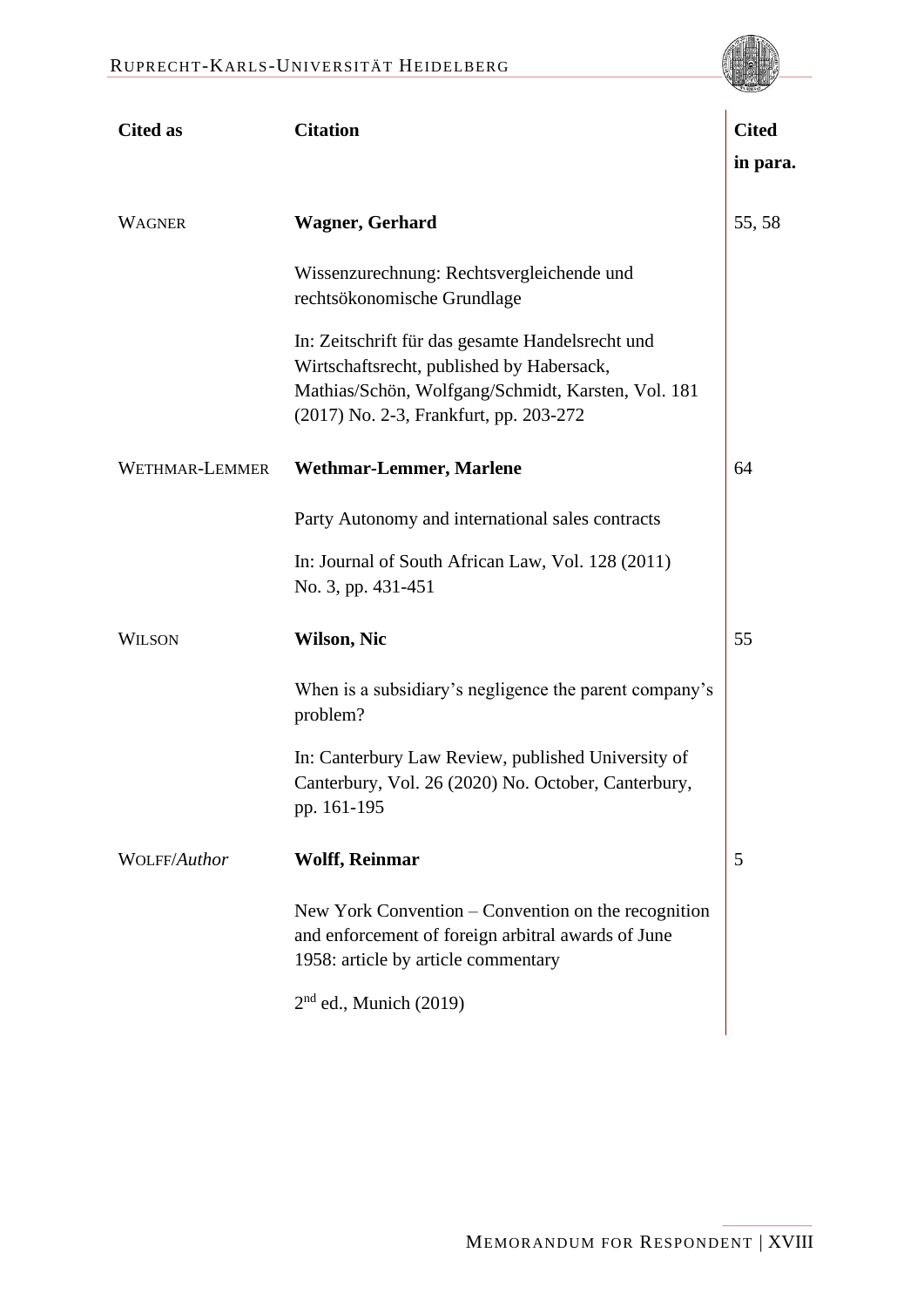

<span id="page-19-0"></span>

| <b>Cited as</b>                                       | <b>Citation</b>                                         | <b>Cited</b> |
|-------------------------------------------------------|---------------------------------------------------------|--------------|
|                                                       |                                                         | in para.     |
|                                                       | Austria                                                 |              |
| <b>Insulating</b><br><b>Material Case</b>             | <b>Oberster Gerichtshof</b><br>(Austrian Supreme Court) | 76           |
|                                                       | 13 December 2012                                        |              |
|                                                       | 1 Ob 215/12t                                            |              |
|                                                       | CISG-online number 2438                                 |              |
| Italian Knitwear<br>Case III                          | <b>Oberster Gerichtshof</b><br>(Austrian Supreme Court) | 93           |
|                                                       | 29 June 2017                                            |              |
|                                                       | 8 Ob 104/16a                                            |              |
|                                                       | CISG-online number 2845                                 |              |
| Propane Gas<br>Case                                   | <b>Oberster Gerichtshof</b><br>(Austrian Supreme Court) | 83           |
|                                                       | 6 February 1996                                         |              |
|                                                       | 10 Ob 518/95                                            |              |
|                                                       | CISG-online number 224                                  |              |
| <b>Spacers For</b><br><b>Insulation Glass</b><br>Case | Oberlandesgericht Linz<br>(Court of Appeal Linz)        | 97, 100      |
|                                                       | 8 August 2005                                           |              |
|                                                       | 3 R 57/05f                                              |              |
|                                                       | CISG-online number 1087                                 |              |
|                                                       |                                                         |              |

# **TABLE OF CASES**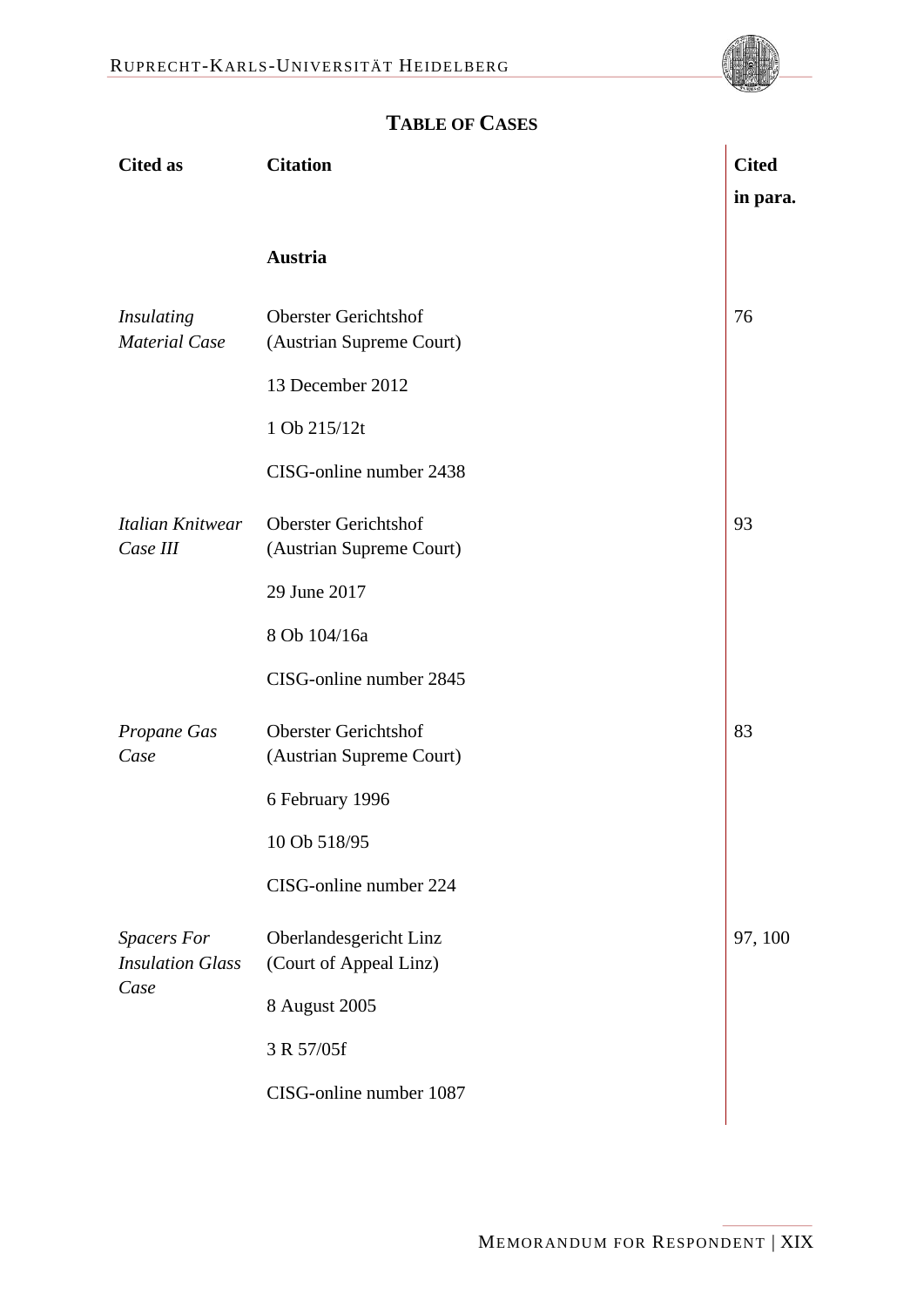| <b>Cited as</b>            | <b>Citation</b>                                                           | <b>Cited</b><br>in para. |
|----------------------------|---------------------------------------------------------------------------|--------------------------|
| Tantalum<br>Powder Case I  | <b>Oberster Gerichtshof</b><br>(Austrian Supreme Court)                   | 97                       |
|                            | 17 December 2003                                                          |                          |
|                            | 7 Ob 275/03x                                                              |                          |
|                            | CISG-online number 828                                                    |                          |
| Tantalum<br>Powder Case II | <b>Oberster Gerichtshof</b><br>(Austrian Supreme Court)<br>31 August 2005 | 83, 87,<br>110           |
|                            | 7 Ob 175/05v                                                              |                          |
|                            | CISG-online number 1093                                                   |                          |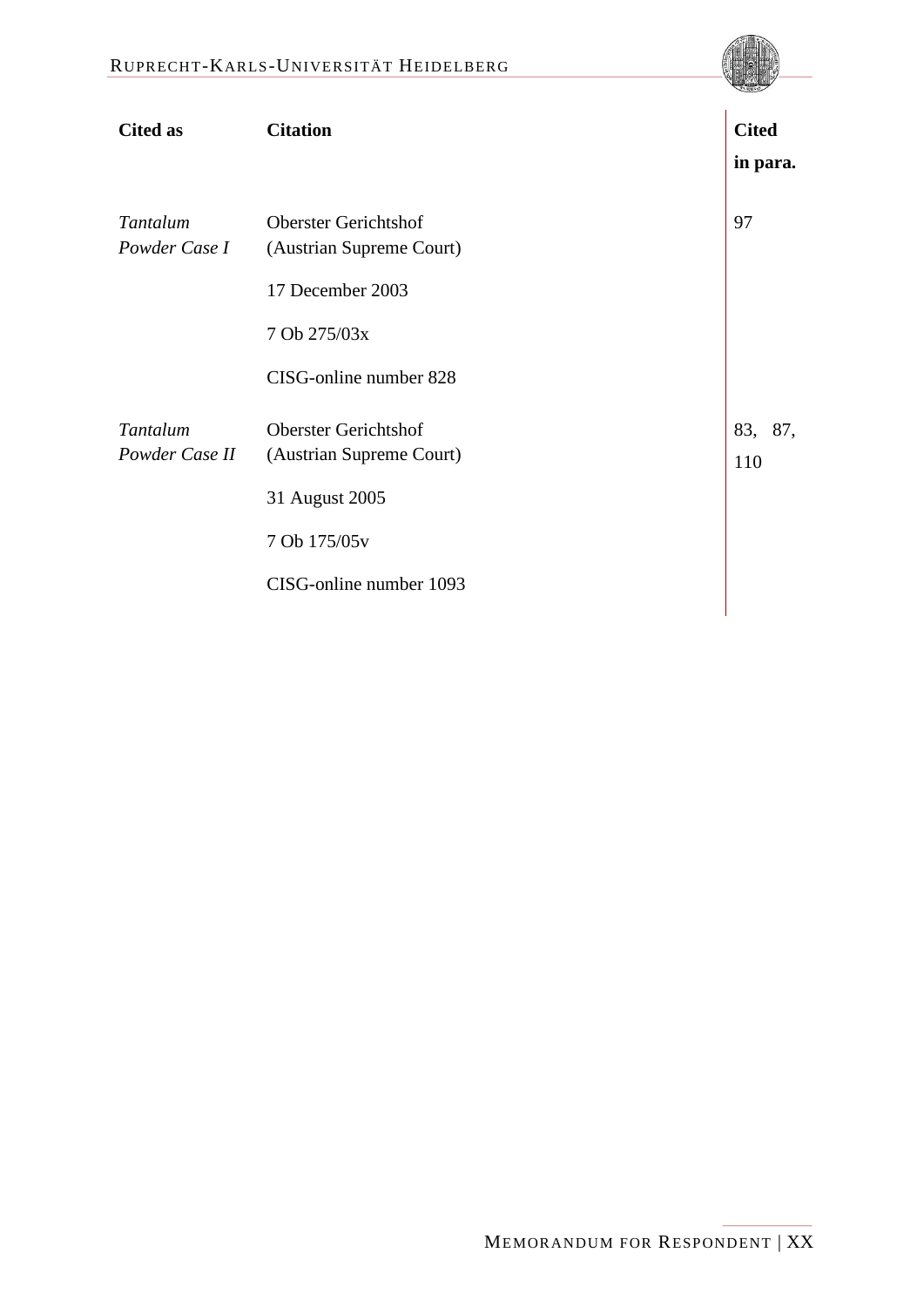## $Belgium$

*Gantry v Research Consulting Marketing*

Tribunal de Commerce de Nivelles (Commercial Court Nivelles) 19 September 1995 1707/93

CISG-online number 366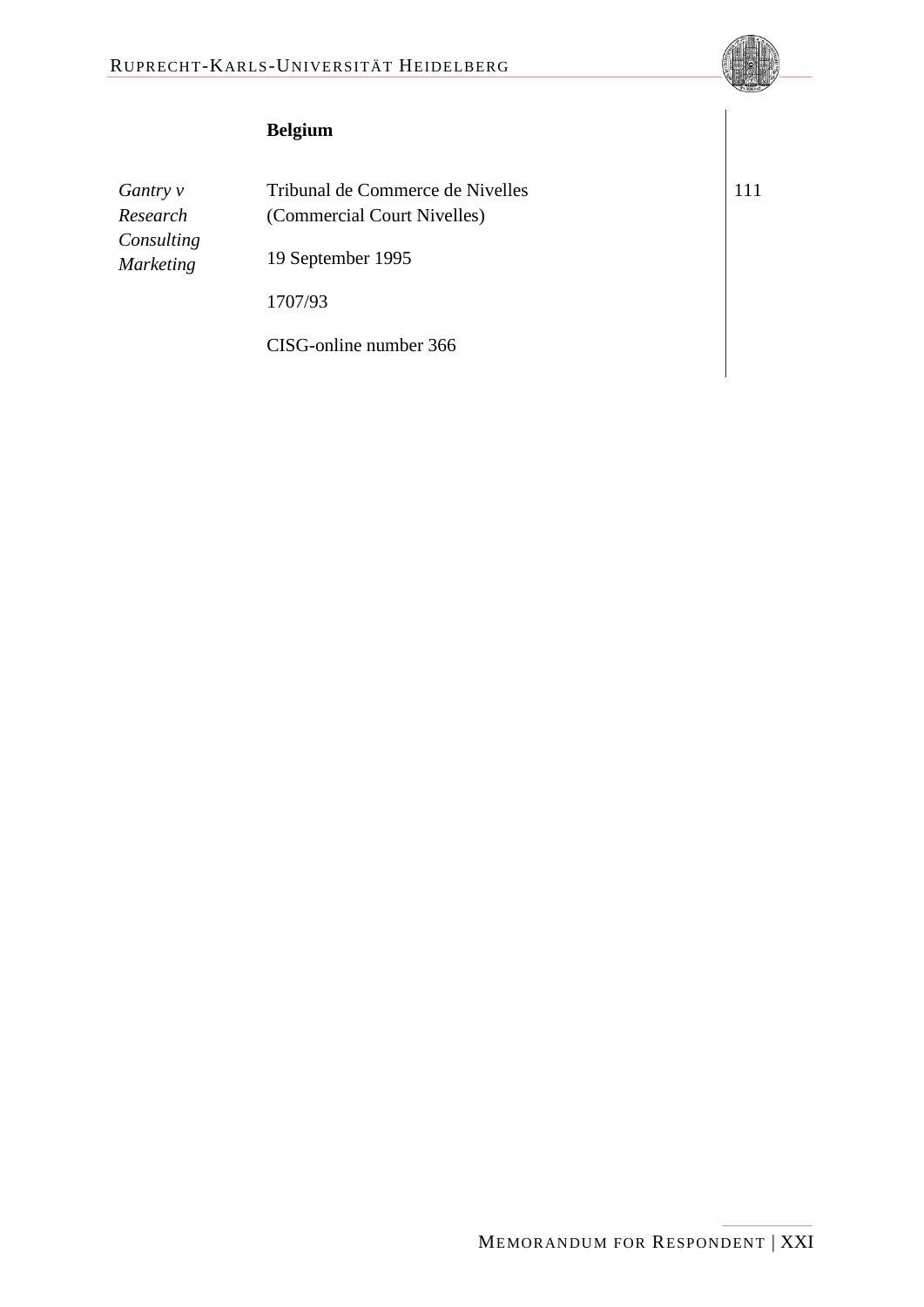### **Canada 10**

*Mansonville Plastics v Kurtz* 

Supreme Court of British Columbia 21 August 2003 C993594

CISG-online number 1017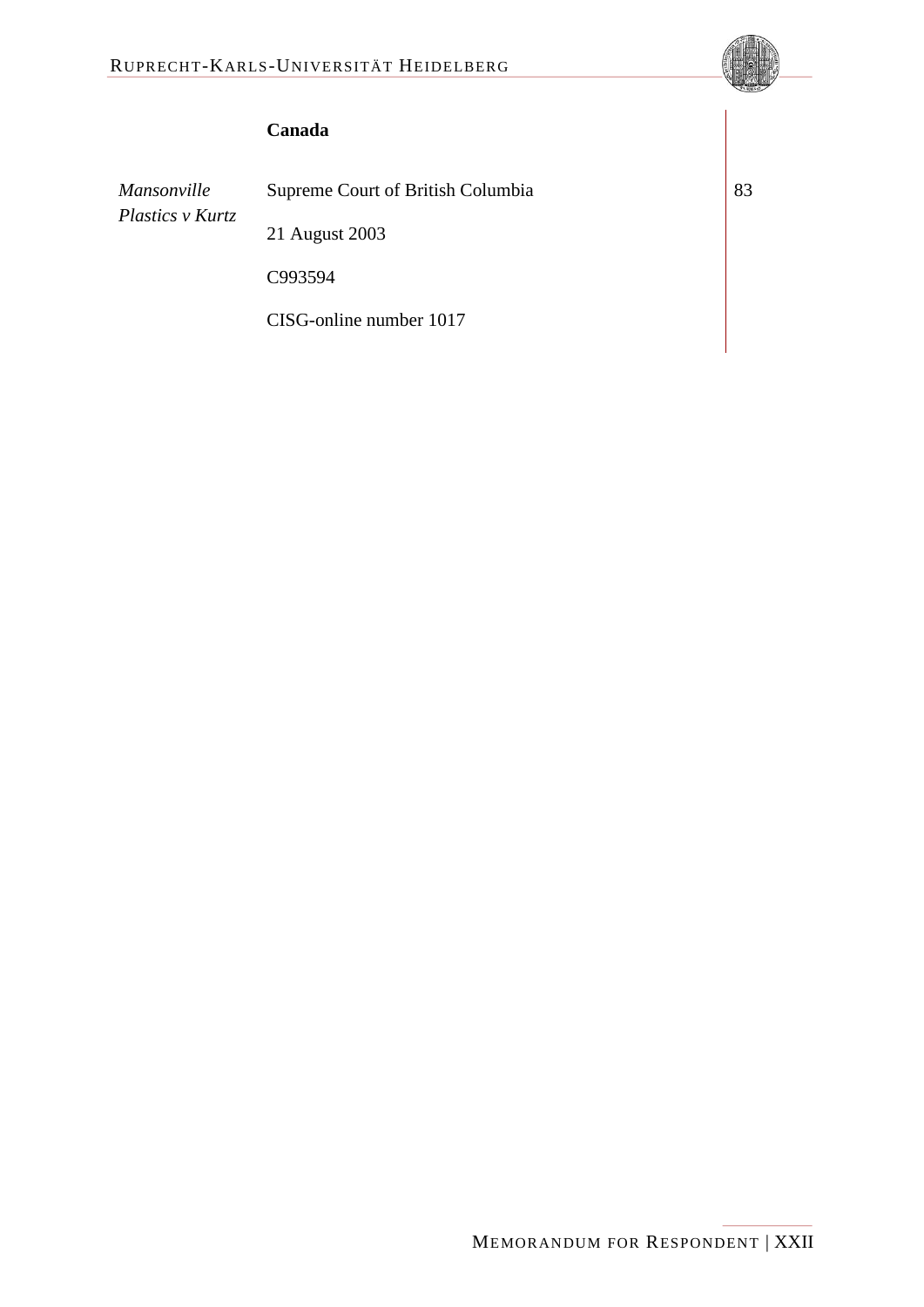### **France**

| Calzados<br>Magnanni v                 | Cour d'appel de Grenoble<br>(Court of Appeal Grenoble) |
|----------------------------------------|--------------------------------------------------------|
| <b>Shoes General</b><br>International  | 21 October 1999                                        |
|                                        | 97/03974                                               |
|                                        | CISG-online number 547                                 |
| Pelliculest<br>Morton<br>International | Court d'appel de Colmar<br>(Court of Appeal Colmar)    |
|                                        | 24 October 2000                                        |
|                                        | 200002525                                              |
|                                        | CISG-online number 578                                 |

[69](#page-57-4)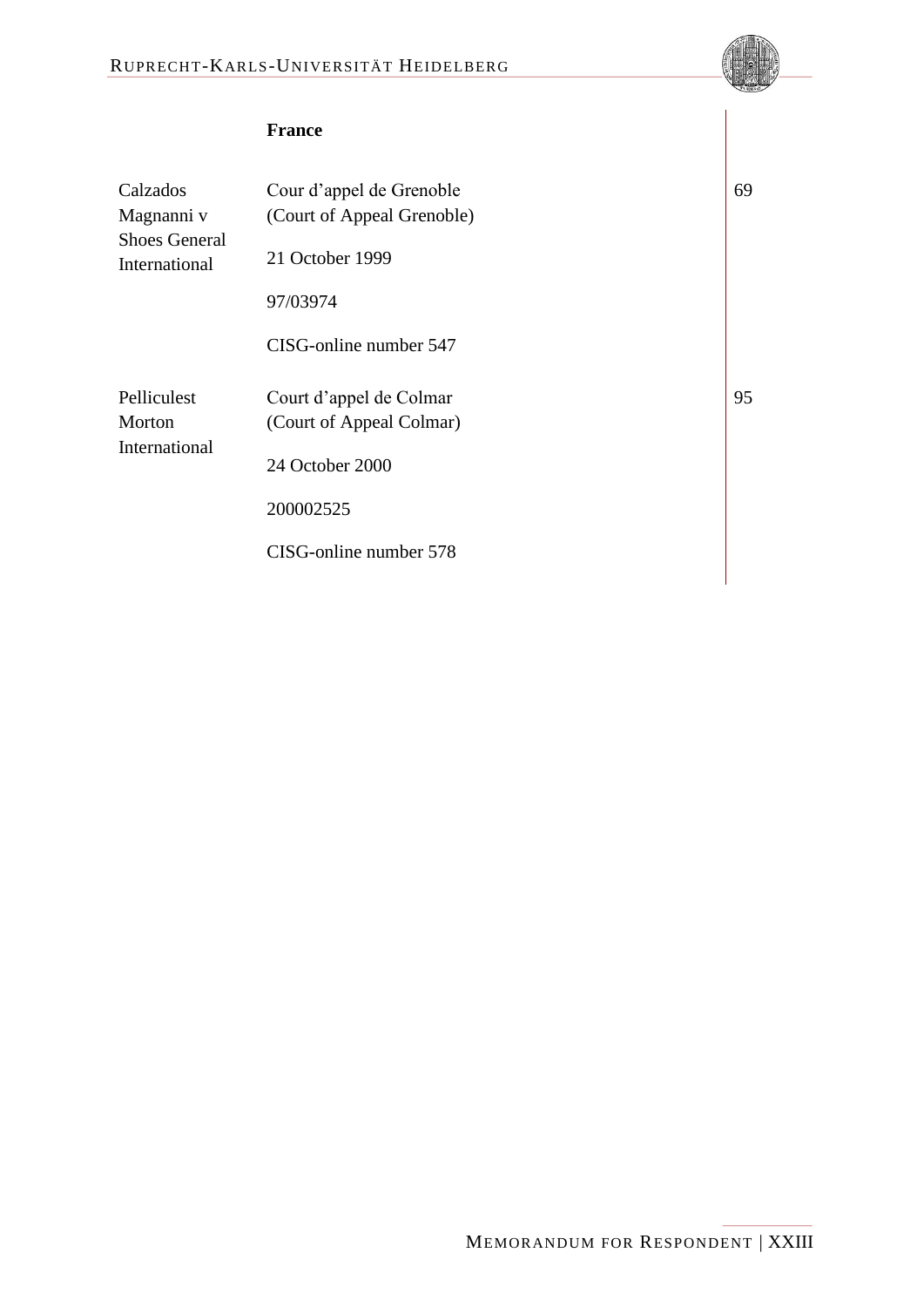|                               | <b>Germany</b>                                |                    |
|-------------------------------|-----------------------------------------------|--------------------|
| <b>Dutch Plants</b><br>Case I | Landgericht Coburg<br>(District Court Coburg) | 89                 |
|                               | 12 December 2006                              |                    |
|                               | 22 O 38/06                                    |                    |
|                               | CISG-online number 1447                       |                    |
| <b>Ground Mace</b><br>Case    | Bundesgerichtshof<br>(German Federal Court)   | 5,<br>25<br>27, 28 |
|                               | 26 November 2020                              |                    |
|                               | I ZR 245/19                                   |                    |
|                               | CISG-online number 5488                       |                    |
| Italian Knitwear<br>Case I    | Amtsgericht Kehl<br>(Local Court Kehl)        | 60                 |
|                               | 6 October 1995                                |                    |
|                               | 3 C 925/93                                    |                    |
|                               | CISG-online number 162                        |                    |
| <b>Machinery Case</b>         | Bundesgerichtshof<br>(German Federal Court)   | 84, 93             |
|                               | 31 October 2001                               |                    |
|                               | <b>VIII ZR 60/61</b>                          |                    |
|                               | CISG-online number 617                        |                    |
|                               |                                               |                    |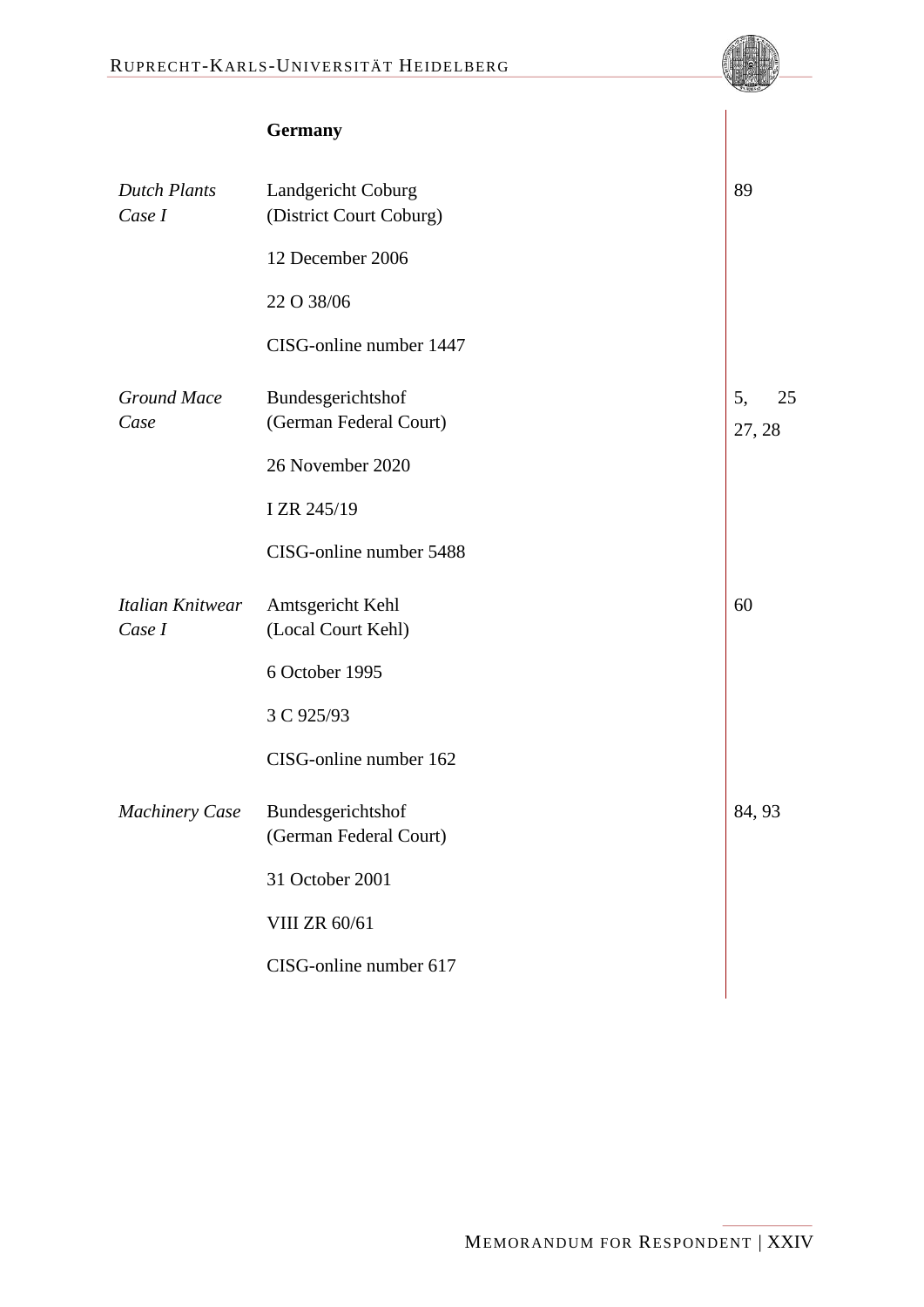| <b>MITEC</b><br>Automotive v   | Oberlandesgericht Jena<br>(Court of Appeal Jena)               | 95  |
|--------------------------------|----------------------------------------------------------------|-----|
| <b>Ford Motor</b>              | 10 November 2010                                               |     |
|                                | 7 U 303/10                                                     |     |
|                                | CISG-online number 2216                                        |     |
| <b>Sour Cherries</b><br>Case I | Landgericht Neubrandenburg<br>(District Court Neubrandenburg)  | 109 |
|                                | 3 August 2005                                                  |     |
|                                | 10 O 74/04                                                     |     |
|                                | CISG-online number 1190                                        |     |
| Vine Wax Case                  | Oberlandesgericht Zweibrücken<br>(Court of Appeal Zweibrücken) | 111 |
|                                | 31 March 1998                                                  |     |
|                                | 8 U 46/97                                                      |     |
|                                | CISG-online number 481                                         |     |
|                                |                                                                |     |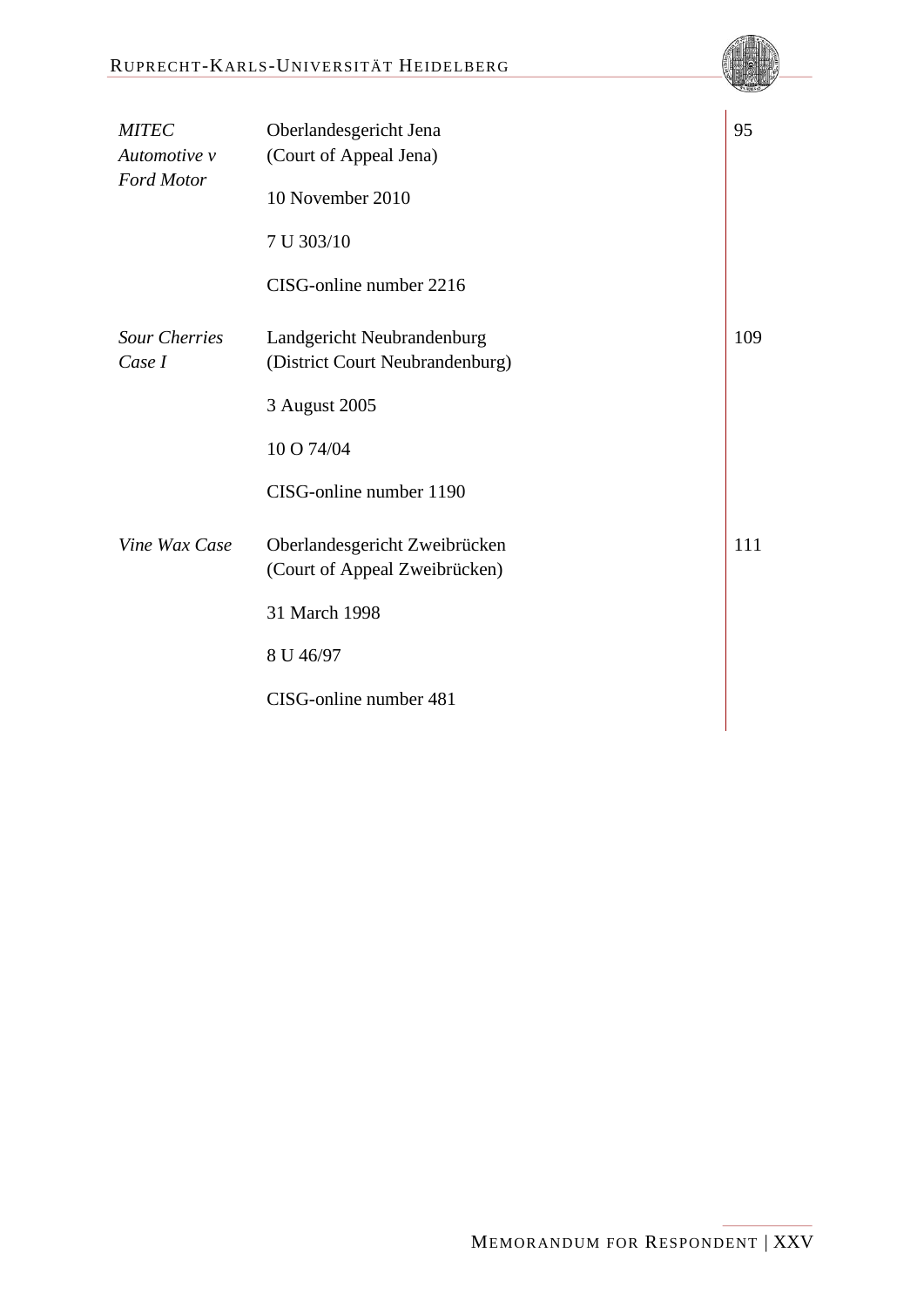### **Italy 20**

| Bevrachting v<br>Fallimento | Corte d'Appello di Genova<br>(Court of Appeals Genoa)                                                                       | 5  |
|-----------------------------|-----------------------------------------------------------------------------------------------------------------------------|----|
|                             | 3 February 1990                                                                                                             |    |
|                             | In: Yearbook Commercial Arbitration, published by van<br>den Berg, Albert, Vol. XVII (1992), Zuidpoolsingel,<br>pp. 542-544 |    |
| Takap v                     | Tribunale di Roverto                                                                                                        | 83 |
| Europlay                    | (District Court Roverto)                                                                                                    |    |
|                             | 21 November 2007                                                                                                            |    |
|                             | 914/06                                                                                                                      |    |
|                             | CISG-online number 159                                                                                                      |    |
|                             |                                                                                                                             |    |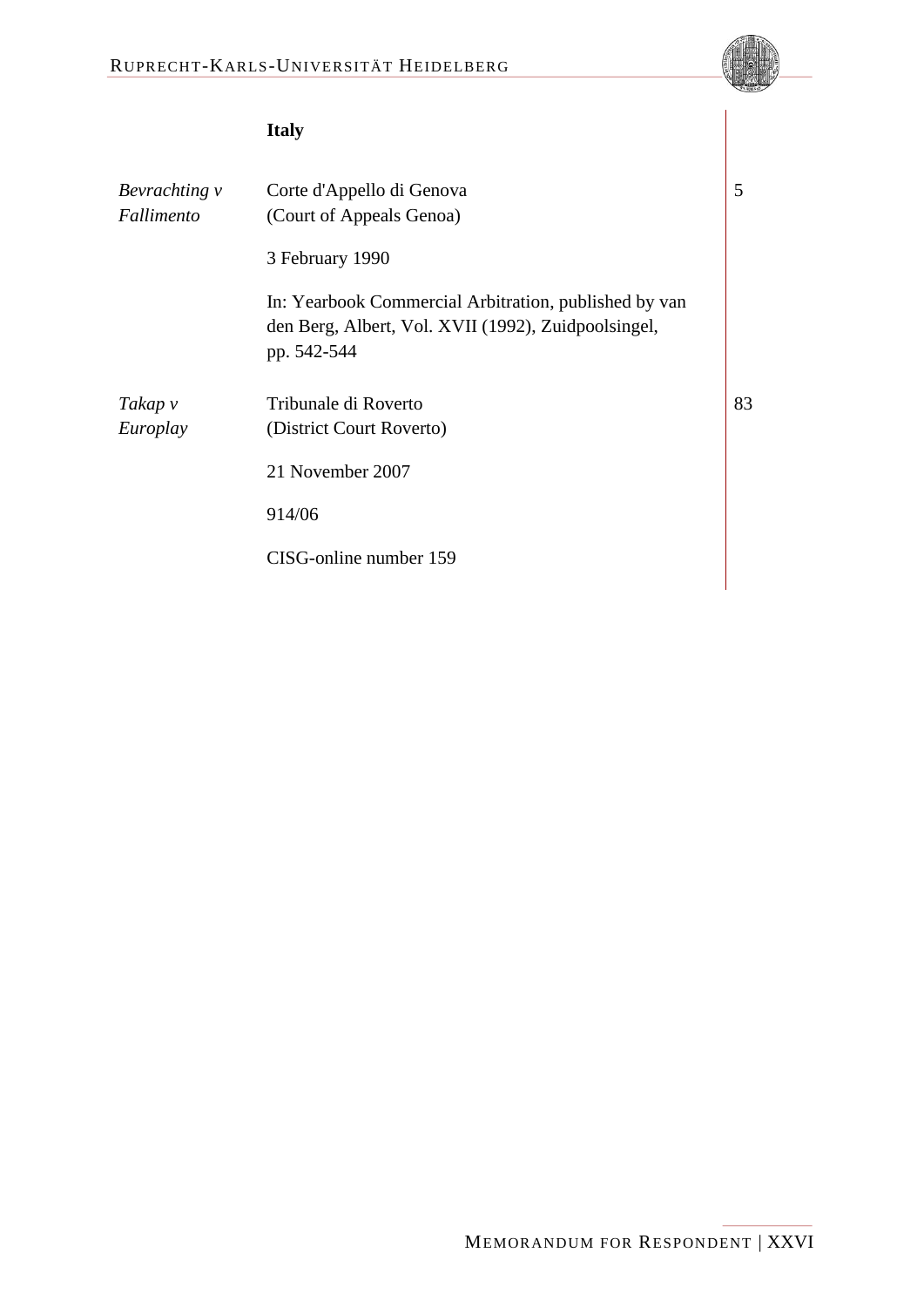### **The Netherlands 23**

*Owerri Commercial v Dielle*

Gerechtshof Den Haag

4 August 1993

XIX Y.B. Comm. Arb. 703 (1994)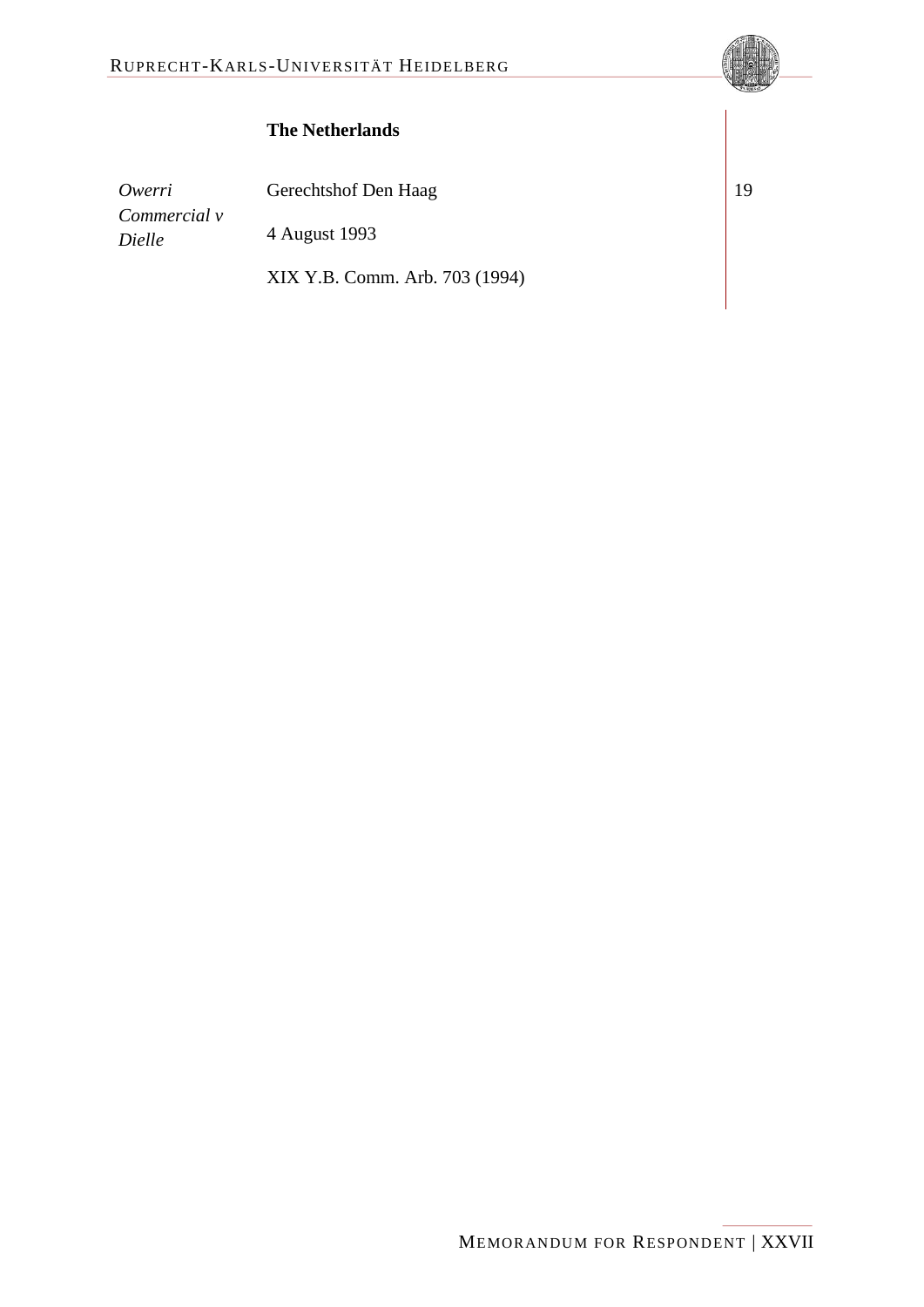# $Singapore$

| ×<br>۰, |
|---------|
|---------|

| BCY | High Court of the Republic of Singapore |    | 21, |
|-----|-----------------------------------------|----|-----|
|     | 9 November 2016                         | 34 |     |
|     | BCY v BCZ [2016] SGHC 249               |    |     |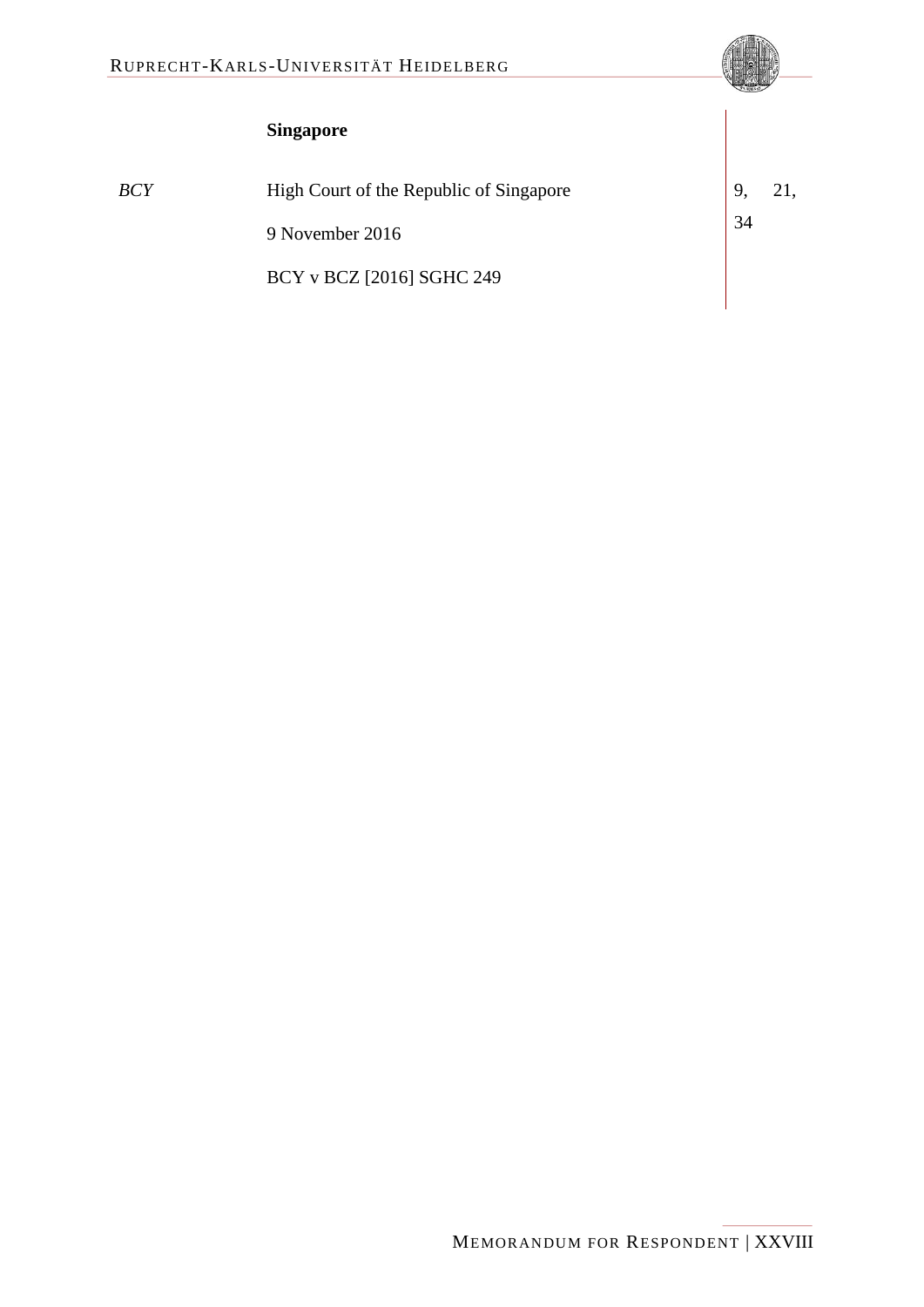### **Slovenia**

*Steatite Grinding Balls Case*

Okrozno sodišče v Ljubljani (District Court Ljubljana) 29 February 2016

I Pg 5777/2013-56

CISG-online 5251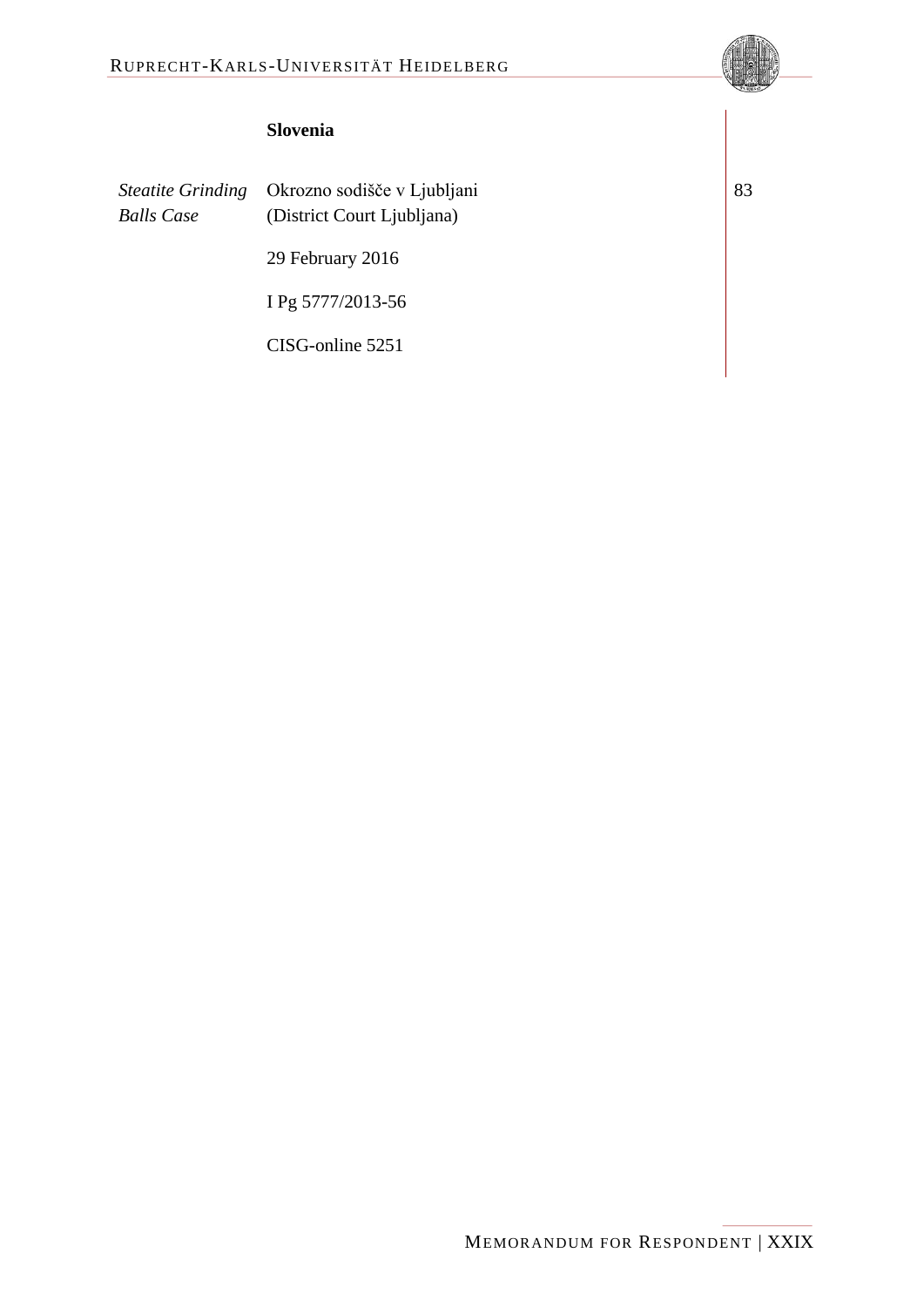# **Switzerland**

| <b>Shelving Systems</b><br>Case | Handelsgericht des Kantons Zürich<br>(Commercial Court Canton Zurich) |
|---------------------------------|-----------------------------------------------------------------------|
|                                 | 13 September 2013                                                     |
|                                 | HG120138-O                                                            |
|                                 | CISG-online number 5697                                               |
| Teta Case I                     | Bundesgericht<br>(Swiss Federal Supreme Court)                        |
|                                 | 5 April 2005                                                          |
|                                 | 4C.474/2004                                                           |
|                                 | CISG-online number 1012                                               |

**30** [83](#page-62-10)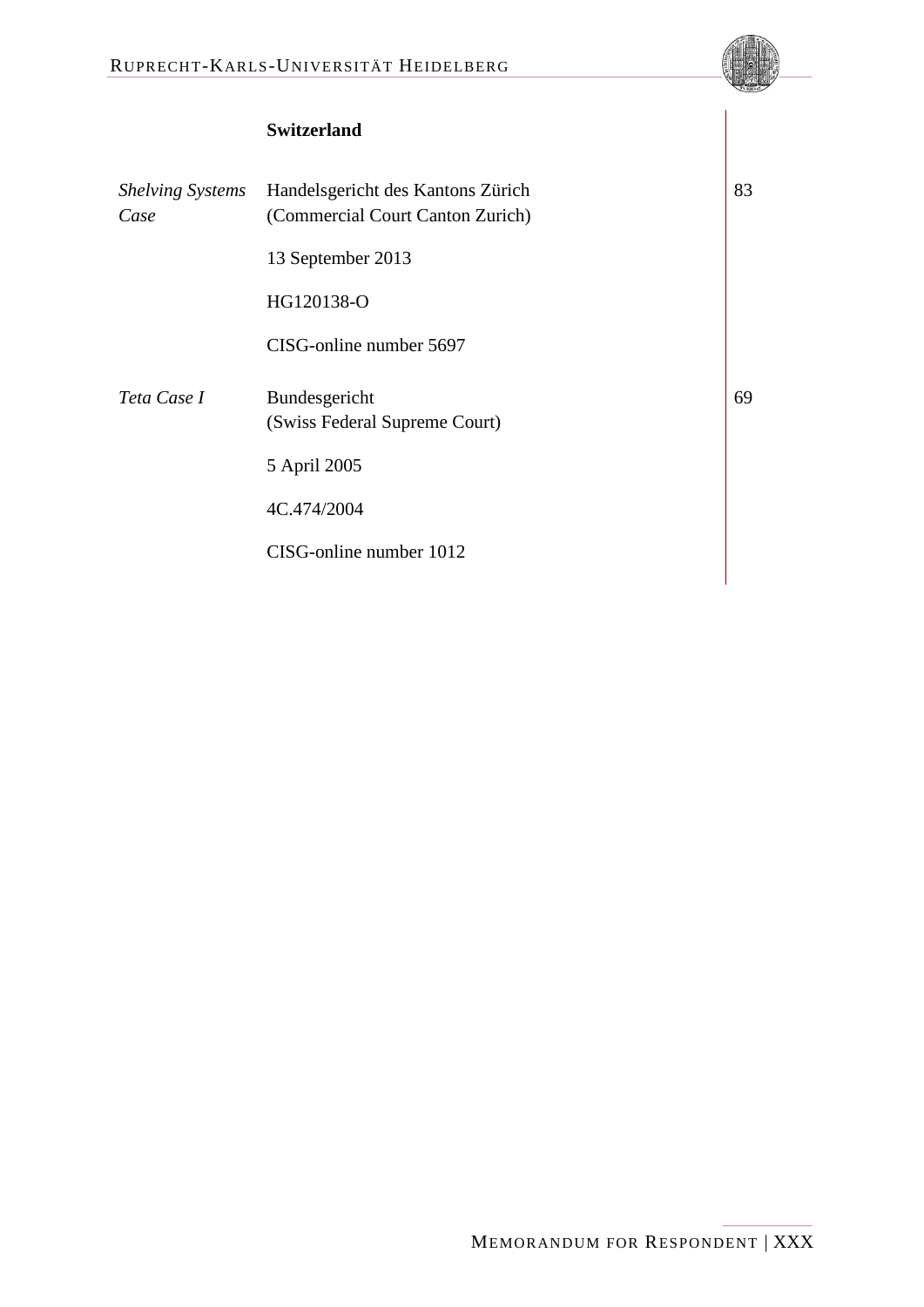|                   | <b>United Kingdom of Great Britain and Northern Ireland</b> |           |
|-------------------|-------------------------------------------------------------|-----------|
| Cruz City         | <b>High Court of Justice</b>                                | 19        |
|                   | 20 December 2012                                            |           |
|                   | <b>EWHC 3702 (Comm)</b>                                     |           |
| Enka v Chubb      | Supreme Court of the United Kingdom                         | 5, 8, 13, |
|                   | 9 October 2020                                              | 14, 15    |
|                   | Case ID: UKSC 2020/0091                                     |           |
| <b>Sulamerica</b> | Court of Appeal of England and Wales                        | 9, 19     |
|                   | 16 May 2012                                                 |           |
|                   | Case No. A3/2012/0249                                       |           |
|                   |                                                             |           |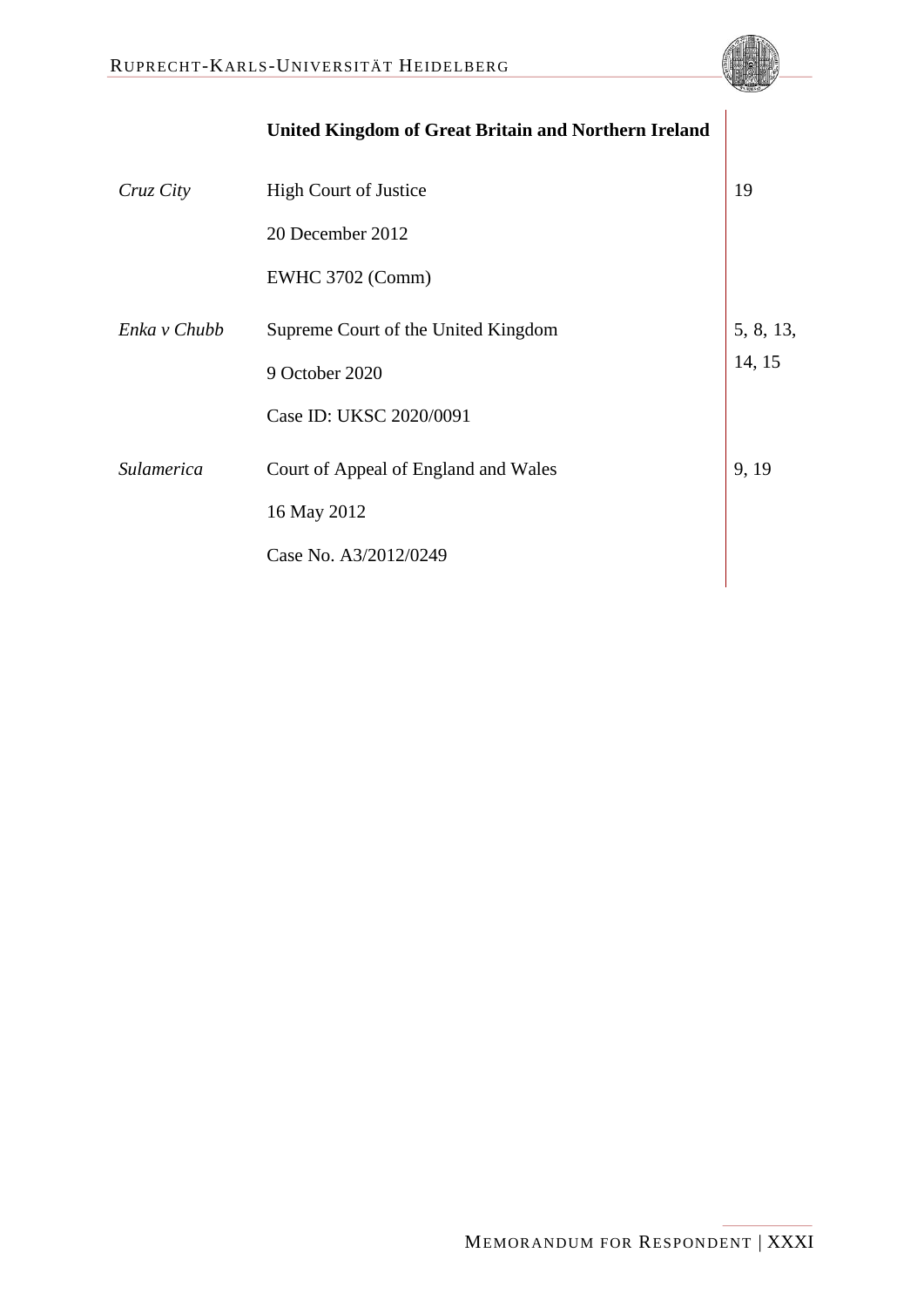|                                           | United States of America                                     |    |
|-------------------------------------------|--------------------------------------------------------------|----|
| Magellan v<br>Salzgitter Handel           | U.S. District Court for the Northern District of Illinois    | 77 |
|                                           | 7 December 1999                                              |    |
|                                           | 99 C 5153                                                    |    |
|                                           | CISG-online number 439                                       |    |
| Roser<br>Technologies v<br>Carl Schreiber | U.S. District Court for the Western District of Pennsylvania | 83 |
|                                           | 10 September 2013                                            |    |
|                                           | 11cv302 ERIE                                                 |    |
|                                           | CISG-online number 2490                                      |    |
|                                           |                                                              |    |

# **United States of Americ**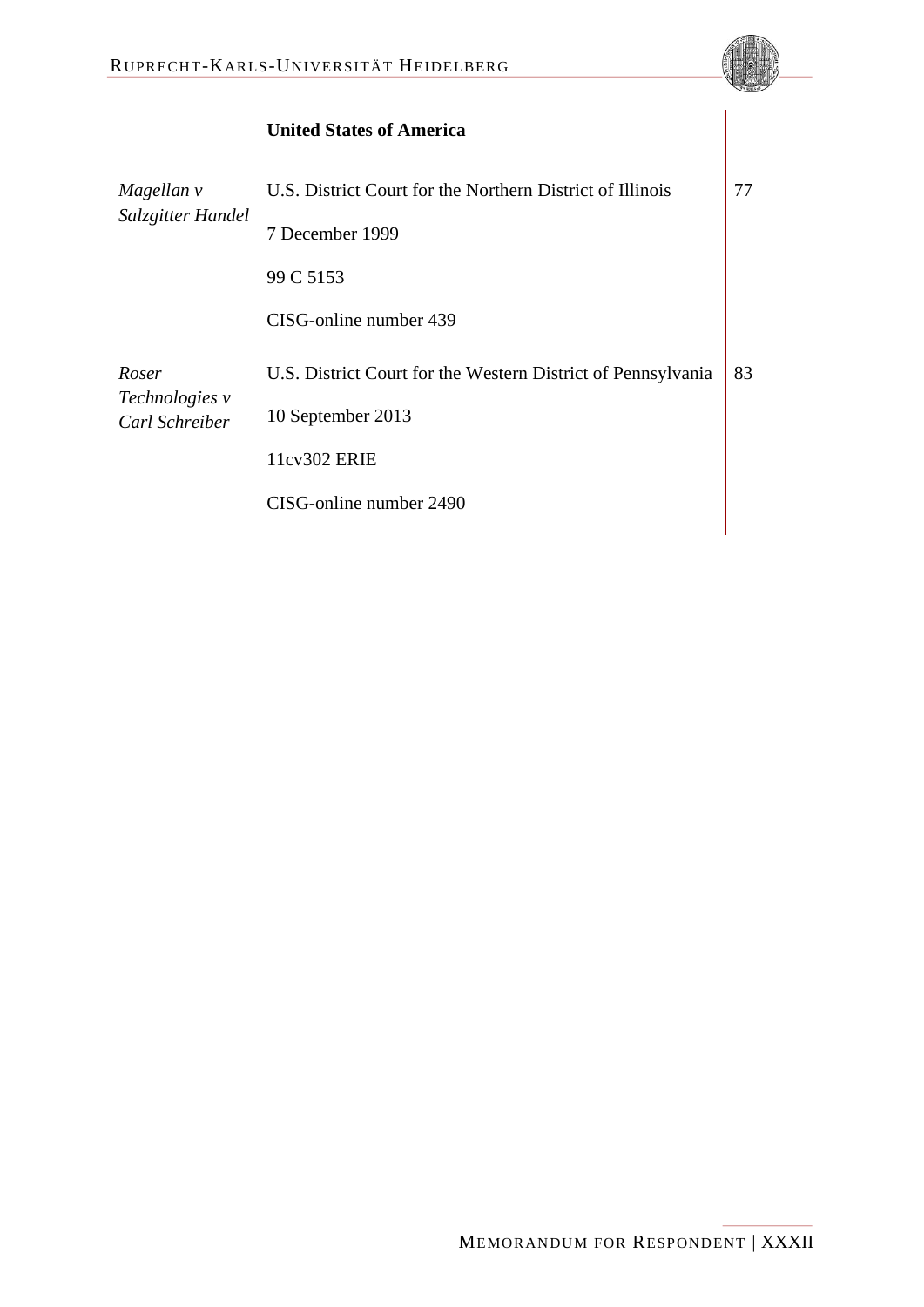<span id="page-33-0"></span>

### **TABLE OF ARBITRAL AWARDS AND DECISIONS**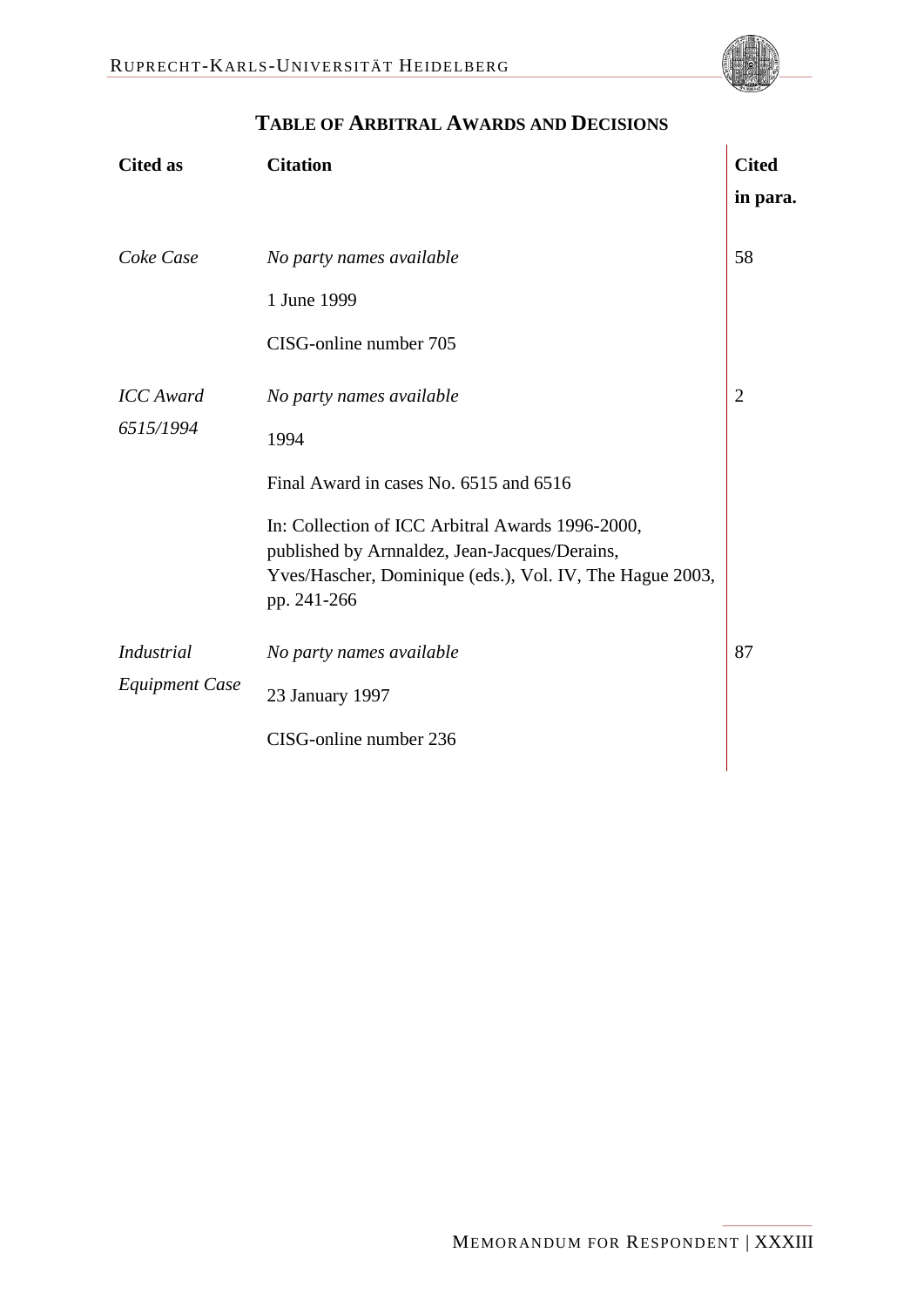|                                                    | IN REAL ORDER THE HEID BEEN G                |         |
|----------------------------------------------------|----------------------------------------------|---------|
|                                                    | <b>Netherlands Arbitration Institute</b>     |         |
| Dutch-Italian<br><b>Sales</b><br>Contracts<br>Case | No party names available<br>10 February 2005 | 97, 110 |
|                                                    | <b>Interim Award</b>                         |         |
|                                                    | CISG-online number 1621                      |         |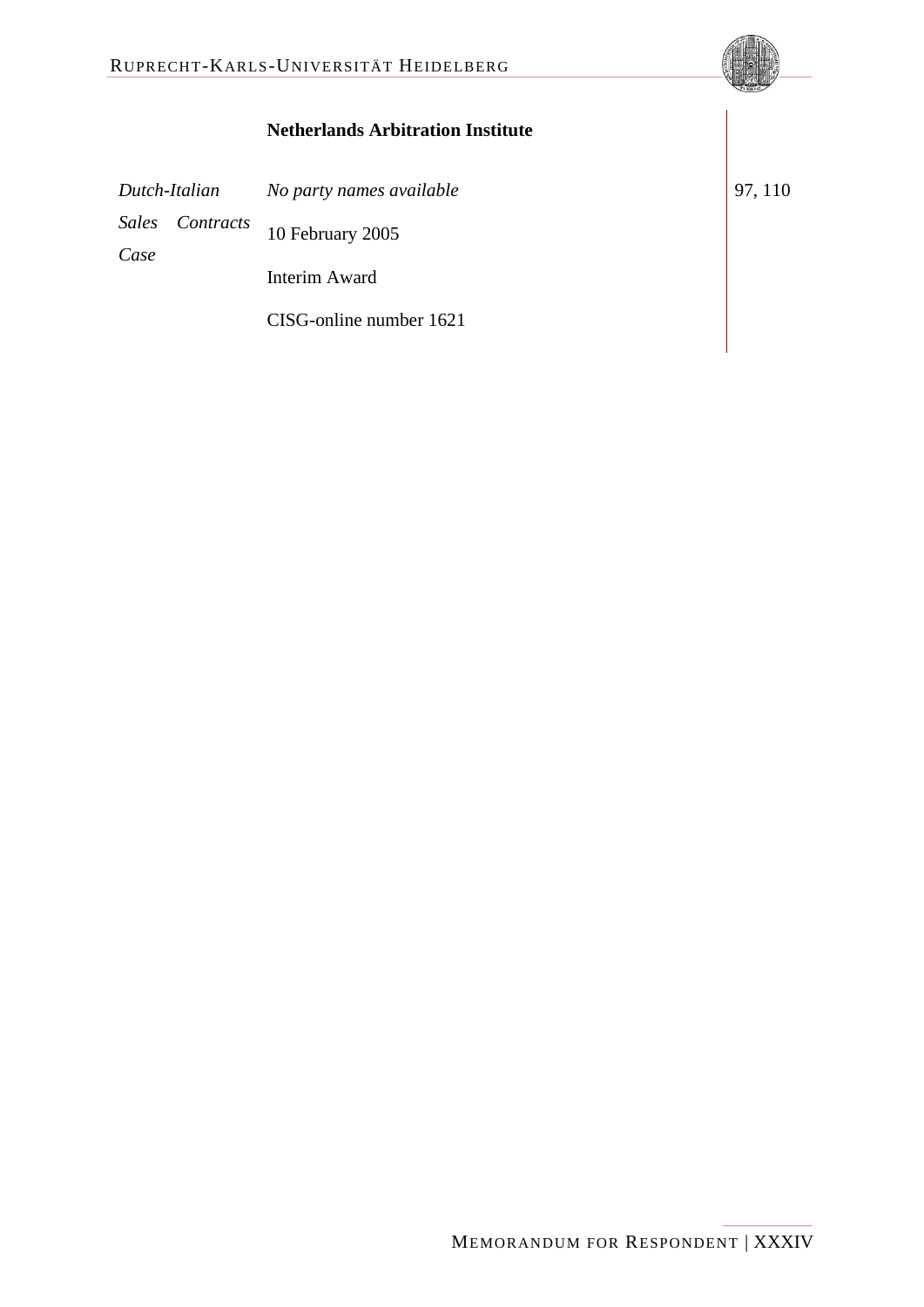

 $\overline{1}$ 

<span id="page-35-0"></span>

| <b>Cited as</b>             | <b>Citation</b>                                                                                                                | <b>Cited</b> |
|-----------------------------|--------------------------------------------------------------------------------------------------------------------------------|--------------|
|                             |                                                                                                                                | in           |
|                             |                                                                                                                                | para.        |
| CISG-AC No. 6               | <b>CISG-AC Opinion No 6, Calculation of Damages under</b><br><b>CISG Article 74</b>                                            | 30           |
|                             | Adopted by the CISG-AC at its Spring 2006 meeting in<br>Stockholm, Sweden                                                      |              |
| Eiselen,                    | <b>Eiselen, Sieg</b>                                                                                                           | 42,<br>83,   |
| CISG-AC No. 13              | CISG Advisory Council, Inclusion of Standard Terms under<br>the CISG                                                           | 97           |
|                             | Adopted by the CISG Advisory Council following its 17th<br>meeting held in Villanova, Pennsylvania, USA, on 20<br>January 2013 |              |
| Market<br>Price<br>Palm Oil | Historical palm oil price table in USD per ton                                                                                 | 36           |
|                             | finanzen.net, accessed on 27 January 2022                                                                                      |              |
|                             | https://www.finanzen.net/rohstoffe/palmoelpreis/historisch/<br>dollar                                                          |              |
| Secretariat                 | <b>Commentary on the Draft Convention on Contracts for</b>                                                                     | 50, 69       |
| Commentary                  | the International Sale of Goods, Prepared by the                                                                               |              |
|                             | <b>Secretariat</b>                                                                                                             |              |
|                             | Secretariat of the United Nations Commission on<br>International Trade Law (1979)                                              |              |
|                             | A/CONF.97/5                                                                                                                    |              |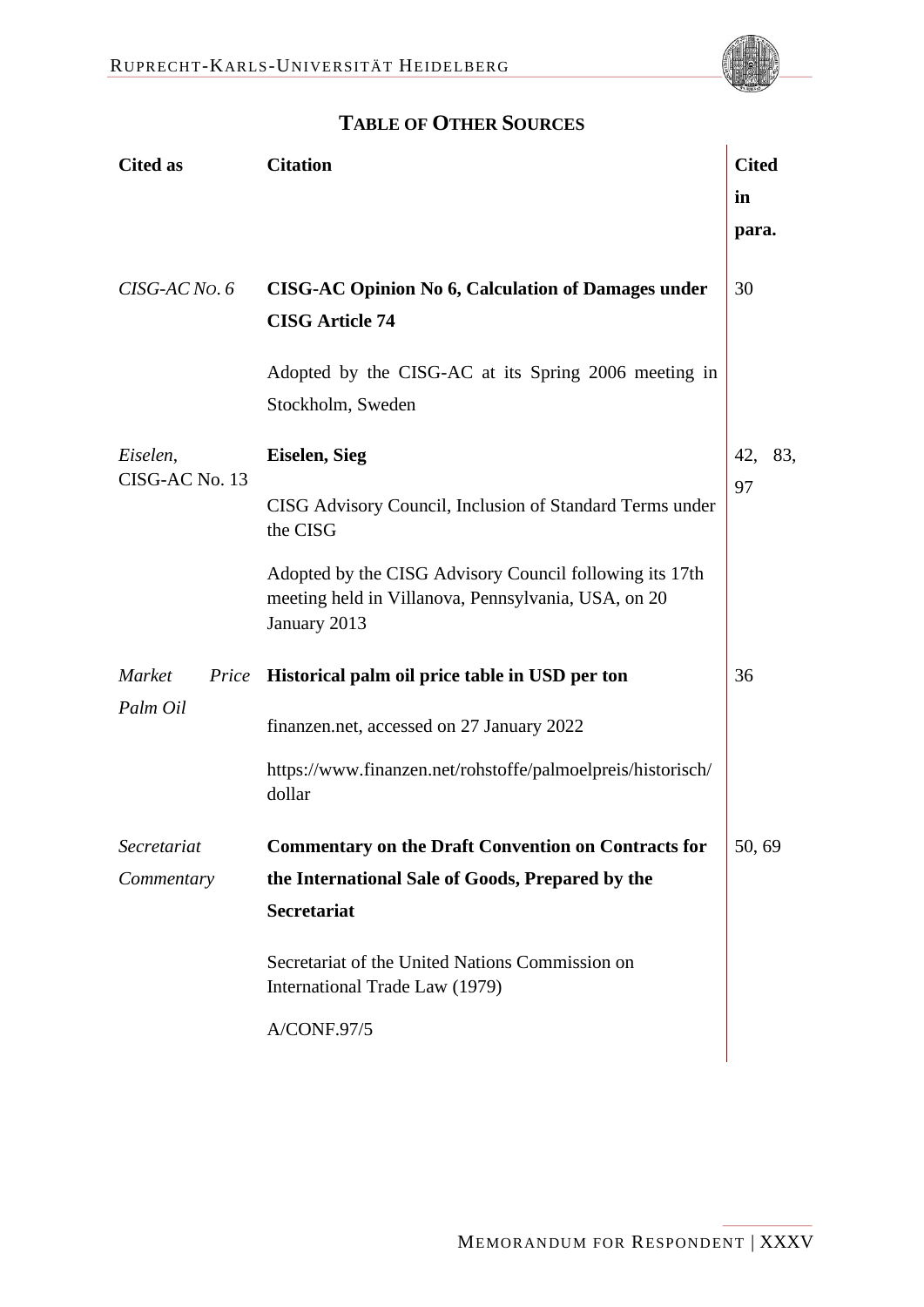

### **STATEMENT OF FACTS**

<span id="page-36-0"></span>The Parties to this Arbitration are ElGuP plc ("**CLAIMANT**"), based in Mediterraneo and JAJA Biofuel Ltd ("**RESPONDENT**"), based in Equatoriana (the "**Parties**"). CLAIMANT is one of the largest producers of RSPO-certified palm kernel oil. RESPONDENT is a well-established producer of biofuel and since 2018 part of the Ruritanian multinational conglomerate Southern **Commodities** 

The Arbitration relates to whether the Parties have entered into a sales contract for the delivery of 20,000t RSPO-certified palm oil *per annum* for the years 2021-2025 (the "**Sales Contract**").

| $2010 -$<br>2018                   | Mr Chandra, representing CLAIMANT, and Ms Bupati, then representing<br>Southern Commodities, concluded several contracts for the delivery of palm<br>kernel oil.                                                                                                                                         |
|------------------------------------|----------------------------------------------------------------------------------------------------------------------------------------------------------------------------------------------------------------------------------------------------------------------------------------------------------|
| Late<br>2018                       | Southern Commodities acquired RESPONDENT and transferred parts of its palm<br>oil unit to RESPONDENT.                                                                                                                                                                                                    |
| 28/3/2020                          | At the Palm Oil Summit (the "Summit"), Ms Bupati, now representing<br>RESPONDENT, and Mr Chandra considered a long-term contract under which<br>CLAIMANT was to deliver RSPO-certified palm oil to RESPONDENT.                                                                                           |
| 1/4/2020                           | RESPONDENT requested the documents for a contract under which it was<br>required to deliver 20,000t per annum of RSPO-certified palm oil as<br>considered at the Summit for the years 2021-2025.                                                                                                         |
| 9/4/2020                           | CLAIMANT signed the contractual documents that declared CLAIMANT's<br>General Conditions of Sale ("GCoS") applicable and sent the documents to<br>RESPONDENT. The accompanying email stated that Mediterranean law governs<br>the Sales Contract as discussed at the Summit. The GCoS were not attached. |
| <b>Early</b><br><b>May</b><br>2020 | RESPONDENT, that never signed or returned the documents, requested a list of<br>acceptable banks for a letter of credit that it was required to open under the<br>Sales Contract.                                                                                                                        |
| 30/5/2020                          | RESPONDENT contacted several acceptable banks for quotations as to the terms<br>for a letter of credit but never opened it.                                                                                                                                                                              |
| 30/10/2020                         | RESPONDENT terminated the negotiations with CLAIMANT via letter.                                                                                                                                                                                                                                         |
| 15/7/2021                          | CLAIMANT initiated the Arbitral Proceedings.                                                                                                                                                                                                                                                             |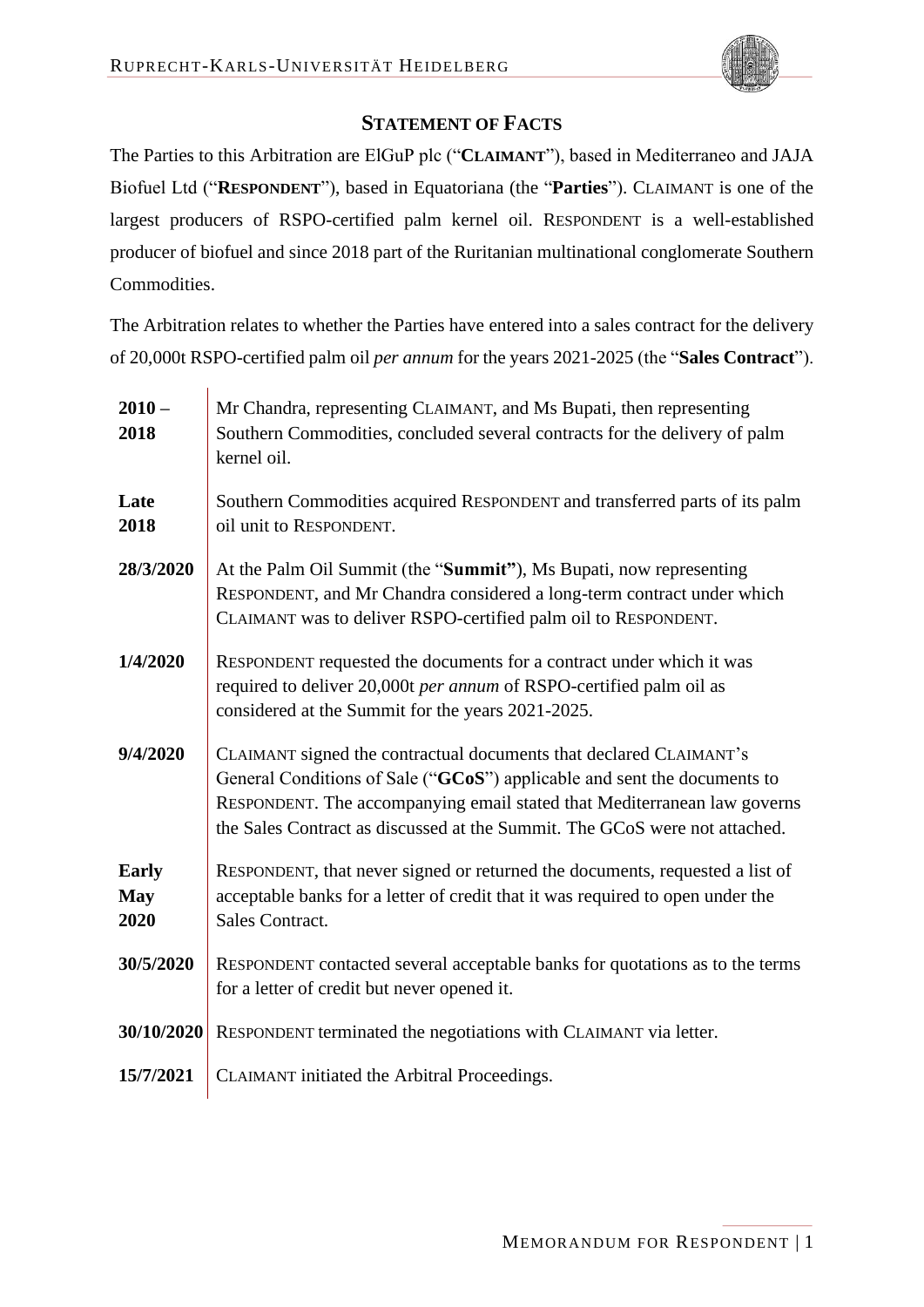

<span id="page-37-0"></span>The Sales Contract that CLAIMANT alleges is a trick, a shadow on the wall. When the Arbitral Tribunal turns its gaze from the wall towards the light, it will find nothing of substance but rather CLAIMANT's attempt to recover its failing business at RESPONDENT's expense: CLAIMANT recently lost its largest customer due to its questionable business practices and the proven violation of ecological and ethical standards. Consistently, for a responsible company, RESPONDENT terminated negotiations with CLAIMANT before a single piece of paper was signed.

#### **Part I: The Parties Did Not Agree on the Jurisdiction of the Arbitral Tribunal**

CLAIMANT tries to drag RESPONDENT before an arbitral tribunal whose jurisdiction it did not agree to. The Tribunal lacks jurisdiction to hear the case because the Parties did not conclude a valid Arbitration Agreement. By choosing Mediterranean Law to govern the Sales Contract the Parties implicitly chose the same law to govern the Arbitration Agreement. The CISG applies to the Arbitration Agreement. Under this law, the Parties did not conclude a valid Arbitration Agreement. Even if the CISG does not apply, under MCL the parties did not validly agree on arbitration either. Even if Danubian Law governs the Arbitration Agreement, it holds invalid.

#### **Part II: The Parties Did Not Conclude a Contract for the Delivery of Palm Oil**

The Parties did not conclude the Sales Contract in 2020. As RESPONDENT did not have the intention to be legally bound, its email from 1 April 2020 is not an offer. Even if the Tribunal were to find that the email was an offer, CLAIMANT did not accept it: In its reply, CLAIMANT added a reference to the GCoS and ignored RESPONDENT's contractual condition to apply the UNCITRAL Transparency Rules ("**UTR**"). This materially changed RESPONDENT's offer. Thus, it constitutes a counteroffer. RESPONDENT did not accept this counteroffer: The request for a list of acceptable banks is not an acceptance. RESPONDENT also did not accept the counteroffer silently. The Parties did not conclude the Sales Contract.

### **Part III: The Parties Did Not Include the GCoS in the Alleged Sales Contract**

CLAIMANT argues for the inclusion of the GCoS in the Sales Contract to circumvent the CISG's rules. CLAIMANT not only disregards the requirements of the GCoS to include standard terms in a contract but also failed to fulfill them: First, mere references do not suffice. Second, CLAIMANT did not meet the requirement—or its exceptions—to make the GCoS available to RESPONDENT. Third, RESPONDENT did not even have a reasonable opportunity to obtain awareness of the GCoS. Therefore, the Parties did not include the GCoS in the alleged Sales Contract.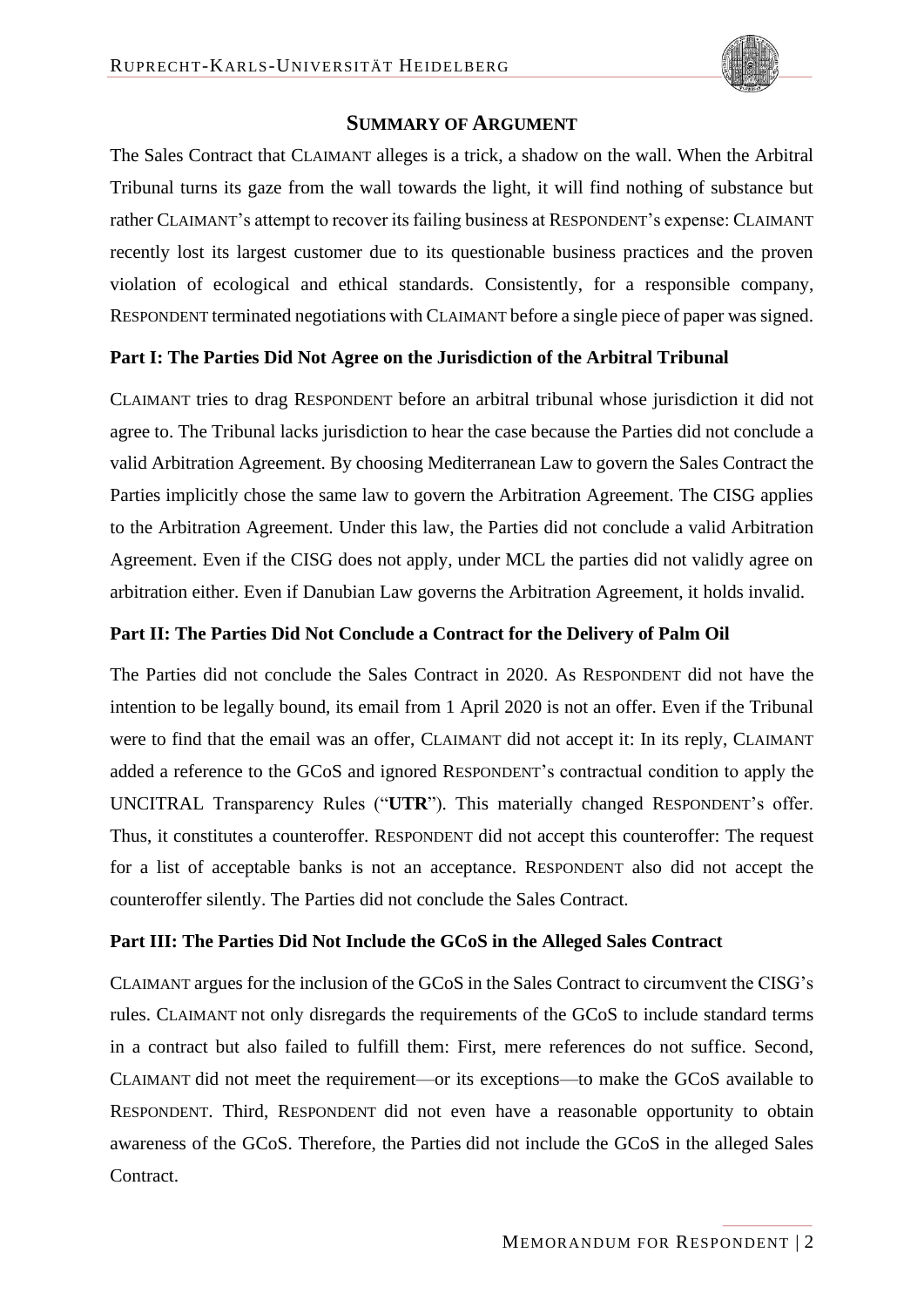<span id="page-38-5"></span><span id="page-38-4"></span>

#### <span id="page-38-3"></span>**ARGUMENT**

### <span id="page-38-1"></span><span id="page-38-0"></span>**PART I: THE PARTIES DID NOT AGREE ON THE JURISDICTION OF THE ARBITRAL TRIBUNAL**

- **1** RESPONDENT requests the Tribunal to find that the Tribunal has no jurisdiction to hear the case. The Parties did—contrary to CLAIMANT'S submission [*MfC*, *paras*. *1*, *19 et seqq*.]—not conclude a valid Arbitration Agreement. Without a valid Arbitration Agreement, any award issued by the Tribunal is unenforceable under Art. V(1)(a) of the New York Convention on the Recognition and Enforcement of Foreign Arbitral Awards ("**NYC**") [*cf*. SCHMIDT-AHRENDTS/SCHMITT, *p*. *522*].
- **2** On 7 October 2021, the Parties chose the 2021 AIAC Rules Global Solution ("**AIAC**") as the rules governing the Arbitral Proceedings ("**Proceedings**") [*PO1-II*, *p*. *46*]. Pursuant to Rule 20.1 AIAC, the Tribunal has "[…] *the power to rule on its own jurisdiction including any objections with respect to the existence and the validity of the arbitration agreement* […]". This provision expresses the generally recognized competence-competence [*cf*. *Born*, *p*. *1051*; *ICC Award 6515/1994*].
- **3** Mediterranean law governs the Arbitration Agreement [**I**]. Within Mediterranean law, the United Nations Convention on Contracts for the International Sale of Goods ("**CISG**") applies to the Arbitration Agreement [**II**]. Under the CISG, the Arbitration Agreement is invalid [**III**]. This result holds true, even if the CISG does not apply to the Arbitration Agreement and therefore either Mediterranean General Contract law ("**MCL**") or Danubian General Contract law ("**DCL**") applies [**IV**].

### <span id="page-38-2"></span>**I. MEDITERRANEAN LAW GOVERNS THE ARBITRATION AGREEMENT**

- **4** Mediterranean law governs the Arbitration Agreement. This follows from the application of the relevant conflict of laws provision: Art. V(1)(a) NYC. CLAIMANT is based in Mediterraneo, RESPONDENT is based in Equatoriana. Any award, whether on the costs of the Proceedings or on the merits, would have to be enforced in either state. As both states are member states of the NYC [*PO1-III*(3), *p.* 47], the Tribunal should apply Art. V(1)(a) NYC as the relevant conflict of laws rule [*cf*. *PO2-32*, *p*. *52*].
- **5** According to Art. V(1)(a) NYC, a court may refuse recognition and enforcement of an award if the arbitration agreement is invalid under the law that governs the arbitration agreement. CLAIMANT might argue that this can only become relevant at the enforcement stage or in settingaside proceedings because courts will not concern themselves with the validity of the alleged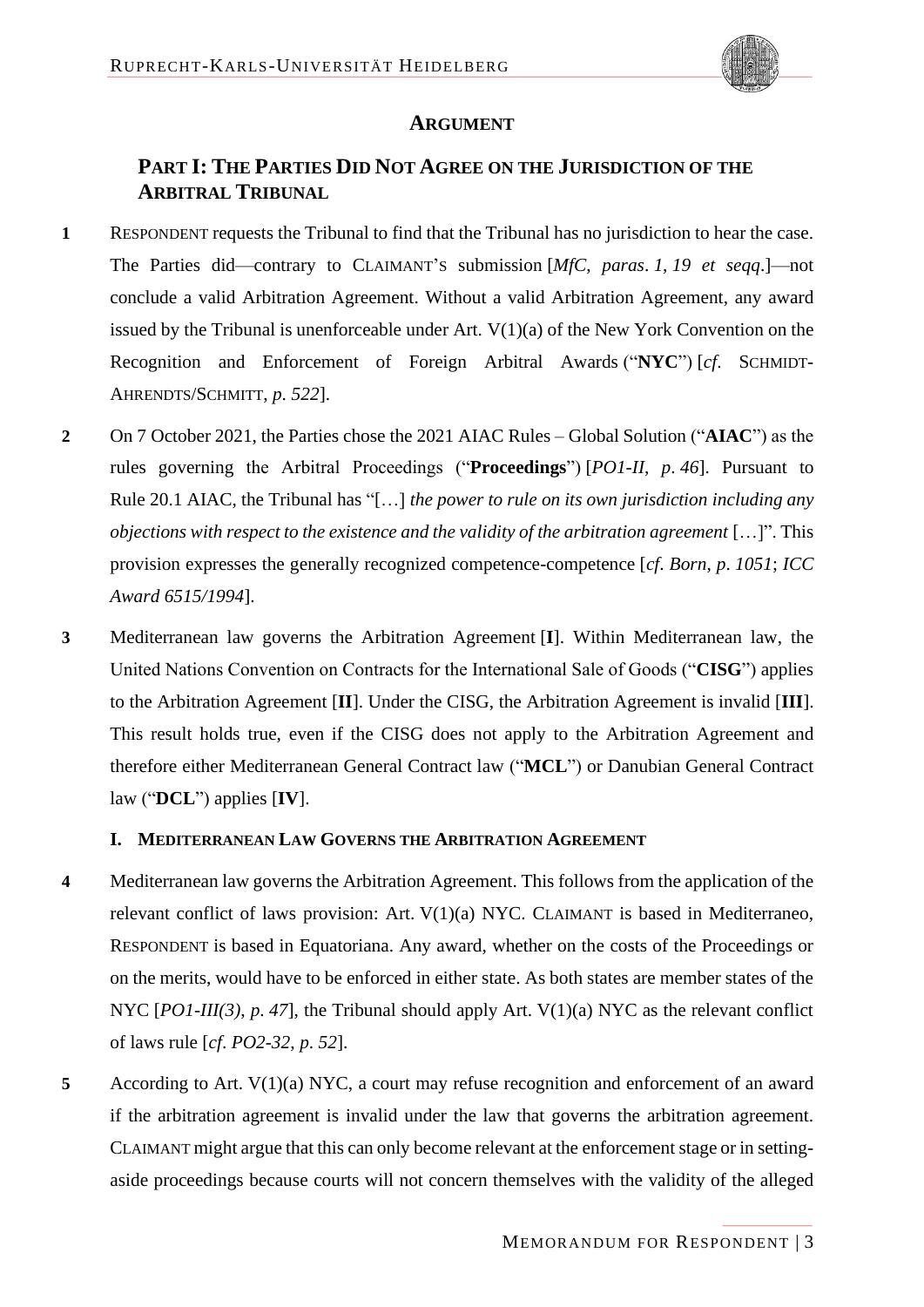<span id="page-39-9"></span><span id="page-39-7"></span><span id="page-39-4"></span><span id="page-39-1"></span>

<span id="page-39-6"></span>Arbitration Agreement any sooner [*cf*. WOLFF/*Borris/Hennecke*, *Art*. *V para. 85*]. Instead of applying Art. V(1)(a) NYC, CLAIMANT proposes to apply a three-stage test [*MfC*, *paras*. *2*, *14*]: (i) express or (ii) implied choice of law, or (iii), if none, closest connection [*cf*. *Enka v Chubb*, *paras*. *156 et seq*.]. This approach however does not apply here. The courts in both Danubia and Mediterraneo apply Art.  $(V)(1)(a) NYC$  to determine the law governing the arbitration agreement [*PO2-32*, *p*. *52*]. Their approach to determine the law governing the arbitration agreement governs the process at the recognition and enforcement stage [*cf*. WOLFF/*Borris/Hennecke*, *Art*. *V para. 85*]. The Tribunal should follow courts, tribunals, and scholars to determine the law governing the Arbitration Agreement under Art. V(1)(a) NYC [*cf*. *Bevrachting v Fallimento*; *Ground Mace Case*, *p*. *21 para. 51*; BORN, *p*. *531*; WOLFF/*Wilske/Fox*, *Art*. *V para. 111*; SCHERER, *p*. *668*; SCHWENZER/BEIMEL, *p*. *52*]. Only by that, the Tribunal can ensure uniformity throughout the Proceedings. To prevent different courts from applying different laws to the same agreement, the Tribunal should follow the approach of the state courts at the seat of arbitration. They will apply their approach in a later stage of the proceedings.

- <span id="page-39-8"></span><span id="page-39-5"></span><span id="page-39-3"></span><span id="page-39-2"></span>**6** Mediterranean law governs the Arbitration Agreement as per Art. V(1)(a) NYC. Art. V(1)(a) NYC provides for two steps: primarily, the Tribunal must recognize the Parties' agreement. If there is no indication of a (valid) party agreement, the law of the seat of arbitration applies as a default rule [*cf*. BORN, *p*. *1051*; TARAWALI/GERARDY, *p*. *213*]. Furthermore, Rule 13.5(a) AIAC confirms that primarily the parties' agreement determines the applicable law. All approaches give legal effect to the Parties' explicit or—in absence of such—implicit agreement [*cf*. *MfC*, *paras*. *2 et seqq*.].
- **7** Mediterranean law governs the Arbitration Agreement because the Parties implicitly chose the law of Mediterraneo to govern the Arbitration Agreement [**A**]. The choice of seat in the GCoS does not qualify as an implicit choice of law [**B**].

#### <span id="page-39-10"></span><span id="page-39-0"></span>**A. THE PARTIES CHOSE THE LAW OF MEDITERRANEO IMPLICITLY**

**8** Mediterranean law governs the Arbitration Agreement as per the Parties choice of law. The Parties did not explicitly choose a law to govern the Arbitration Agreement [*cf*. *MfC*, *paras*. *3 et seqq*.]. However, when the Parties chose Mediterranean law to govern the Sales Contract, they implicitly chose Mediterranean law to govern the Arbitration Agreement [**1**]. The UK Supreme Court recently confirmed the approach to apply the law of the main contract in its 2020 *Enka v Chubb* case [*Enka v Chubb*]. In this regard, the prerequisites to apply the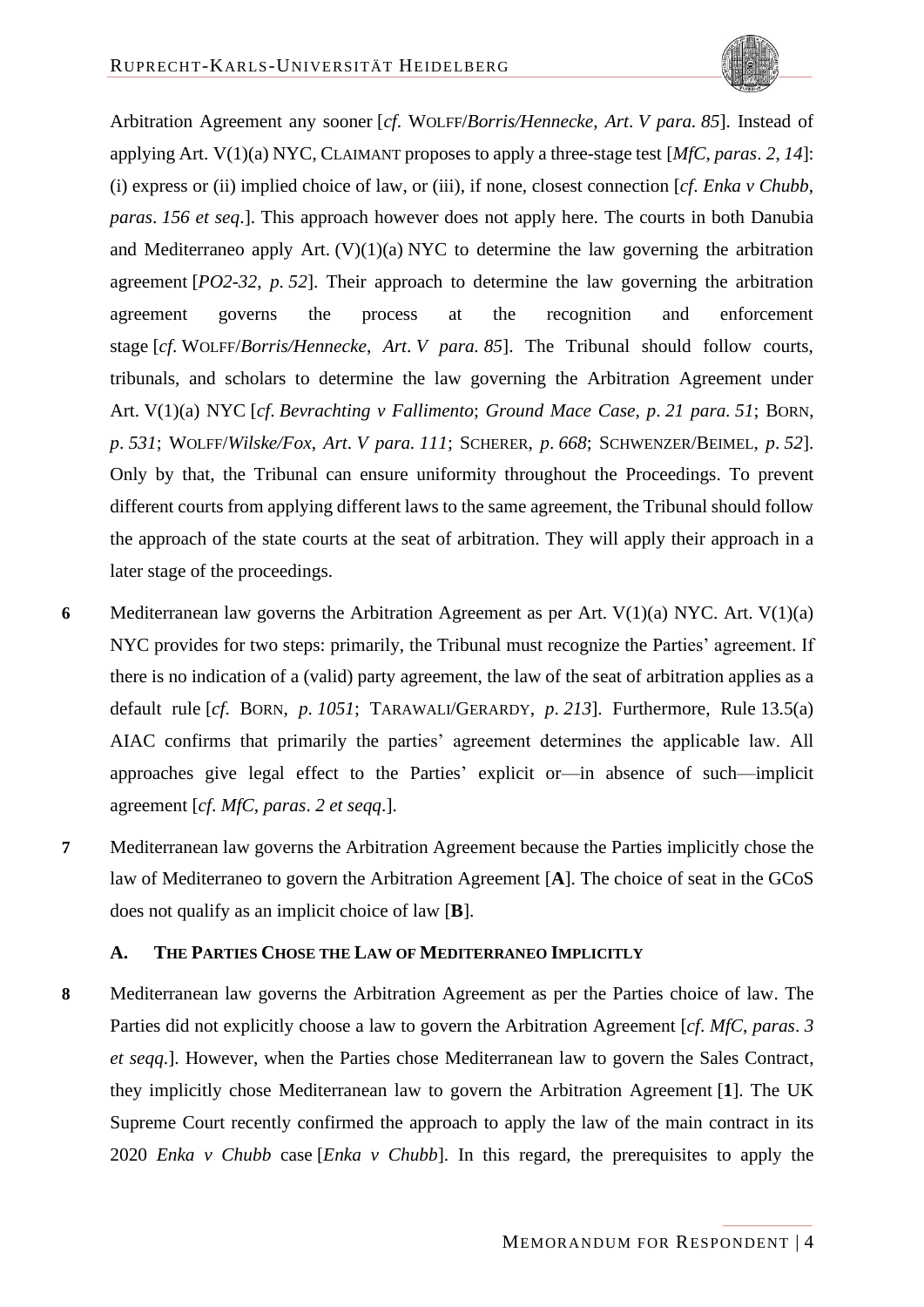<span id="page-40-7"></span><span id="page-40-5"></span><span id="page-40-1"></span>

Validation Principle, an exception mentioned by *Enka v Chubb*, are not fulfilled [**2**]. Furthermore, applying the same law to the Sales Contract and the Arbitration Agreement serves the Parties' interest in an efficient decision-making process and is therefore reasonable [**3**].

# <span id="page-40-0"></span>**1. The Parties Implicitly Chose Mediterranean Law to Govern the Arbitration Agreement**

- **9** The Parties' choice of law for the Sales Contract extends to the Arbitration Agreement which is thus governed by the same set of laws. The Parties agree that Mediterranean law governs the Sales Contract [*PO2-33*, *p*. *52*; *MfC*, *para. 77*]. According to scholars and jurisprudence, parties generally want the law of the main contract to govern their arbitration agreement [*cf*. *BCY*, *paras*. *51-54*, *62-64*; *ICC 6752*; *Sulamérica*, *para. 26*; REDFERN/HUNTER, *p*. *166 et seq*.; BORN, *pp*. *515*, *581*; LEW/MISTELIS/KRÖLL, *pp*. *107*, *120*]. Anything else would be surprising [BRIGGS, *para. 14*.*39*].
- <span id="page-40-8"></span><span id="page-40-4"></span><span id="page-40-2"></span>**10** CLAIMANT submits that the Parties did not want the choice of law for the Sales Contract to extend to the Arbitration Agreement which is part of the GCoS [*MfC*, *para. 15*]. CLAIMANT argues that "*Sales Agreement*" does not include the Arbitration Agreement because the Arbitration Agreement is a separate and independent conflict resolution contract [*MfC*, *paras*. *15 et seqq*.]. Even if the Tribunal were to agree with this rather formalistic argument, it can be assumed that the Parties implicitly wanted the Arbitration Agreement to be governed by the same law. This is due to the following reasons:
- <span id="page-40-3"></span>**11** First, the Arbitration Agreement is not completely independent from the Sales Contract. The fact that the acceptance of the contract entails the conclusion of the clause without any other formality [*cf*. DERAINS, *p*. *16-17*]. To assume that an arbitration agreement included as a standard term will be governed by another set of law solely because it happens to be the arbitration clause is unreasonable [*cf*. REDFERN/HUNTER, *para. 3*.*12*].
- <span id="page-40-6"></span>**12** The Parties' implicit choice of Mediterranean law is, secondly, further evidenced by the fact that the explicit choice of law of the Sales Contract was an individual agreement altering CLAIMANT's GCoS. If the Parties had included the GCoS—*quod non* [*infra*, *paras*. *[79](#page-61-6) et seqq*.]—their Art. 9 GCoS would have provided for Danubia as seat of arbitration and Danubian law to govern "*this contract*" [*Exh*. *R4*, *p*. *32*]. Under Art. 9 GCoS, the legal relationship would uniformly have been subject to Danubian law [*Exh*. *R4*, *p*. *32*]. CLAIMANT now tries to convince the Tribunal that the Parties intended to give up this uniformity and to subject specific parts of their legal relationship—namely the Sales Contract—to another law [*cf*. *Exh*. *C4*, *p*. *17*]. By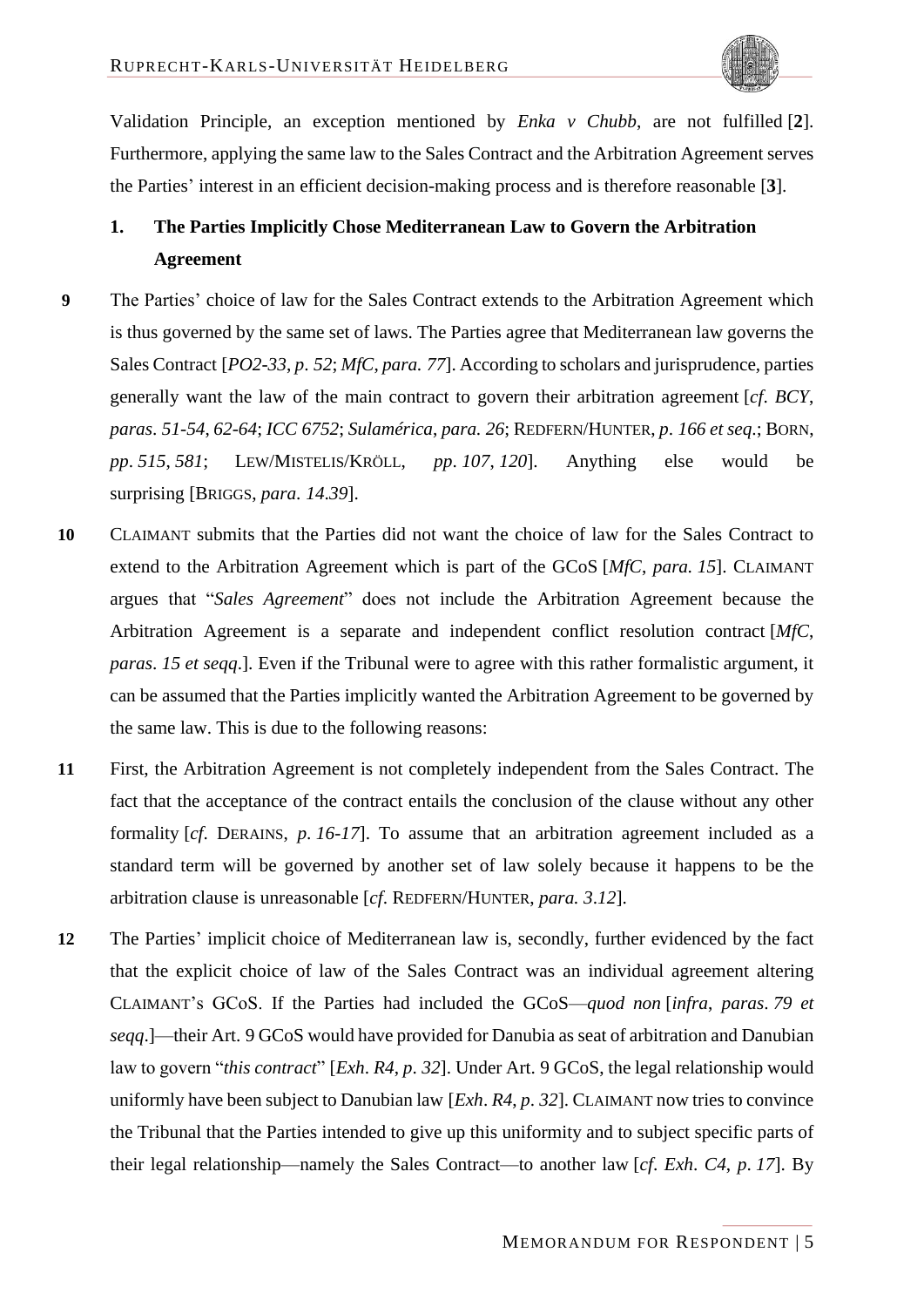<span id="page-41-2"></span><span id="page-41-1"></span>

contrast, a reasonable person would have understood CLAIMANT's proposal of a deviating individual agreement to the effect that the Parties' entire legal relationship would from now on be uniformly governed by Mediterranean law [*Exh*. *C5*, *p*. *18*]. Mediterranean law was not supposed to be added to but to change the choice of law clause in Art. 9 GCoS [*PO2-15*, *p*. *50*].

#### <span id="page-41-0"></span>**2. The Validation Principle Mentioned in** *Enka V Chubb* **Does Not Apply**

- **13** CLAIMANT refers to the 2020 *Enka v Chubb* case before the UK Supreme Court [*MfC*, *paras*. *10 et seqq*.]. In this decision, the UK Supreme Court ruled on the law governing the arbitration agreement. In *Enka v Chubb*, there was neither a choice of law for the arbitration agreement nor an explicit choice of law for the main contract. Instead, the court applied the law of the seat as the law with the "*closest and most real connection*" [*Enka v Chubb*, *paras*. *149 et seqq*.].
- **14** However, the UK Supreme Court explicitly emphasized that if there was a choice of law for the main contract, this law would also govern the arbitration agreement [*Enka v Chubb*, *paras*. *53 et seq*.]. In this regard, the UK Supreme Court found that: "[…] *construing a choice of law to govern the contract as applying to an arbitration agreement set out in a clause of the contract* […] *avoids artificiality*." [*Enka v Chubb*, *para. 53(iv)*]. CLAIMANT and RESPONDENT explicitly chose a law governing the Sales Contract, namely Mediterranean Law [*Exh*. *C4*, *p*. *17*; *Exh*. *C2*, *p*. *12*]. Consequently, this principle applies here.
- **15** CLAIMANT cannot rely on the exception *Enka v Chubb* established: Under the Validation Principle, the UK Supreme Court held that the law of the main contract does not apply if there is (i) a clear intention of the parties to arbitrate and (ii) if a serious exists risk that the arbitration agreement would be invalid under the law of the main contract [*Enka v Chubb*, *para. 170(vi)*]. According to this principle, an arbitration agreement should be assessed under the law under which it is valid to respect the parties' intention to arbitrate [*Enka v Chubb*, *paras*. *95 et seqq*.].
- <span id="page-41-3"></span>**16** CLAIMANT submitted that the invalidity of the Arbitration Agreement is due to the applicability of Mediterranean Law [*MfC*, *para. 15*]. First, this is not true because the Arbitration Agreement lacks consent under any law [*infra*, *paras*. *[36](#page-47-7) et seqq*.].
- **17** Second, if the Tribunal were to follow CLAIMANT's approach, the Tribunal can still not rely on the alleged clear "*intention to arbitrate*" [*MfC*, *para. 12*]. RESPONDENT did not want to submit its disputes with CLAIMANT to arbitration. In Ms Bupati's email on 1 April 2020, she told CLAIMANT that submitting to arbitration was a problem for RESPONDENT [*Exh*. *C2*, *p*. *12*]. In Equatoriana there is a strong opposition to arbitration *inter alia* due to the lack of transparency [*ibid*.]. Therefore, Ms Bupati wanted to apply certain transparency rules. She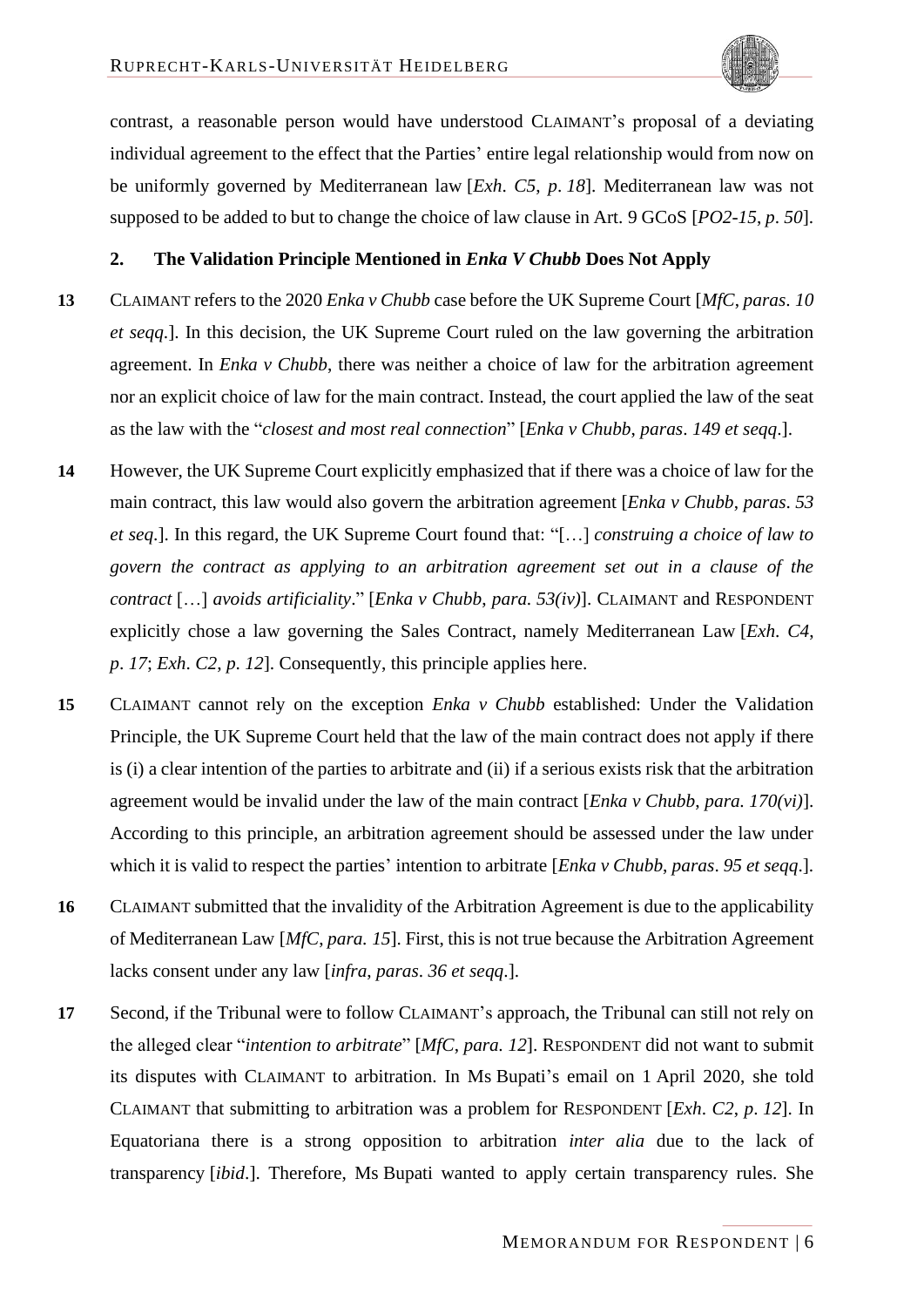

made it clear that without applying such transparency rules, RESPONDENT was not open to arbitration [*Exh*. *C2*, *p*. *12*]. In its answer, however, CLAIMANT did not address RESPONDENT's concerns about this issue at all [*cf*. *Exh*. *C3*, *p*. *13-16*; *Exh*. *C4*, *p*. *17*]. Hence, this issue remained open during the entire negotiations. The Tribunal therefore cannot rely on a "*clear intention to arbitrate*". Rather, the Parties simply negotiated about arbitration. Those negotiations could have resulted in the alleged Arbitration Agreement. However, they did not because the Parties did not agree on the issue of transparency. Thus, the Parties never had a common intent to arbitrate.

**18** Hence, the Validation Principle mentioned in *Enka v Chubb* does not apply. On the contrary, the main principle set up by the UK Supreme Court provides the Tribunal with guidelines. Since the Parties explicitly chose a law for the Sales Contract, according to the ruling of the UK Supreme Court, this law should also govern the Arbitration Agreement.

#### <span id="page-42-9"></span><span id="page-42-8"></span><span id="page-42-7"></span><span id="page-42-6"></span><span id="page-42-0"></span>**3. Reasonable Parties Prefer their Relationship to Be Governed by One Law**

- **19** As CLAIMANT and RESPONDENT are reasonable parties, they intended to apply the same law to the Sales Contract and the Arbitration Agreement. Recent jurisprudence has shown that it is reasonable to assume that "[…] *parties intended the whole of their relationship to be governed by the same system of law.*" [*Sulamerica*, *para. 11*; *cf. Cruz City*, *para. 8*; *Owerri Commercial v Diellel*]. In terms of the parties' consent, the arbitration clause is just another clause among many within the sales contract and the parties normally do not divide their consent as to the rules within one legal document [FLECKE-GIAMMARCO/GRIMM, *p*. *49*].
- <span id="page-42-5"></span><span id="page-42-4"></span><span id="page-42-3"></span><span id="page-42-2"></span><span id="page-42-1"></span>**20** Furthermore, applying the same law to the main contract as well as to the arbitration agreement supports the main advantages of arbitration: simplicity and speed [*cf*. BORN, *p*. *2*]. Applying two different laws to one contract leads to unwanted complications of the procedure. One example are claims of damages that can arise from violations of the main contract as well as the arbitration agreement [BETANCOURT I, *p*. *512*; BREKOULAKIS ET AL./*Baltag*, *p*. *267*]. When different laws apply to those claims, potential damages would be subject to different prerequisites and calculation methods. Solving such complications is very time consuming and expensive especially because lawyers competent in all relevant jurisdictions would be required [*cf*. FERRARI/KRÖLL/*Graffi*, *p*. *29*]. Applying the same law to the Sales Contract and the Arbitration Agreement therefore ensures the efficiency of the Proceedings. Therefore, the choice of law for the Sales Contract extends to the Arbitration Agreement as an implied choice.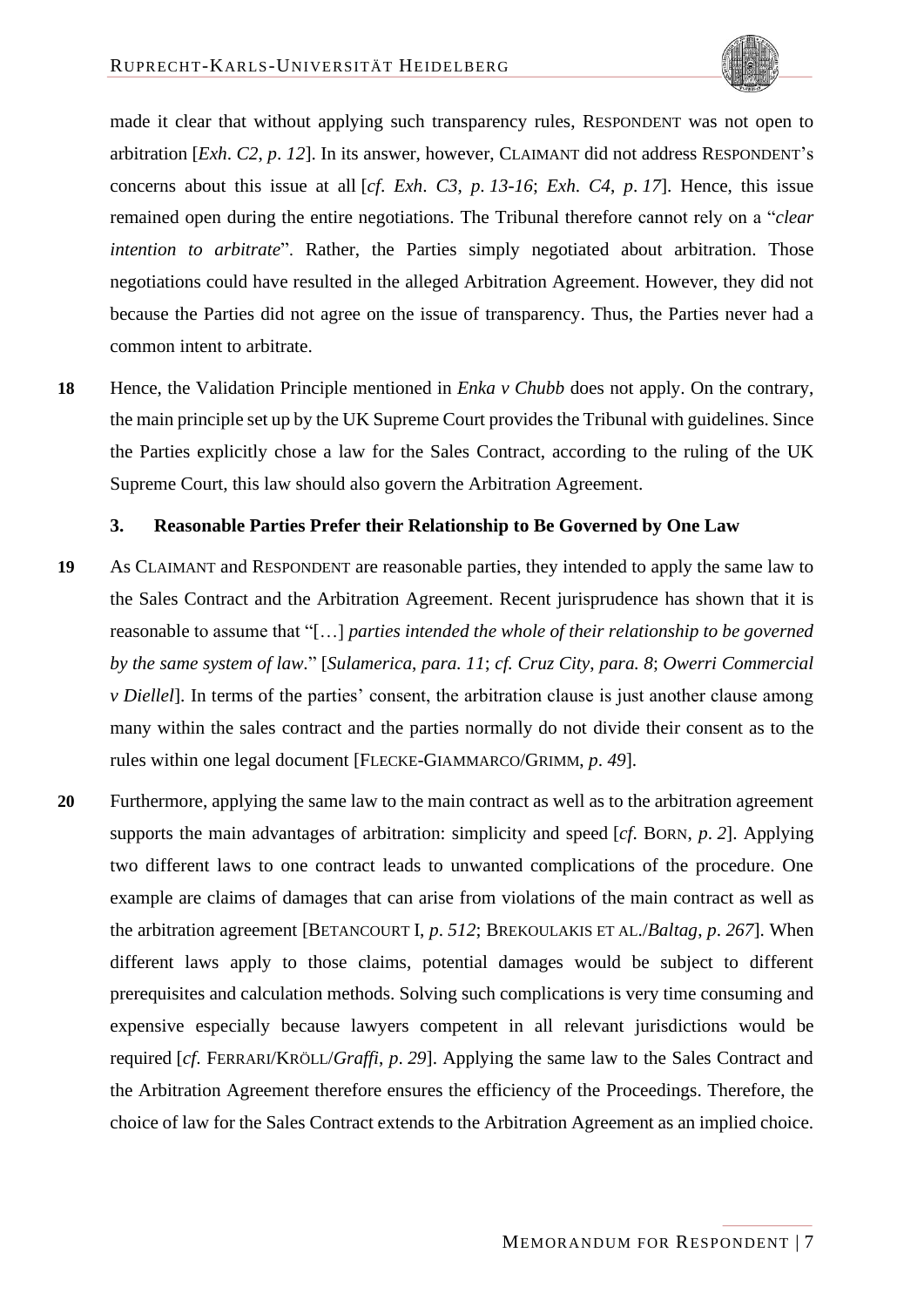<span id="page-43-8"></span><span id="page-43-5"></span><span id="page-43-4"></span><span id="page-43-3"></span>

### <span id="page-43-0"></span>**B. THE CHOICE OF SEAT IS NOT AN IMPLIED CHOICE**

- **21** The choice of seat is not an implied choice for the law governing the Arbitration Agreement. As CLAIMANT submits, according to the Doctrine of Separability, an arbitration agreement is a separate and independent agreement [*MfC*, *paras*. *15 et seqq*.; FEEHILY, *pp*. *356 et seq*.]. Therefore, applying Mediterranean law to the Sales Contract and Danubian Law to the Arbitration Agreement is theoretically possible. However, the Doctrine of Separability itself cannot be used as an argument that different sets of law must apply [*BCY para. 49*; BORN, *pp*. *464*, *476*; BETANCOURT II, *pp*. *95*, *96*; GREENBERG/KEE/WERAMANTRY, *p*. *160*]. The Doctrine of Separability does not apply to determining the law governing the Arbitration Agreement. "[…] [*T*]*he fact that an arbitration agreement survives the demise of the main contract does not mean that the arbitration agreement and the main contract must be governed by distinct bodies of law*" [BERMANN, *p*. *152*].
- <span id="page-43-2"></span><span id="page-43-1"></span>**22** CLAIMANT submits that the Seat of Arbitration *ipso iure* determines the law governing the Arbitration Agreement in absence of a Parties' choice. Even if the Tribunal were to find that there is no choice of Mediterranean law the alleged choice of Seat Danubia would not have that effect.
- **23** First, the fact that CLAIMANT has been told by its lawyer not to change the Seat of Arbitration [*PO2-15*, *p*. *50*] is irrelevant. CLAIMANT gave RESPONDENT no indication that it did not intend to uphold the uniformity of the law governing their legal relationship. RESPONDENT rather could have expected that the proposed change of law also includes the Seat of Arbitration. Reasonable parties submit their entire legal relationship to one law that corresponds the seat of arbitration [*supra*, *para. [19](#page-42-9)*]. In the past, this was CLAIMANT's corporate policy [*cf*. *PO2-15*, *p*. *50*]. Even if CLAIMANT intended to change that policy, it gave RESPONDENT no indication thereof. By contrast, RESPONDENT justifiably assumed that the entire legal relationship was now to be governed by Mediterranean law. In RESPONDENT's view, this change of law was meant to obtain the former uniformity. Accordingly, this change includes the change of the Seat of Arbitration from Danubia to Mediterraneo.
- <span id="page-43-7"></span><span id="page-43-6"></span>**24** This interpretation, under which the Parties chose Mediterraneo as Seat of Arbitration, is in line with two of the most fundamental principles of civil law: (i) the principle that individual agreements must obtain primacy over general terms [SCHWENZER/HACHEM/KEE, *para. 12*.*25*; SCHLECHTRIEM/SCHWENZER/*Schmidt-Kessel*, *Art*. *8 para 67*] and (ii) the *contra proferentem* rule. According to the *contra proferentem* doctrine, the interpretation of an ambiguous term is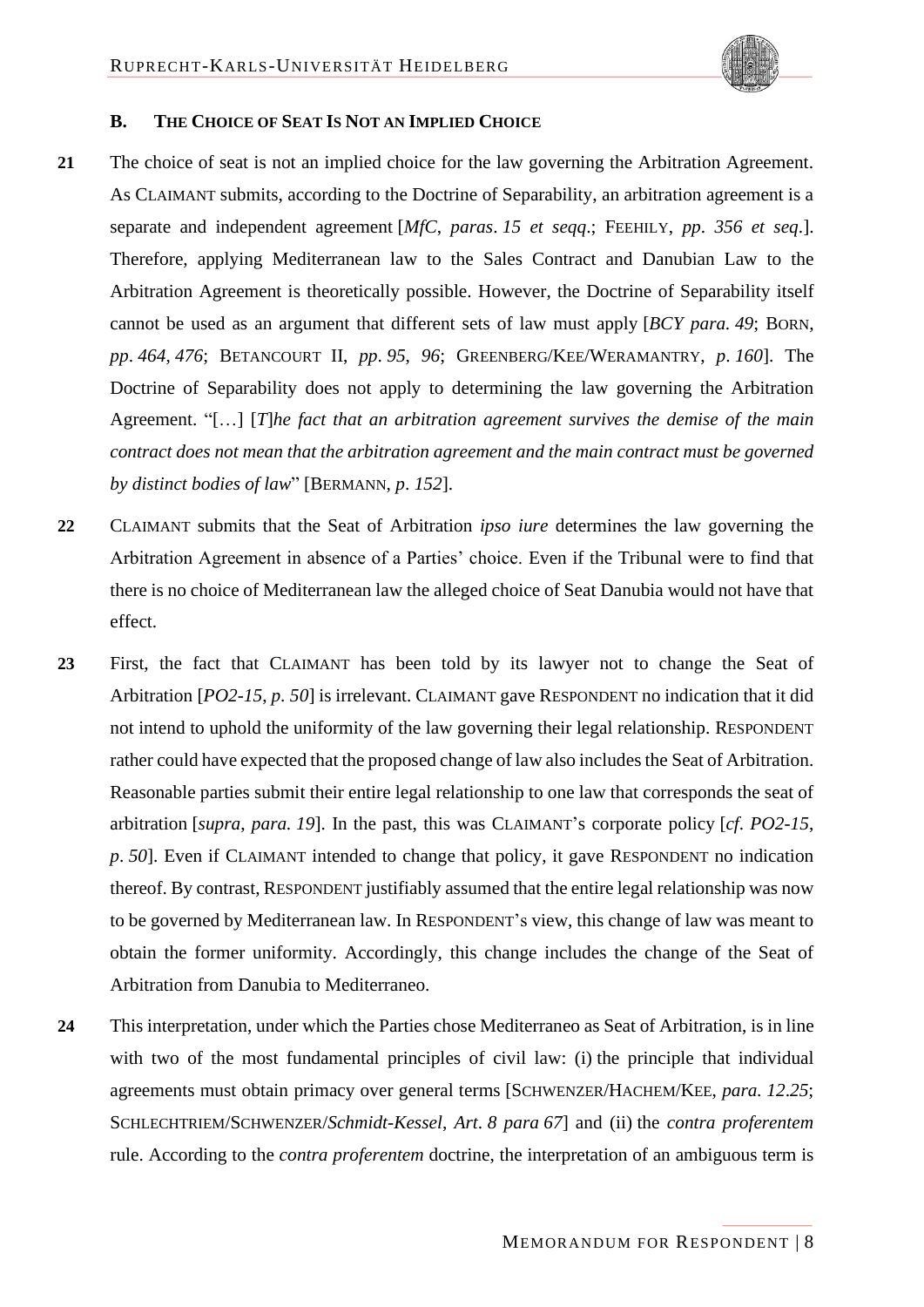

<span id="page-44-4"></span>preferrable which works against the interest of the party that provided the wording [SCHLECHTRIEM/SCHWENZER/SCHROETER/*Schmidt-Kessel Art*. *8 para. 47*]. CLAIMANT's case—that Danubian law governs the proceedings based in Danubia—rests on Art. 9 GCoS that provides for Danubia as Seat of Arbitration. If the Tribunal were to hold that the GCoS were included in the Contract, *quod non* [*infra*, *paras*. *[79](#page-61-6) et seqq*.], the Parties deviated from the choice of Seat. Their individual agreement that the Sales Contract will be governed by the law of Mediterraneo shaped their legal relationship in a manner that extends to the Seat of Arbitration. The alternative for the Tribunal would be to consider is the unwanted coincidence of not corresponding systems of law that reasonable parties ought to avoid. Under the *contra proferentem* doctrine, the Tribunal must not allow CLAIMANT to rest its case on the ambiguity of its own proposal to change the law nor to rely on the mental reservation it may have had to leave the Seat of Arbitration untouched.

#### <span id="page-44-7"></span><span id="page-44-5"></span><span id="page-44-2"></span><span id="page-44-0"></span>**II. THE CISG APPLIES TO ARBITRATION AGREEMENTS**

<span id="page-44-6"></span>**25** The CISG applies to the Arbitration Agreement as part of Mediterranean law. Contrary to CLAIMANT's submission [*MfC*, *para. 35*], arbitration agreements fall within the scope of application of the CISG. Although Art. 1 CISG refers to contracts of sale, scholars and jurisprudence almost uniformly apply the CISG to arbitration agreements [SCHLECHTRIEM/SCHWENZER/SCHROETER/*Schroeter*, *Vorb*. *zu Artt*. *14-24 para. 50*; SCHWENZER/TEBEL, *p*. *746*; PILTZ, *para. 2-128*; *Ground Mace Case*, *para. 35*]. The CISG itself presupposes its applicability by addressing the settlement of disputes in Art. 19(3) CISG and Art. 81(1) CISG [**A**]. Moreover, the CISG provides for a toolset that is suitable to govern not only the Sales Contract but the entire legal relationship uniformly [**B**]. Furthermore, the Tribunal should apply the CISG to the Arbitration Agreement to ensure a coherent interpretation throughout the Arbitral Proceedings [**C**].

### <span id="page-44-3"></span><span id="page-44-1"></span>**A. ART. 19(3) CISG AND ART. 81(1) CISG MENTION ARBITRATION AGREEMENTS**

**26** In its submission, CLAIMANT only refers to Artt. 1-3 CISG when arguing that the CISG does not apply to arbitration agreements [*MfC*, *para. 36*]. However, CLAIMANT completely withheld that dispute resolution mechanisms are dealt with in Art. 19(3) CISG and Art. 81(1) CISG. These provisions refer to arbitration agreements, thereby showing that the CISG itself presupposes its applicability [SCHLECHTRIEM/SCHWENZER/*Schroeter*, *Intro to Arts*. *14-24 para. 18*].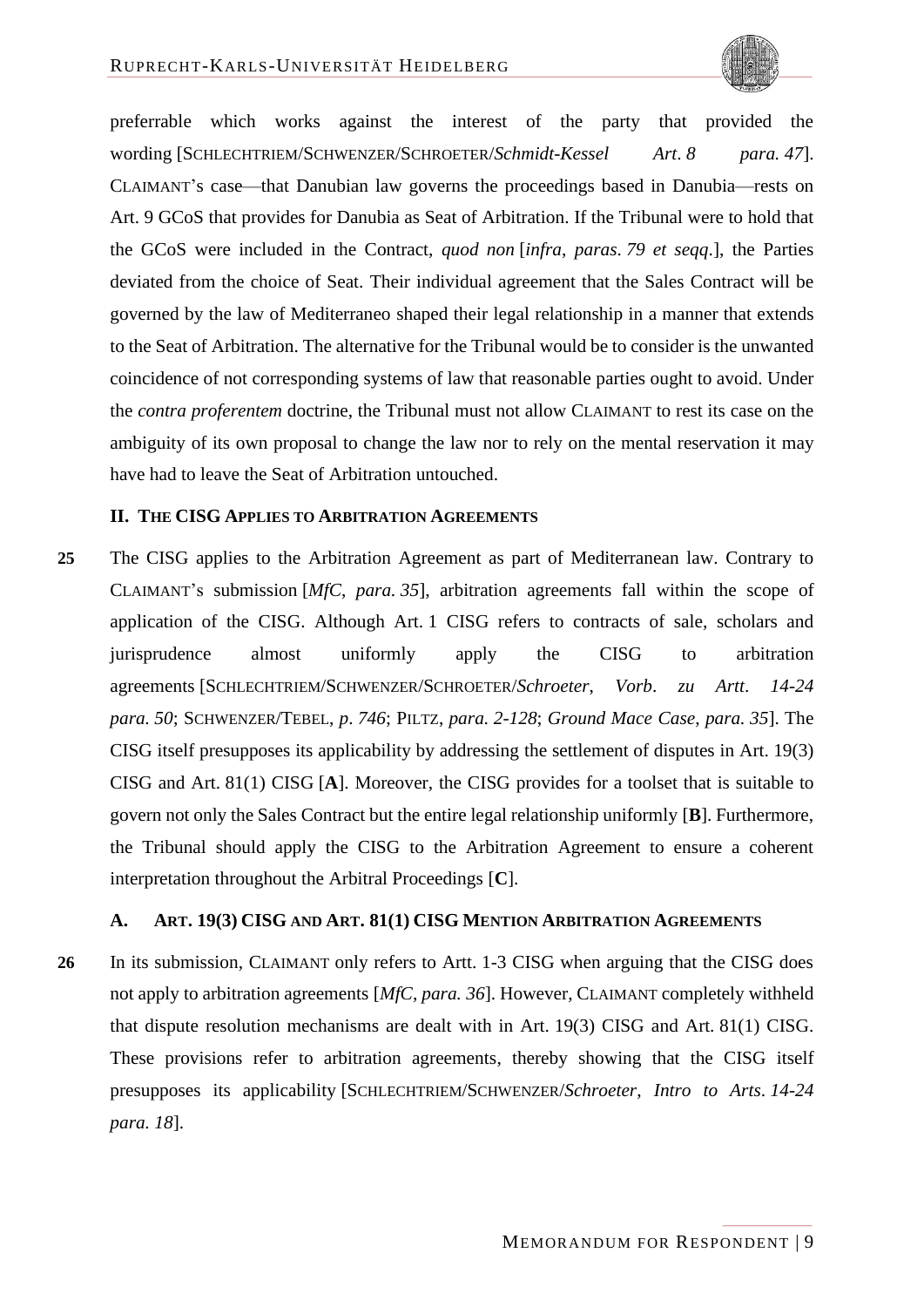- <span id="page-45-8"></span><span id="page-45-5"></span>
- <span id="page-45-9"></span><span id="page-45-4"></span>**27** Art. 19(3) CISG states that "[*a*]*dditional or different terms relating*, *among other things*, *to the price*, *payment*, *quality and quantity of the goods*, *place and time of delivery*, *extent of one party's liability to the other or the settlement of disputes are considered to alter the terms of the offer materially.*" [*emph. add.*]. Scholarship and jurisprudence agree that the term "*settlement of dispute*" encompasses both courts and arbitral tribunals [*PERALES VISCASILLAS/RAMOS MUNOZ, p. 1356*; *MÜKO/Gruber*, *Art. 19 Rn. 6*; SCHLECHTRIEM/SCHWENZER/SCHROETER/*Schroeter*, *Art. 19 para. 34*]. Art. 19(3) CISG provides that different terms relating to the settlement of disputes are considered to alter the terms of an offer materially. Corresponding party declarations would have to make such a clause an integral part of the contract [*Ground Mace Case*, *para. 35*; PILTZ, *para. 2-128*]. Characterizing such additions as a material alteration only makes sense if this clause is considered a part of the sales contract and thus governed by the CISG provisions on contract formation [SCHWENZER/TEBEL, *p. 746*]. If the CISG did not govern such clauses, an acceptance with the addition of a dispute resolution clause would not be an alteration of the original offer at all. Rather, the sales contract would be concluded in combination with an additional offer to conclude a dispute settlement agreement [*ibid.*]. Consequently, Art. 19(3) CISG mentioning dispute resolution clauses evidences that the CISG generally applies to arbitration clauses.
- <span id="page-45-13"></span><span id="page-45-12"></span><span id="page-45-11"></span><span id="page-45-6"></span>**28** Art. 81(1) CISG confirms the result found above: Art. 81(1) CISG recognizes the principle of independence of some provisions of the contract. When the contract is avoided, clauses on the settlement of disputes might survive that avoidance [PERALES VISCASILLAS/RAMOS MUNOZ, *p*. *1356*]. This provision would be superfluous, if arbitration agreements were not part of the sales contract and also governed by the CISG [*Ground Mace Case*, *para. 35*; BECKOGK/*Buchwitz*, *Art*. *14 para. 27*; SCHWENZER/JAEGER, *p*. *103*].
	- **B. THE CISG PROVIDES FOR A TOOLSET THAT IS SUITABLE TO GOVERN THE CONCLUSION OF ARBITRATION AGREEMENTS**
- <span id="page-45-10"></span><span id="page-45-7"></span><span id="page-45-3"></span><span id="page-45-2"></span><span id="page-45-1"></span><span id="page-45-0"></span>**29** The CISG provides for a toolset that is suitable to govern the conclusion of arbitration agreements. Arbitration agreements should not be subjected to special requirements regarding their formation [PERALES VISCASILLAS/RAMOS MUNOZ, *p*. *1367*; KRÖLL/MISTELIS/PERALES VISCASILLAS/*Perales Viscasillas*, *Art*. *11 para. 13*]. The CISG sets uniform rules on the formation of a contract [FLECKE-GIAMMARCO/GRIMM, *p*. *49*]. Both, arbitration agreements and sales contracts are achieved through the same means, offer and acceptance [*cf*. KRÖLL/MISTELIS/PERALES VISCASILLAS/*Perales Viscasillas Art*. *11 para. 13*; PERALES VISCASILLAS/RAMOS MUNOZ, *p*. *1367*]. Hence, if the CISG finds that the parties consented to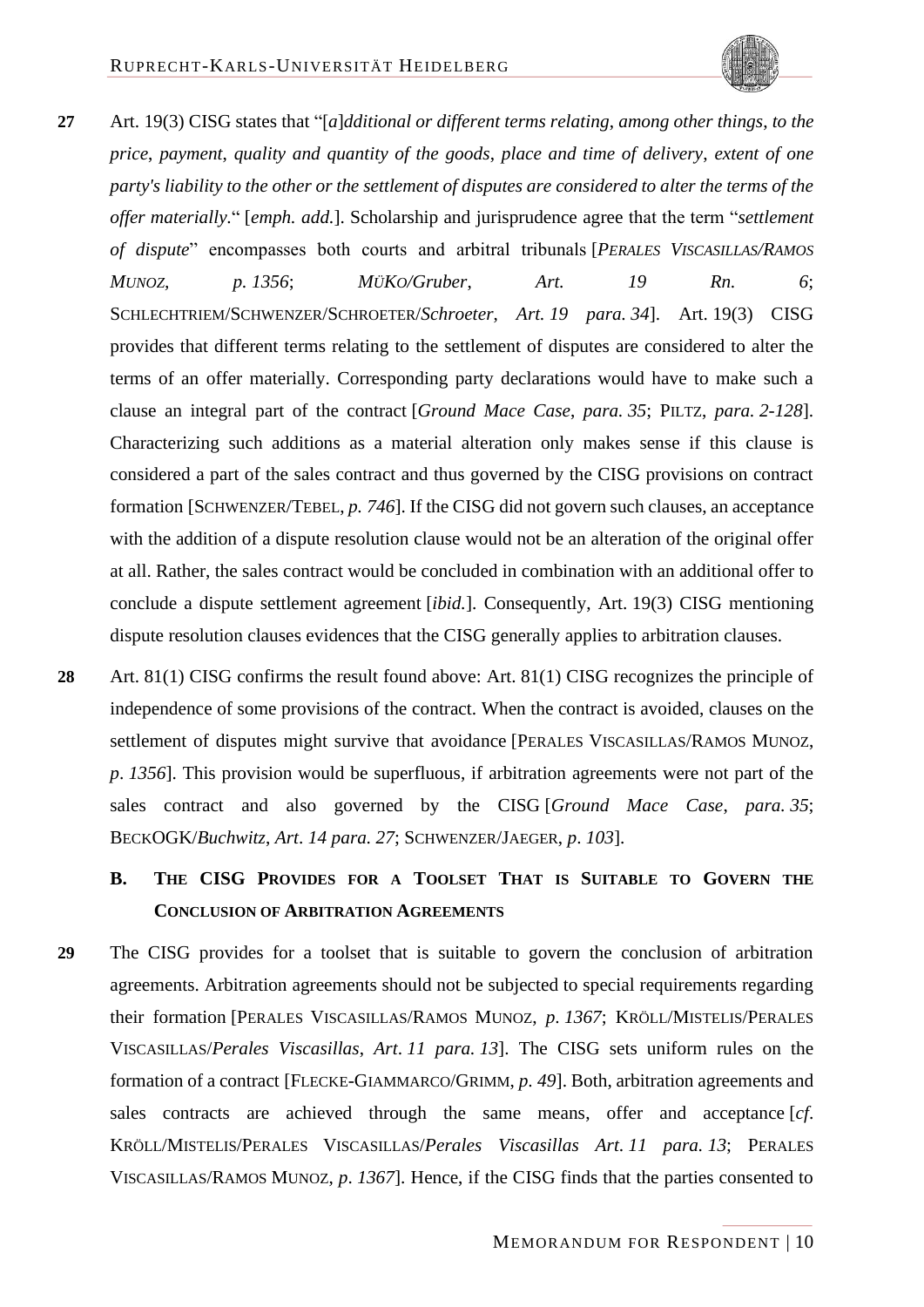

a sales contract it is not easy to conceive why the parties did not also agree on the arbitration clause within that contract [FLECKE-GIAMMARCO/GRIMM, *p*. *49*]. To the parties, the arbitration clause is just another clause among many within the sales contract [*ibid*.]. Parties normally do not divide their consent as to the rules within one legal document [*ibid*.]. Thus, in a contract of sale both this contract and the arbitration clause are concluded by the same means [PERALES VISCASILLAS/RAMOS MUNOZ, *p*. *1367*]. This position confirms the expectations of businesspersons dealing internationally [*ibid*.]. There is no practical need to involve another law besides the CISG.

- <span id="page-46-4"></span>**30** Moreover, the procedural nature of arbitration agreements and their legal separability do not prevent the CISG's application. The procedural nature only implies that the arbitration agreement can be governed by its own law but does not necessarily have to be [SCHLECHTRIEM/SCHWENZER/SCHROETER/*Schroeter*, *Vorb*. *zu Artt*. *14-24 para. 53*]. Contrary to CLAIMANT's submission [*MfC*, *paras. 36*, *38*], the CISG itself decides autonomously which questions it covers, regardless of whether domestic laws characterize them as procedural and/or substantive in nature [SCHWENZER/TEBEL, *p*. *745*]. Whether a matter is considered substantive or procedural may vary from jurisdiction to jurisdiction and may depend on the circumstances of a particular case [*CISG-AC No*. *6*, *Comment 5*.*2*].
- <span id="page-46-7"></span><span id="page-46-6"></span><span id="page-46-5"></span><span id="page-46-3"></span>**31** Furthermore, CLAIMANT submits that there is "[…] *wide jurisprudence around the world that the CISG is not suitable for the conclusion of arbitration agreements*." [*MfC*, *para. 36*]. Instead of citing case law, CLAIMANT only refers to scholarship. However, the cited scholars almost commonly agree that the CISG's rules on contract formation generally apply to arbitration clauses [SCHLECHTRIEM/SCHWENZER/*Schwenzer/Hachem*, *Art*. *4 para. 11*; SCHWENZER/TEBEL, *p*. *745*]. According to them, the CISG is not only suitable for but also intended to apply to dispute resolution clauses [SCHWENZER/TEBEL, *p*. *745*]. Moreover, the authorities CLAIMANT refers to for arguing that arbitration agreements are only included within the "*sphere of application*" [*MfC*, *para. 39*] do not even mention arbitration agreements but only refer to the CISG's scope of application in general [*cf*. BELL, *p*. *237*; FARNSWORTH, *p*. *19*].

# <span id="page-46-2"></span><span id="page-46-1"></span><span id="page-46-0"></span>**C. THE TRIBUNAL SHOULD APPLY THE CISG TO ENSURE A COHERENT INTERPRETATION THROUGHOUT THE ARBITRAL PROCEEDINGS**

**32** Furthermore, the Tribunal should apply the CISG to the Arbitration Agreement to ensure a coherent interpretation throughout the Proceedings. If an award were issued, CLAIMANT would need to enforce it in Equatoriana where RESPONDENT is based. An Equatorianian state court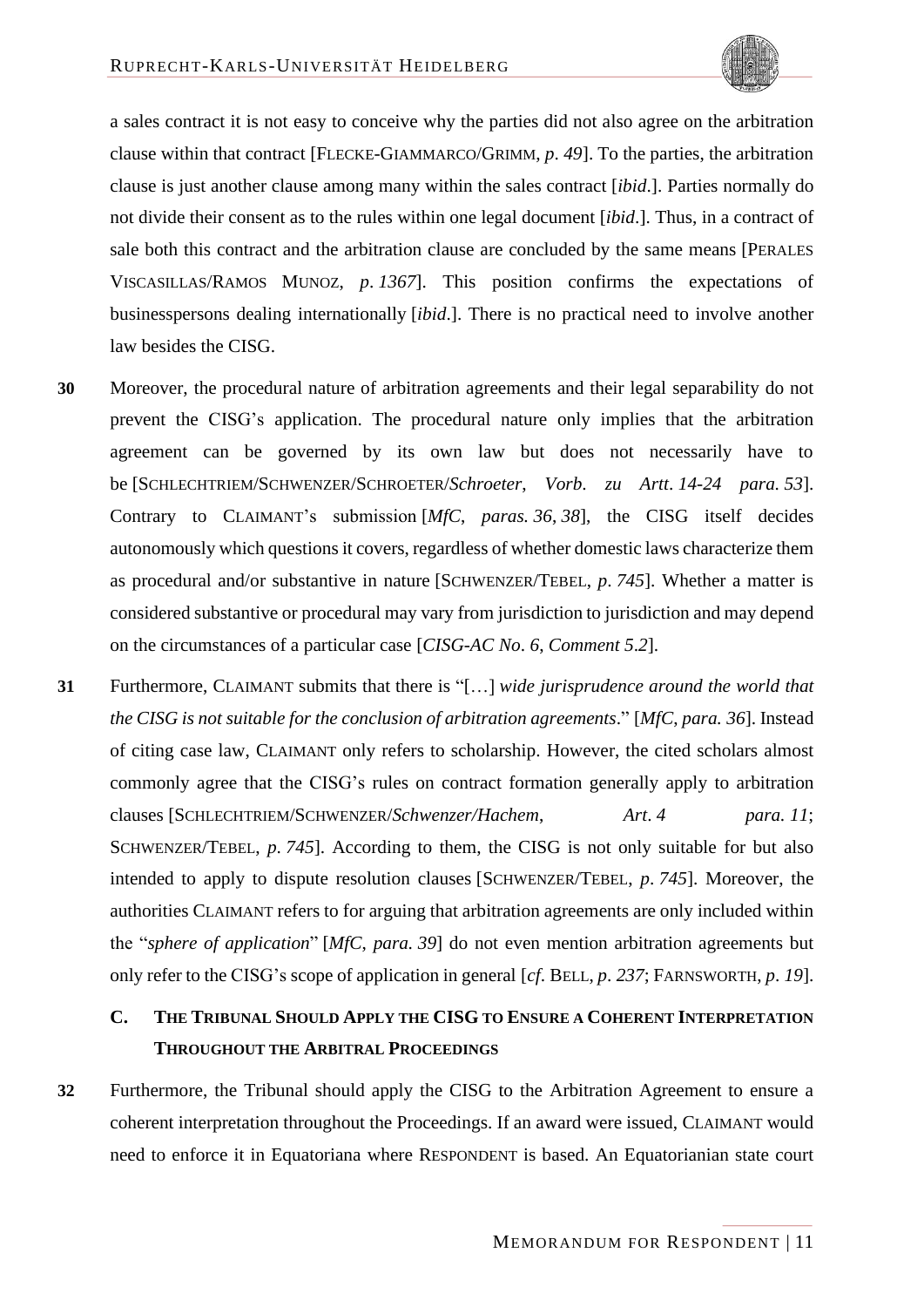will—in line with the jurisprudence in Equatoriana—interpret the Arbitration Agreement under the CISG [*PO1-III(4)*, *p*. *47*]. The court will assess as per Art. V(1)(a) NYC whether the award is based on a valid Arbitration Agreement before issuing an enforcement order. And whilst the Tribunal is not bound to the interpretation of the enforcement court, neither the Tribunal nor the Parties are interested in an award that is unenforceable. Accordingly, the Tribunal should adopt the position of the jurisprudence in Equatoriana and apply the CISG.

#### <span id="page-47-0"></span>**III.UNDER THE CISG, THE ARBITRATION AGREEMENT IS INVALID**

**33** Under the CISG, the Parties did not conclude a valid Arbitration Agreement. The Arbitration Agreement was not included in the alleged contract [**A**]. Furthermore, the Parties did not agree on the Arbitration Agreement [**B**].

# <span id="page-47-1"></span>**A. UNDER THE CISG, THE ARBITRATION AGREEMENT WAS NOT INCLUDED IN THE ALLEGED CONTRACT**

- <span id="page-47-8"></span>**34** Under the CISG, the Arbitration Agreement was not validly included in the alleged contract. The alleged Arbitration Agreement is a clause in CLAIMANT's GCoS. The Arbitration Agreement could not have been included into a contract, as the Parties did not conclude a valid Sales Contract under Mediterranean law [*infra*, *paras*. *[46](#page-51-6) et seqq*.]. This result is not changed by the Doctrine of Separability: The Doctrine of Separability is a legal fiction that becomes only virulent to save the arbitration clause if the contract is "*null and void*" under Art. 16(1) Model Law [*BCY*; BORN, *pp*. *377-378*, *405*; HOLTZMANN/NEUHAUS, *p*. *480*; LEW/MISTELIS/KRÖLL, *pp*. *102*, *104*]. In the present case, there is no Sales Contract that could maybe become "*null and void*" because the Parties never concluded a contract in the first place [*infra*, *paras*. *[46](#page-51-6) et seqq*.].
- <span id="page-47-6"></span><span id="page-47-5"></span><span id="page-47-3"></span>**35** Even if the Tribunal were to find that the Parties concluded the Sales Contract, to bind the Parties the clause must have been validly included in the Sales Contract. The Parties did not validly include the GCoS [*infra*, *paras*. *[79](#page-61-6) et seqq*.].

# <span id="page-47-4"></span><span id="page-47-2"></span>**B. IN ANY EVENT, THERE WAS A LACK OF AGREEMENT REGARDING THE ISSUE OF TRANSPARENCY WHICH INVALIDATES THE ARBITRATION AGREEMENT**

<span id="page-47-7"></span>**36** Even in the event the Tribunal were to find that the GCoS were validly included, the Arbitration Agreement was not. There was a lack of agreement that invalidates the Arbitration Agreement. RESPONDENT wanted to subject disputes to litigation because of the strong public opinion against arbitration in Equatoriana [*cf*. *Exh*. *C2*, *p*. *12*]. As a well-established and sustainable company, RESPONDENT wanted to avoid being dragged into any scandal: RESPONDENT's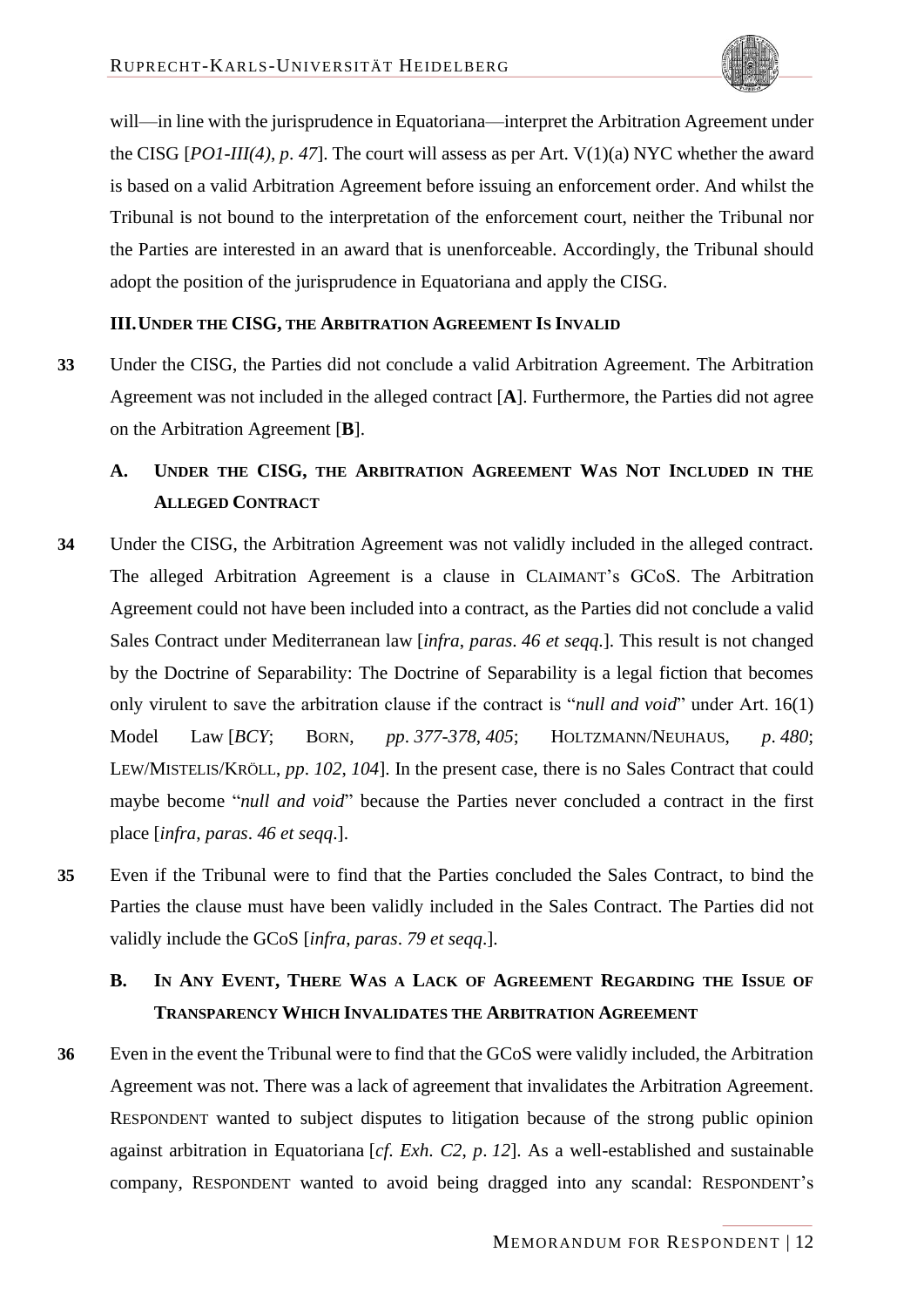

concern was that activist groups would blame it for a contractors' violations and accuse RESPONDENT of concealing everything in secret arbitral proceedings. Full transparency is crucial for RESPONDENT. CLAIMANT had recently been in the middle of a scandal due to its questionable relationship to ecological and ethical standards [*Exh*. *C1-5*, *p*. *9*]. As soon as RESPONDENT learned about CLAIMANT's newest misconduct, revealed by the movie "*Saving Lucy*", it terminated all negotiations [*cf*. *Exh*. *C6*, *p*. *19*], although the market price for palm kernel oil has increased by over 35% [*Market Price Palm Oil*].

- <span id="page-48-1"></span>**37** Consequently, RESPONDENT demanded a dispute settlement mechanism providing for full transparency. RESPONDENT insisted on guaranteeing a level of transparency, for example by applying the UTR [*Exh*. *C2*, *p*. *12*; *cf*. *Response-3*, *p*. *25*; *Exh*. *R3-5*, *p*. *31*]. Ms Bupati's wording "*at least*" [*Exh*. *C2*, *p*. *12*] made the application of a transparency mechanism a legal condition for both, an Arbitration Agreement and the Sales Contract [*cf*. *infra*, *para. [62](#page-55-4)*]. CLAIMANT however completely ignored RESPONDENT's concerns. According to CLAIMANT's GCoS, the AIAC Rules were supposed to apply [*Exh*. *R4*, *p*. *32*]. As per Rule 44 AIAC, the arbitral proceedings are kept confidential. They provide for no transparency at all. RESPONDENT never agreed to that.
- **38** Furthermore, the Parties also did not resolve this issue at a later stage of the negotiations. In her email on 3 May 2020, Ms Fauconnier made it clear that there were two more issues to be discussed [*Exh*. *R2*, *p*. *30*]. One of them was the issue of transparency [*cf*. *Exh*. *C5-5*, *p*. *18*]. In their subsequent phone call in early May 2020, the Parties merely agreed that the UTR have a different scope of application [*Exh*. *C5-5*, *p*. *18*]. As RESPONDENT only mentioned the UTR as an example of what kind of rules it wanted [*Exh*. *C2*, *p*. *12*], CLAIMANT had no reason to assume that RESPONDENT was suddenly open to arbitration. As the Parties did not agree, the Arbitration Agreement never came into existence.

# <span id="page-48-0"></span>**IV.EVEN IF THE TRIBUNAL WERE TO FIND THAT THE CISG DOES NOT APPLY TO THE ARBITRATION AGREEMENT, IT REMAINS INVALID**

**39** Even if the Tribunal were to find that the CISG does not apply to the Arbitration Agreement, the Tribunal lacks jurisdiction. Under MCL, the Parties did not conclude a valid Arbitration Agreement [**A**]. Even if the Tribunal were to find that DCL governs the Arbitration Agreement, the Tribunal lacks jurisdiction as also under this law the agreement remains invalid [**B**].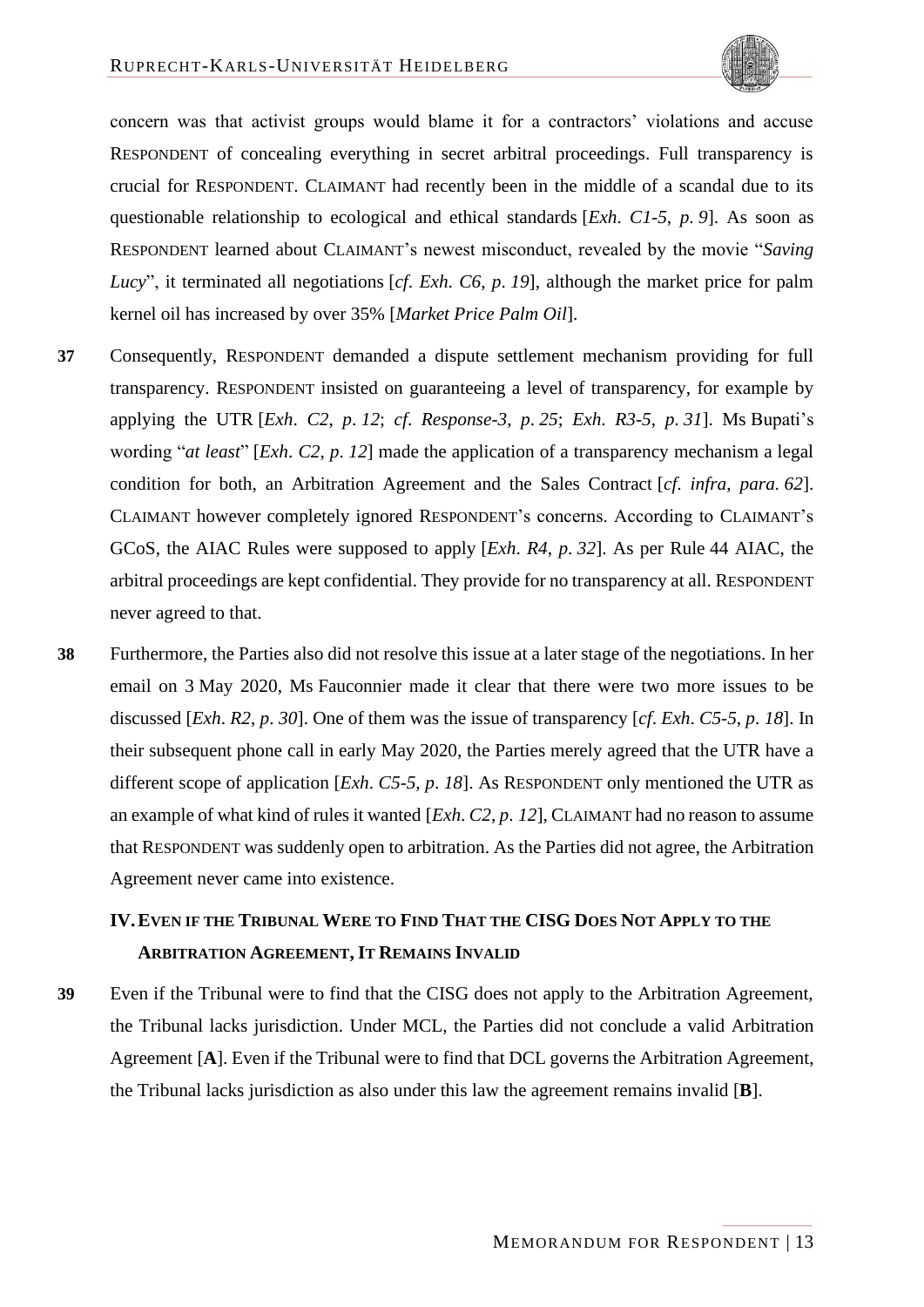

#### <span id="page-49-5"></span><span id="page-49-0"></span>**A. EVEN UNDER MCL, THE ARBITRATION AGREEMENT IS INVALID**

- **40** Under MCL, the Parties did not conclude a valid Arbitration Agreement. There has been no valid Sales Contract [*infra*, *paras*. *[46](#page-51-6) et seqq*.]. The question whether the Parties concluded a contract is subject to the Law of Mediterraneo including the CISG. Even if MCL *excluding* the CISG governs the Arbitration Agreement, this holds true. As per Art. 2(1) Mediterranean Conflict of Laws Rules, which is a verbatim adoption of the Hague Principles, the question which law governs the Sales Contract is subject to the Parties' choice of law. The Parties agree that Mediterranean Law including the CISG governs the Sales Contract [*PO2-33*, *p*. *52*]. Under this law, the Parties did not conclude a valid Sales Contract [*infra*, *paras*. *[46](#page-51-6) et seqq*.]. The Arbitration Clause could not have been validly included. This is not changed by the Doctrine of Separability [*supra*, *para. [34](#page-47-8)*].
- **41** Even if the Tribunal were to find that a Sales Contract has been validly concluded, *quod non*, the Parties did not include the Arbitration Clause. Artt. 2.1.19 *et seqq*. MCL govern the question whether the inclusion of standard terms is valid. CLAIMANT submits that according to the Official Commentary on Art. 2.1.19 MCL a standard term in a separate document "[…] *may be admitted only if there exists a practice established between the Parties or usage to that effect*." [*MfC*, *para. 43*]. CLAIMANT made an express reference to the GCoS, hence a practice to substitute a reference is not needed [*Exh*. *C2*, *p*. *12*; *Exh*. *C4*, *p*. *17*; *Exh*. *R2*, *p*. *30*]. This result is not changed by the fact that the reference is not contained in the offer itself [VOGENAUER/*Naudé*, *Art*. *2*.*1*.*19 para. 13*].
- <span id="page-49-4"></span><span id="page-49-3"></span><span id="page-49-2"></span>**42** CLAIMANT conceals that the standard terms' user is required to take reasonable steps to bring the content of the terms to the attention of the other party [VOGENAUER/*Naudé*, *Art*. *2*.*1*.*19 para. 20*; EISELEN, *CISG-AC No*. *13 para. 2*.*3*], because this requirement is not met. Furthermore the exceptions in which a mere reference to the terms is sufficient are not fulfilled in the present case: the GCoS are not widely used as CLAIMANT customized them and CLAIMANT did not expressly make clear that the terms are available upon request [*cf*. VOGENAUER/*Naudé*, *Art*. *2*.*1*.*19 paras*. *25*, *26*]. CLAIMANT did not hand the terms over previously [*cf*. VOGENAUER/*Naudé*, *Art*. *2*.*1*.*19 para. 27*; *Response-13*, *p*. *27*].

### <span id="page-49-1"></span>**B. EVEN UNDER DCL, THE ARBITRATION AGREEMENT REMAINS INVALID**

**43** Even under DCL, the Arbitration Agreement remains invalid. CLAIMANT opens its submission by assessing the conclusion of the Sales Contract under DCL [*MfC*, *paras*. *20 et seqq*.]. However, the question whether the Parties concluded a contract is subject to the Law of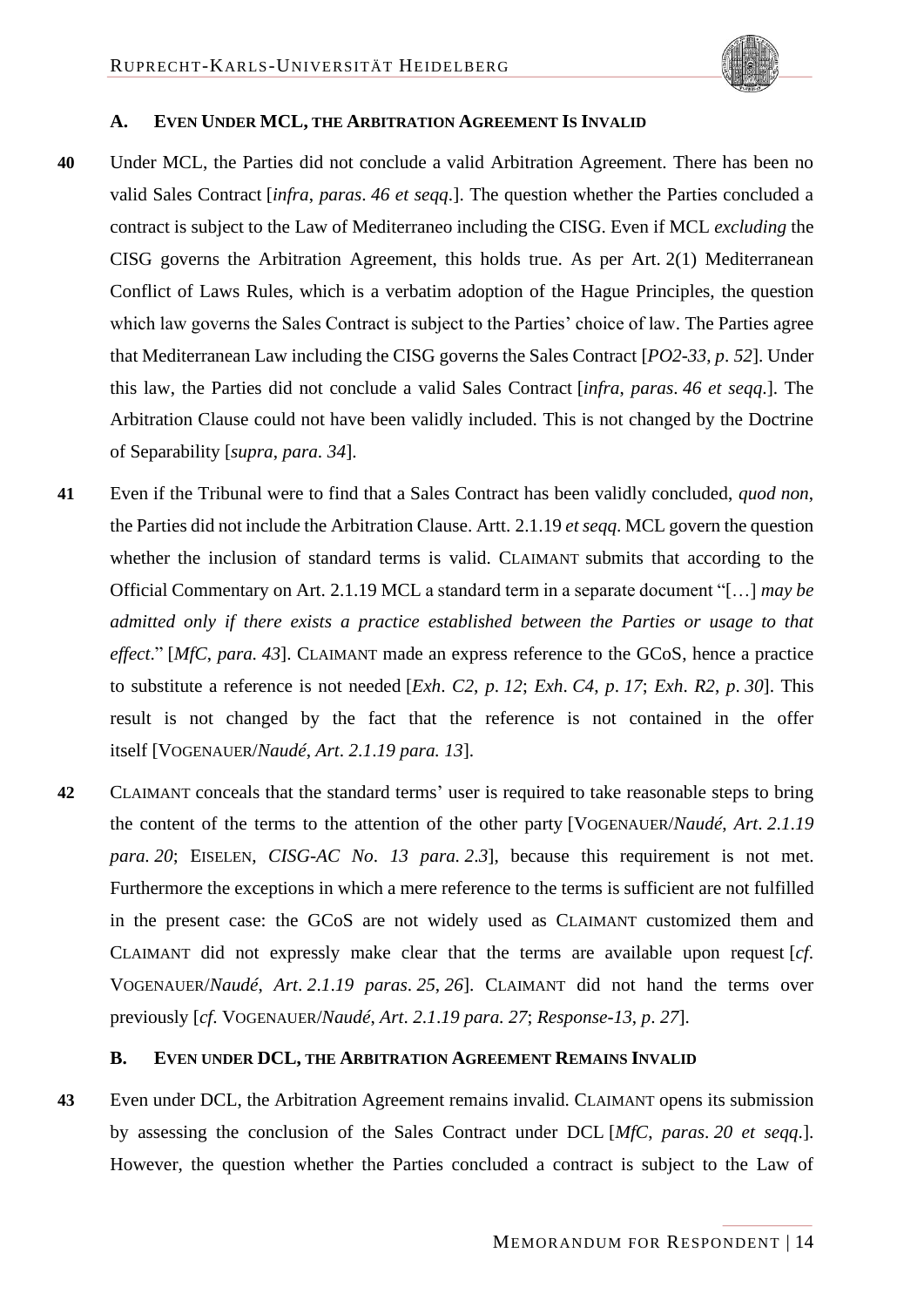Mediterraneo including the CISG [*supra*, *para. [40](#page-49-5)*]. This holds true even if DCL governs the Arbitration Agreement since the Danubian Conflict of Laws Rules are also a verbatim adoption of the Hague Principles [*PO2-36*, *p*. *53*]. Under this law, the Parties did not conclude a valid Sales Contract [*infra*, *paras*. *[46](#page-51-6) et seqq*.].

**44** In any case, under DCL, the Parties did not validly include the Arbitration Agreement in the Sales Contract. Under DCL, a reference to standard terms suffices to include them in the contract [*PO1-III(3)*, *p*. *49*]. However, individual agreements always prevail over standard terms [*PO2-35*, *p*. *53*]. Thus, if there is a conflicting declaration of intent of the opposing party the standard terms are not included. Otherwise, the opposing party would have no chance to avoid clauses it does not agree with. RESPONDENT did not consent to the Arbitration Agreement as it was proposed. Hence, there was a lack of agreement due to which this term was not included [*supra*, *para. [36](#page-47-7)*].

### <span id="page-50-0"></span>**V. CONCLUSION ON PART I**

**45** The Tribunal lacks jurisdiction to hear the case because the Parties did not conclude a valid Arbitration Agreement. By choosing Mediterranean Law to govern the Sales Contract, the Parties implicitly chose the same law to govern the Arbitration Agreement. The CISG applies to the Arbitration Agreement. Under this law, the Parties did not conclude a valid Arbitration Agreement. Even if the CISG does not apply, under MCL the Parties did not validly agree on arbitration either. Even if the Tribunal were to find that Danubian Law governs the Arbitration Agreement, it is still invalid.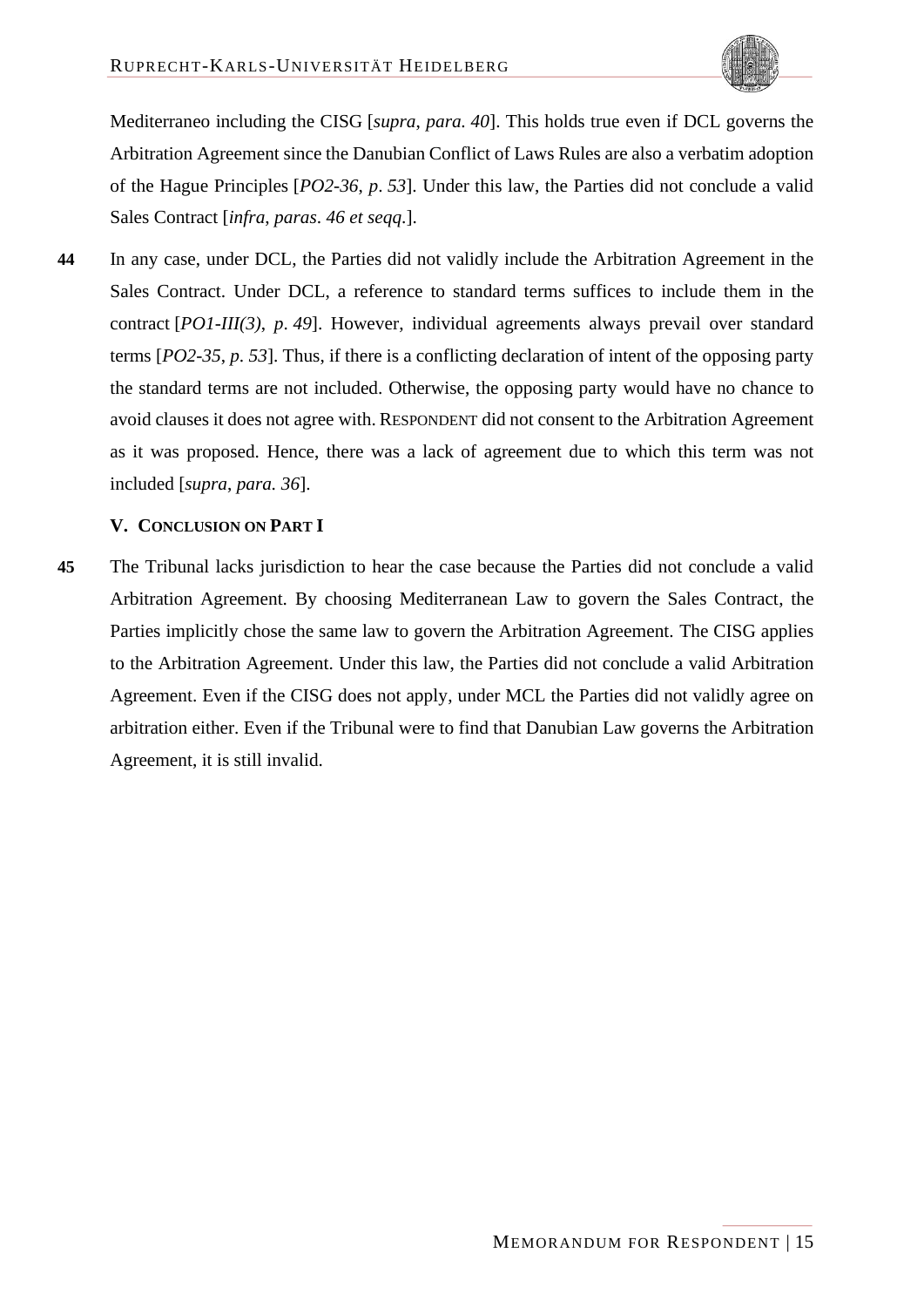## <span id="page-51-0"></span>**PART II: THE PARTIES DID NOT CONCLUDE A SALES CONTRACT IN 2020**

<span id="page-51-6"></span>**46** RESPONDENT requests the Tribunal to hold that the Parties did not conclude the Sales Contract in 2020. The Parties agree that the CISG governs the formation of the Sales Contract [*PO2-33*, *p*. *52*]. CLAIMANT solely argues that the Parties have concluded the Sales Contract because in other proceedings, a competent tribunal did not grant CLAIMANT with damages from its former customer [*cf*. *PO2-14*, *p 49*; *MfC*, *paras*. *57 et seqq*.]. As CLAIMANT therefore finds itself in a precarious position, it attempts to compensate for these losses through an alleged contract with RESPONDENT. However, RESPONDENT`s email from 1 April 2020 did not constitute an offer [**I**]. Even if the Tribunal were to find that the email constituted an offer, CLAIMANT altered the terms of this offer materially. Thus, CLAIMANT placed a counteroffer. RESPONDENT did not accept this counteroffer [**II**].

### <span id="page-51-1"></span>**I. Respondent'S EMAIL ON 1 APRIL 2020 WAS NOT A LEGALLY BINDING OFFER**

- **47** RESPONDENT's email from 1 April 2020 is only an invitation to submit an offer, not a legally binding offer. To constitute an offer, Art. 14 CISG requires the offeror's proposal to be sufficiently definite and to indicate its intention to be bound in case of acceptance [*MfC*, *para. 79*; ACHILLES, *Art*. *14 para. 2*].
- <span id="page-51-4"></span><span id="page-51-3"></span>**48** RESPONDENT's proposal did not indicate its intention to be legally bound. Art. 8 CISG determines this intention [HONNOLD, *Art*. *14 para. 134*]. As per Art. 8(2) CISG, the understanding of a reasonable person of the same kind as the other party is relevant to examine statements and conduct. From Ms Bupati's email from 1 April 2020 [**A**] and the negotiations between Ms Bupati and Mr Chandra at the Summit on 28 March 2020 [*MfC*, *para. 84*] [**B**], this reasonable person would have inferred that RESPONDENT did not have the intention to be legally bound.

# <span id="page-51-5"></span><span id="page-51-2"></span>**A. Respondent'S EMAIL FROM 1 APRIL 2020 SHOWS THAT IT DID NOT HAVE THE INTENTION TO BE LEGALLY BOUND**

**49** From RESPONDENT's email, a reasonable person would have inferred that RESPONDENT did not have the intention to be legally bound: First, RESPONDENT stated that it is "[…] *at least strongly interested in securing a long-term supply* […]" [*cf*. *Exh*. *C2*, *p*. *12*]. A general interest in securing a long-term supply does not equate to the intention to be legally bound [*cf*. VURAL, *p*. *129*]. RESPONDENT's addressed issues regarding the contract template and the issue of transparency further show that RESPONDENT was merely interested in concluding a contract and did not want to place a legally binding offer [*cf*. *Exh*. *C2*, *p*. *12*]. RESPONDENT even explicitly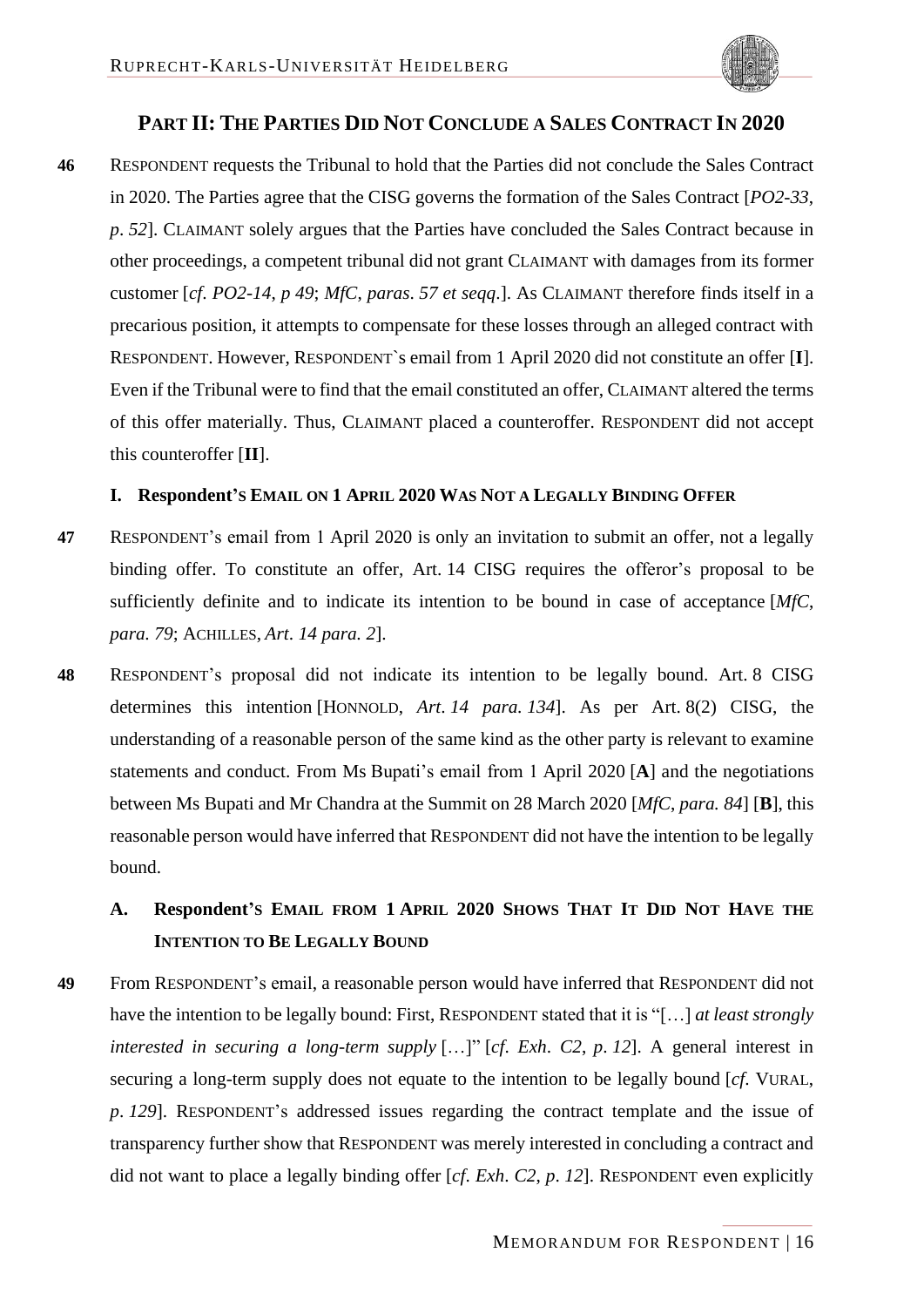

emphasized its need to discuss open issues by stating that Ms Fauconnier "[…] *will take care of further discussions*, *if any* [*…*]" [*Exh*. *C2*, *p*. *12*]. The fact that RESPONDENT used the term "*strong*" to describe its interest does not change this [*cf*. *Exh*. *C2*, *p*. *12*]. After all, any interest remains a mere interest without legal weight.

<span id="page-52-2"></span>**50** Second, a contract usually comes into existence when parties sign the contractual documents. This is particularly the case because some states sanction violations of national form requirements [*Secretariat Commentary*, *Art*. *10 para. 2*]. These sanctions can be issued against a party even if the contract itself is enforceable [*ibid*.]. Besides that, companies need contractual documents for evidence purposes, taxes, and customs [*cf*. *Exh*. *C5-23*, *p*. *18*]. Therefore, RESPONDENT's request to prepare the contractual documents shows that the Parties are still in a preparatory phase. In contrast to CLAIMANT [*MfC*, *paras*. *84 et*. *seq*.], a reasonable person would not infer RESPONDENT's intention to be legally bound from this inquiry. A reasonable person of the same kind as CLAIMANT would have understood RESPONDENT's email as part of pure contract negotiations.

# <span id="page-52-0"></span>**B. THE NEGOTIATIONS AT THE SUMMIT SHOW THAT Respondent DID NOT HAVE THE INTENTION TO BE LEGALLY BOUND**

**51** The negotiations between Ms Bupati and Mr Chandra at the Summit show that RESPONDENT did not have the intention to be legally bound. At the Summit, on 28 March 2020, Ms Bupati and Mr Chandra agreed that Ms Bupati would get back to CLAIMANT within three days after she received management confirmation [*MfC*, *para. 84*]. CLAIMANT alleges that Ms Bupati came back to RESPONDENT within three days [*ibid*.]. This is wrong: Ms Bupati approached CLAIMANT on 1 April 2020, thus, *four* days after the Summit [*Exh*.*C2*, *p*. *12*]. Therefore, the negotiations demonstrate that RESPONDENT did not have the intention to be legally bound. Thus, RESPONDENT's email on 1 April 2020 was not an offer.

# <span id="page-52-1"></span>**II. EVEN IF THE TRIBUNAL WERE TO FIND THAT THE EMAIL WAS A LEGALLY BINDING OFFER, Claimant ALTERED THE TERMS OF THIS OFFER MATERIALLY**

**52** Even if the Tribunal were to find that RESPONDENT's email on 1 April 2020 was a legally binding offer, *quod non*, CLAIMANT did not accept this offer. CLAIMANT's reply contained additions and limitations in the sense of Art. 19(1) CISG. As these alterations were material, CLAIMANT did not accept the offer but placed a counteroffer [**A**]. RESPONDENT did not accept this counteroffer [**B**].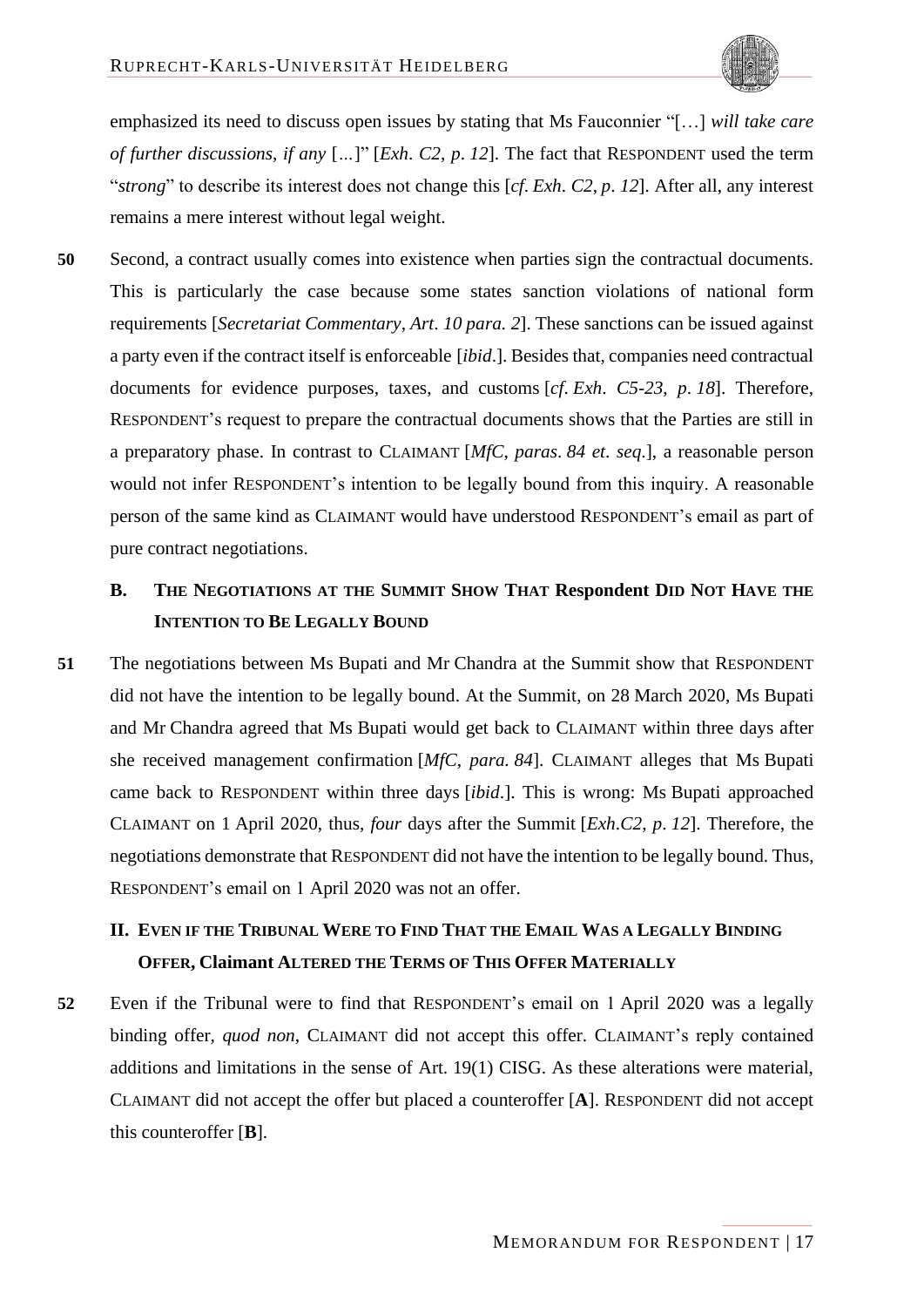

#### <span id="page-53-0"></span>**A. Claimant DID NOT ACCEPT THE OFFER BUT PLACED A COUNTEROFFER**

**53** CLAIMANT's reply altered the offer materially and constituted a counteroffer. CLAIMANT's reference to the GCoS is an alteration [**1**]. The alteration was material [**2**]. Additionally, CLAIMANT ignored RESPONDENT's contractual condition to apply the UTR [**3**].

#### <span id="page-53-4"></span><span id="page-53-1"></span>**1. The GCoS Altered RESPONDENT's Offer Materially**

- **54** The Parties lack agreement regarding the GCoS. CLAIMANT altered the terms of RESPONDENT's alleged offer materially by referring to the GCoS in the contractual documents. As per Art. 19(2) CISG, every element not mentioned in the offer is an addition [KRÖLL/MISTELIS/PERALES VISCASILLAS/*Ferrari*, *Art*. *19 para. 6*]. CLAIMANT submits that the GCoS did not alter the offer because RESPONDENT could not have been unaware of their application [*MfC*, *para. 92*]. CLAIMANT argues that RESPONDENT knew about the GCoS' application because the Parties mentioned them at the Summit [*MfC*, *para. 92*]. However, the Parties have only addressed the GCoS superficially [*PO2-13*, *p*. *49*].
- <span id="page-53-9"></span><span id="page-53-8"></span><span id="page-53-6"></span><span id="page-53-5"></span>**55** RESPONDENT did not know that CLAIMANT had always included the GCoS. Only Southern Commodities knew that contracts with CLAIMANT always included the GCoS [*cf*. *MfC*, *para. 92*.]. However, this fact is irrelevant because under the fundamental *principle of separate corporate personality***,** a company—RESPONDENT—is an independent legal entity, separate from its shareholders—Southern Commodities—and other companies in the corporate group [*cf*. WILSON, *p*. *126*; PICKERING, *p 481*; SEET, *p*. *124*]. This principle applies to the attribution of knowledge [FLEISCHER/GOETTE/*Liebscher*, *para. 227*; WAGNER, *p*. *247*]. The attribution of knowledge remains limited to the legal entity for which the agent worked while acquiring knowledge [WAGNER, *p*. *247*]. Therefore, the knowledge about the Party Practice that Ms Bupati acquired for Southern Commodities is not attributed to RESPONDENT.
- <span id="page-53-7"></span><span id="page-53-3"></span>**56** The principle of separate corporate personality applies especially considering the very circumstances of the present case [**a**]. Additionally, the principle of separate corporate personality still applies, regardless of whether the same natural person—namely Ms Bupati is acting [**b**].

#### <span id="page-53-10"></span><span id="page-53-2"></span>**a. The Principle of Separate Corporate Personality Applies Especially in This Case**

**57** The principle of separate corporate personality applies especially in the present case. First, Southern Commodities and RESPONDENT employed different personnel: Only 10 out of 40 employees that worked at Southern Commodities' palm kernel oil unit were transferred to RESPONDENT [*cf*. *PO2-5*, *p*. *48*]. Thus, Southern Commodities has not transferred a complete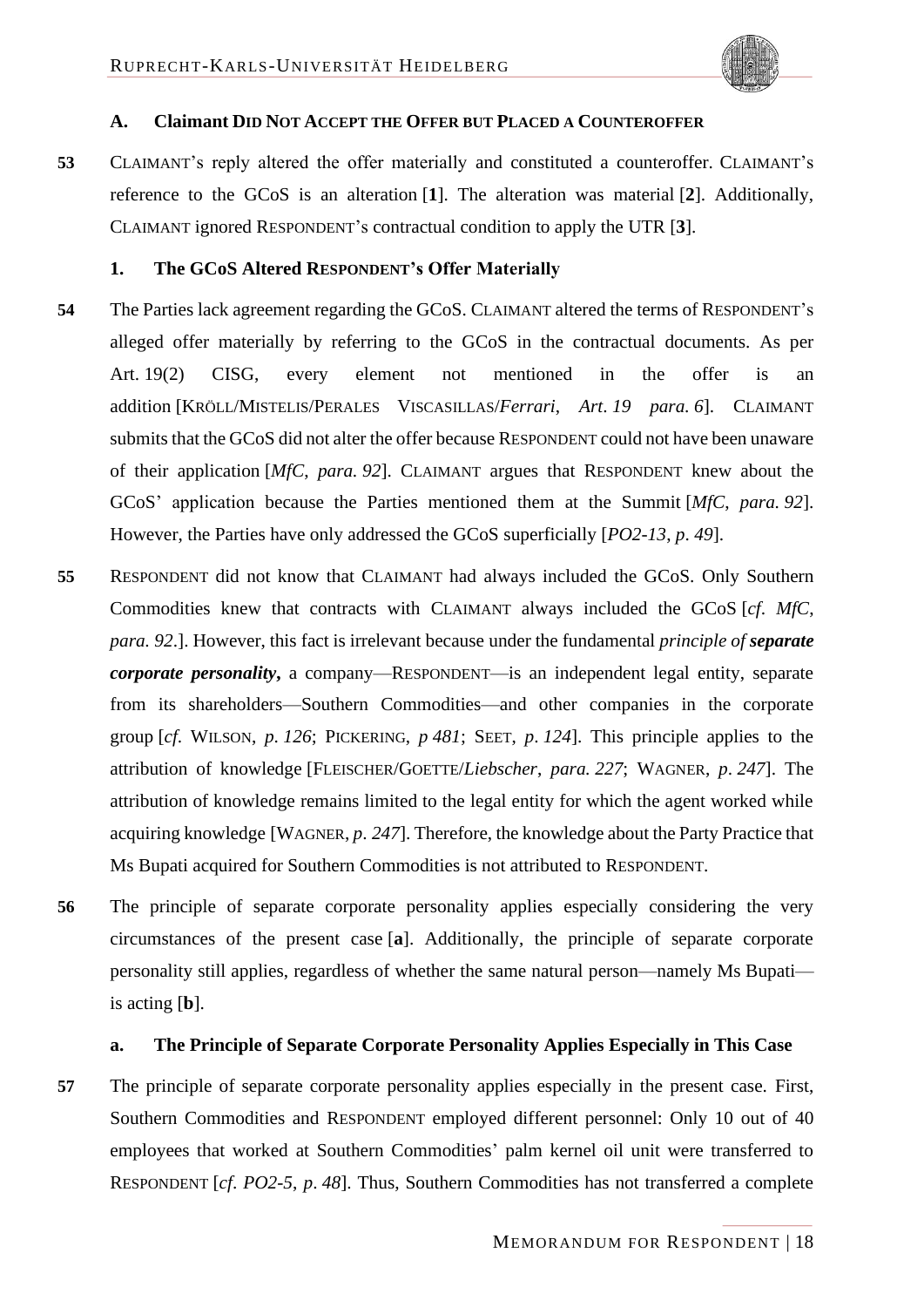business unit to RESPONDENT. Second, Ms Bupati took on a new function at RESPONDENT. At Southern Commodities, she was responsible for the purchase of palm kernel oil [*Exh*. *R3-2*, *p*. *31*]. At RESPONDENT, she is now Head of Purchasing [*Exh*. *C2*, *p*. *12*]. Third, as RESPONDENT produces palm oil-based biofuel and Southern Commodities produced palm kernel oil, the companies have different customers [*cf*. *Exh*. *C1-8*, *9*, *p*. *10*; *Response-18*, *p*. *28*]. Lastly, RESPONDENT and Southern Commodities are located in different countries with different political climates [*Exh*. *R3-5*, *p*. *31*]. Therefore, the companies must respond to different external influences. The Tribunal should thus apply the principle of separate corporate personality.

# <span id="page-54-9"></span><span id="page-54-6"></span><span id="page-54-0"></span>**b. The Principle Of Separate Corporate Personality Still Applies, Although the Same Natural Person is Acting**

- <span id="page-54-4"></span><span id="page-54-3"></span>**58** The principle of separate corporate personality applies, regardless of whether the same natural person—namely Ms Bupati—is acting. Art. 79(1), (2) CISG define a general principle that attributes the knowledge of the debtor's employees to the debtor [SCHLECHTRIEM/SCHWENZER/*Schwenzer*, *Art*. *79 para. 41*; *Coke Case*, *p*. *7*; HONSELL/DORNIS, *Art*. *40 para. 7*; STAUDINGER/*Magnus*, *Art*. *79 para. 35*]. Knowledge is attributed to another company only if the agent acquires knowledge for more than one principal simultaneously [WAGNER, *p*. *247*]. Ms Bupati never simultaneously acted for Southern Commodities and RESPONDENT [*PO2-2*, *p*. *31*]. The companies furthermore never claimed to profit simultaneously from Ms Bupati. The fact that one company holds shares of the other does not make the employees of the subsidiary agents of the parent company [WAGNER, *p*. *247*.].
- <span id="page-54-7"></span>**59** Additionally, if knowledge were to move from one employer to another with the employee changing its position, employers would be purchasing knowledge in an uncontrolled manner. This would give rise to incalculable liability risks and affect confidentiality. Changing one's employer triggers a "reset" of the employee's knowledge. Therefore, RESPONDENT did not know that CLAIMANT always included its GCoS. Consequently, CLAIMANT's reference to the GCoS altered RESPONDENT's offer.

### <span id="page-54-8"></span><span id="page-54-5"></span><span id="page-54-2"></span><span id="page-54-1"></span>**2. The Alteration of RESPONDENT's Offer Is Material**

**60** The alteration of RESPONDENT's offer is material: Scholarship and jurisprudence agree that the reference to general terms is a material alteration irrespective of whether they contain provisions on issues listed in Art. 19(3) CISG [SCHLECHTRIEM/SCHWENZER/ SCHROETER/*Schroeter*, *Art*. *19 para. 44*; *Italian Knitwear Case I*, *para. 22*; ACHILLES, *Art*. *19*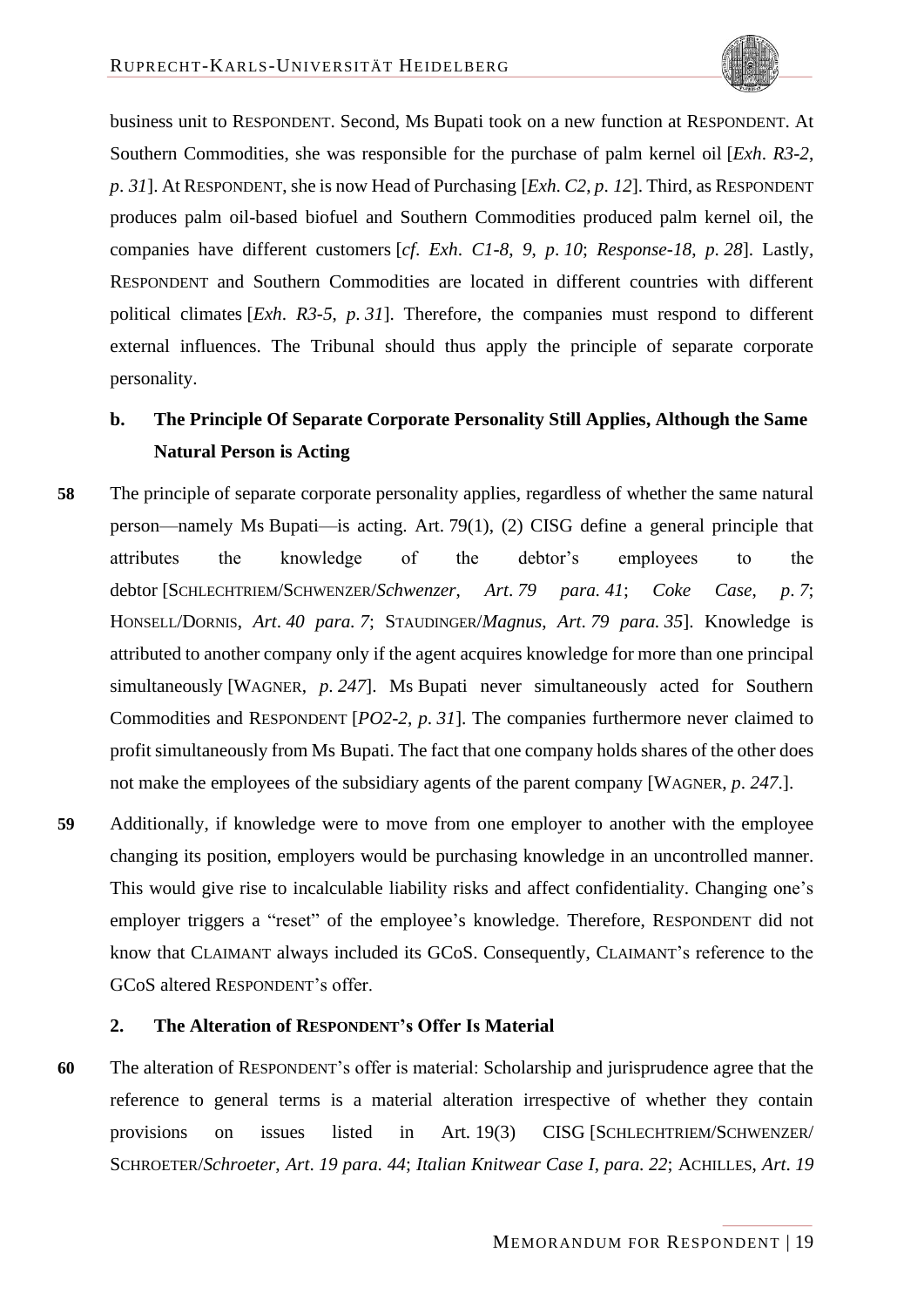<span id="page-55-3"></span>*para. 2*; KRÖLL/HENNECKE, *p*. *739*]. Even if the Tribunal were to regard the inclusion of general terms irrespectively of its specific provisions as non-material, the GCoS constitute a material addition. As per Art. 19(3) CISG, additional or different terms relating to the extent of one party's liability to the other and the settlement of disputes are considered to alter the terms of the offer materially. Art. 4 GCoS relates to the extent of one party's liability to the other [*NoA-20*, *p*. *28*]. Art. 9 GCoS contains the Arbitration Agreement and concerns the settlement of disputes [*Exh*. *R4*, *p*. *32*]. Thus, the presumption in Art. 19(3) CISG covers Art. 4 GCoS and Art 9 GCoS. As the Parties did not agree on the GCoS, CLAIMANT altered the terms of RESPONDENT's offer materially when it included the GCoS.

### <span id="page-55-0"></span>**3. The Lack of Agreement on the UTR Prevented the Sales Contract's Conclusion**

**61** The lack of agreement on the issue of transparency prevented the valid conclusion of the Sales Contract. RESPONDENT made a consensus on the issue of transparency a condition for the contract [**a**]. However, the Parties failed to agree on applying the UTR [**b**], thus hindering the Sales Contract to come into existence.

### <span id="page-55-4"></span><span id="page-55-1"></span>**a. RESPONDENT Made the Issue Of Transparency a Condition for the Sales Contract**

- **62** RESPONDENT made solving the issue of transparency a condition for concluding the Sales Contract: At the Summit, CLAIMANT made it clear that agreeing on any other dispute resolution mechanism than arbitration would be very difficult [*Exh*. *C1-11*, *p*. *10*]. By contrast, RESPONDENT demanded a dispute resolution mechanism providing for full transparency. The Parties came to no conclusion on this issue [*supra*, *paras*. *[36](#page-47-7) et seqq*.].
- **63** Influential activist groups in Equatoriana are opposed to arbitration castigating its lack of transparency [*Exh*. *C2*, *p*. *12*]. In its email RESPONDENT made it clear that it did not want to give this opposition room to attack RESPONDENT [*ibid*.]. Therefore, the Tribunal should not rely on CLAIMANT's submission that the issue of transparency does "[…] *in no way affect the Contract and its ability to be performed*" [*MfC*, *para. 95*]. RESPONDENT did everything that could reasonably be expected to ensure a standard of transparency. The Tribunal cannot render RESPONDENT's condition ineffective and must consider that any continuation of the Proceedings harms RESPONDENT's public image.

### <span id="page-55-2"></span>**b. The Parties Did Not Agree on the Issue of Transparency**

**64** The Parties did not agree on the Issue of Transparency. As the agreement on that matter was a condition RESPONDENT validly imposed at the time it allegedly made its offer [*supra*, *para. [62](#page-55-4)*], the conclusion of the Sales Contract was impossible. Under the doctrine of party autonomy—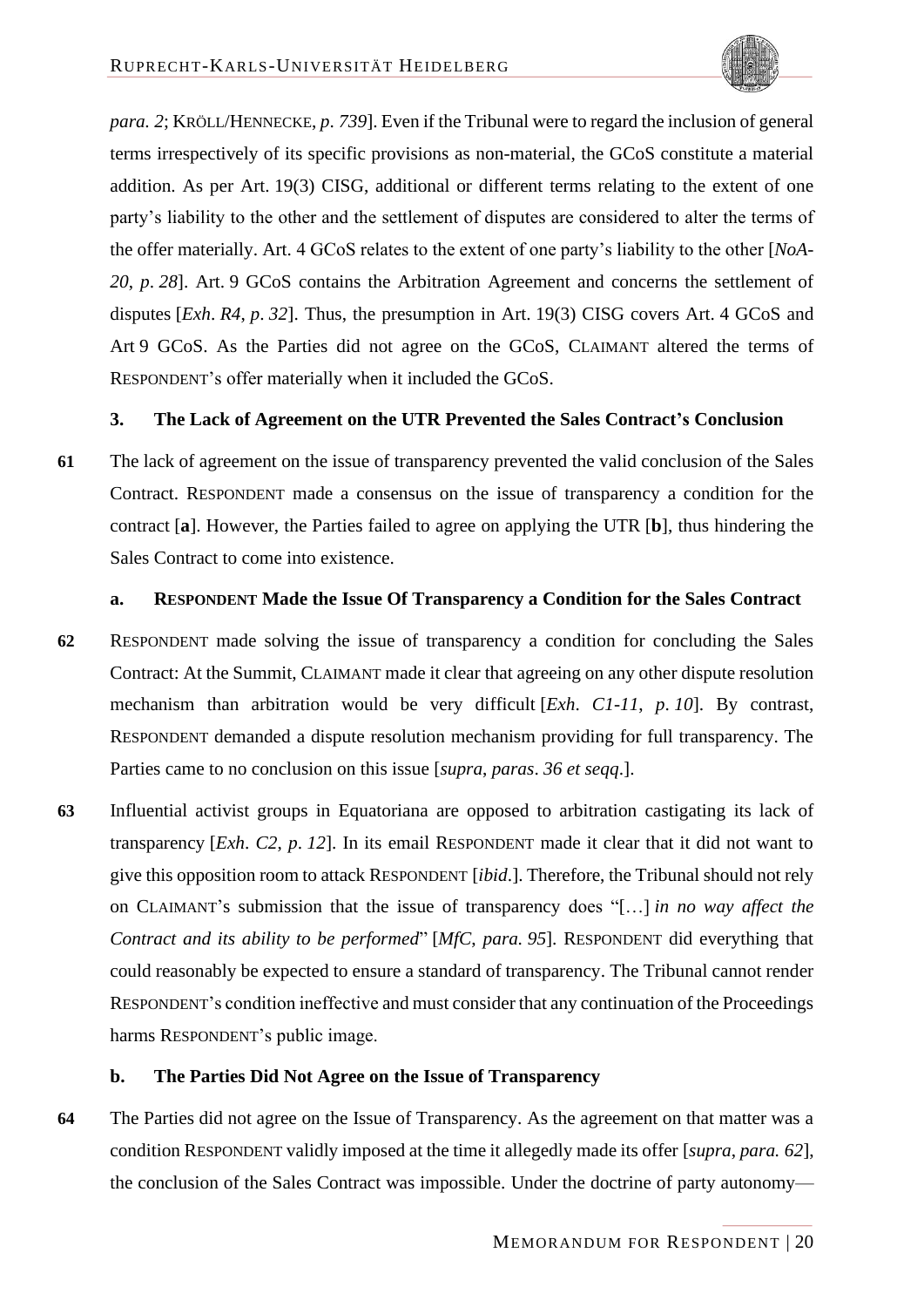<span id="page-56-5"></span><span id="page-56-3"></span><span id="page-56-2"></span>the CISG's main principle [KRÖLL/MISTELIS/PERALES VISCASILLAS/Kröll/*Mistelis/Perales Viscasillas*, *Intro*. *CISG*, *para. 18*]—the Parties may subject their legal relationship to any set of rules [GÜL, *p*. *80*; WETHMAR-LEMMER, *p*. *431*]. CLAIMANT presents the Tribunal with a formalistic argument that the UTR have a different scope of application [*MfC*, *para. 95*]. The Parties can however apply the material provisions of the UTR in the Arbitral Proceedings.

- **65** Contrary to CLAIMANT's submission [*MfC*, *para. 97*], RESPONDENT's request to "[…] *provide for some sort of transparency for example applying UNCITRAL's Transparency Rules*.*"* is definite [*MfC*, *para. 97*]. This is because the UTR establish a certain level of Transparency. The Parties, in case they do not agree on the UTR, can thus ensure a comparable level of transparency.
- **66** In conclusion, even if the Tribunal were to hold that RESPONDENT placed an offer with CLAIMANT on 1 April 2020, the contractual documents CLAIMANT sent in return do not correspond with that offer. This is why RESPONDENT never signed them. It is unreasonable to assume that a business party like RESPONDENT would not sign and return contractual documents without good reason. CLAIMANT altered RESPONDENT's conditions regarding arbitration materially when it did not provide for an adequate transparency mechanism. This is why the contractual documents sent are a counteroffer.

### <span id="page-56-0"></span>**B. Respondent DID NOT ACCEPT Claimant'S COUNTEROFFER**

**67** The Parties did not reach an agreement afterwards. RESPONDENT neither accepted CLAIMANT's counteroffer by silence [**1**] nor by conduct [**2**].

### <span id="page-56-4"></span><span id="page-56-1"></span>**1. RESPONDENT Did Not Accept the Counteroffer Silently**

**68** RESPONDENT did not accept the counteroffer silently. According to Art. 9(1) CISG party practices displace the CISG [KRÖLL/MISTELIS/PERALES VISCASILLAS/*Perales Viscasillas*, *Art*. *9 para. 4*]. Due to Art. 9(1) CISG, CLAIMANT submits that the Parties concluded the Sales Contract "[…] *following a process different to the one prescribed under the CISG*." [*MfC*, *para. 62*]. This is misleading. CLAIMANT tries to state that RESPONDENT's silence after receiving the contractual documents constitutes an acceptance [*cf*. *ibid*.]. However, Southern Commodities and CLAIMANT never established a corresponding practice [**a**]. Even if CLAIMANT and Southern Commodities established this practice, the practice is not binding for the relationship between CLAIMANT and RESPONDENT [**b**].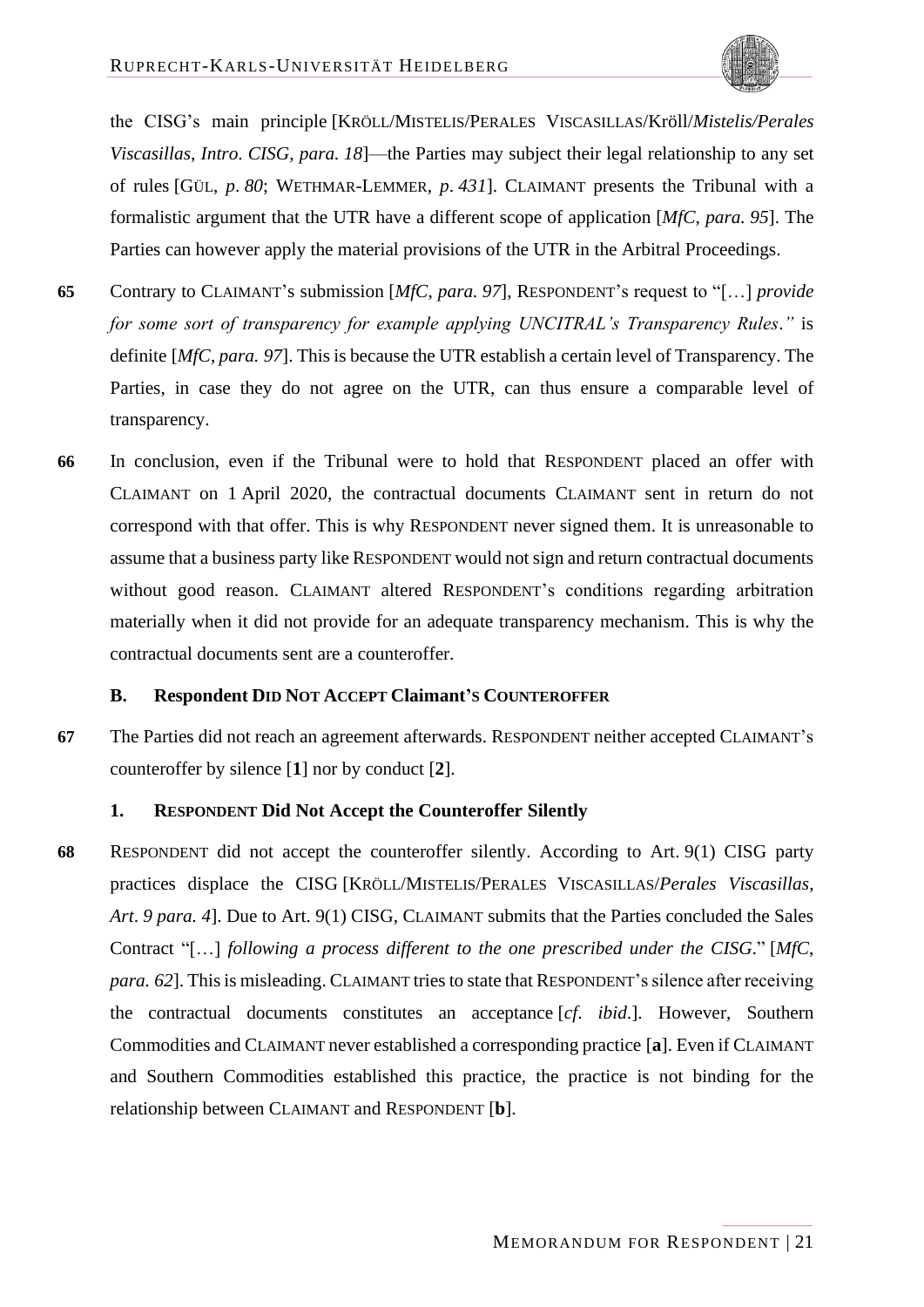<span id="page-57-4"></span>

# <span id="page-57-5"></span><span id="page-57-0"></span>**a. CLAIMANT and Southern Commodities Did Not Establish the Practice That Silence Amounts to an Acceptance**

<span id="page-57-6"></span><span id="page-57-3"></span>**69** CLAIMANT and Southern Commodities have never established the practice to conclude a contract without signed contractual documents unless Ms Bupati objects to them within a week. Silence alone can only constitute an acceptance when it coincides with circumstances assuring the offeree's assent [*Secretariat Commentary*, *Art*. *16 Example 16a*]. Although party practice can be such a circumstance [*Teta Case I*, *para. 13*; *Calzados Magnanni v Shoes General International*, *p*. *2 para. 11*], there is no practice in the present case. As per Art. 9(1) CISG, practices are behaviors that occur with a certain frequency over a certain period of time [SCHLECHTRIEM/SCHWENZER/SCHROETER/*Schmidt-Kessel*, *Art*. *9 para. 8a*]. CLAIMANT could not rely on the fact that Southern Commodities accepted offers silently. This is because CLAIMANT and Southern Commodities concluded approximately 35 contracts in which CLAIMANT explicitly accepted the offer using a signed version of the contract [*Exh*.*C1-5*, *p*. *9*]. Southern Commodities only did not return a signed version five times [*Exh*. *R3-3*, *p*. *31*]. There is no reason for the Tribunal to assume that in the case of the other five contracts, the contracts were valid from the beginning. Rather, the parties treated them as valid after they have been completely performed: The retrospective view CLAIMANT rests its argument on is irrelevant for the Sales Contract because the Parties never performed it. What CLAIMANT tries to frame as a practice is nothing but a mere exception of the actual practice.

#### <span id="page-57-7"></span><span id="page-57-2"></span><span id="page-57-1"></span>**b. The Alleged Party Practice Is Not Applicable**

**70** Even if CLAIMANT and Southern Commodities had established the practice that RESPONDENT's silence constitutes an acceptance, this practice is not binding. CLAIMANT submits that the Parties intended to follow the established practice [*MfC*, *para. 64*]. Art. 8 CISG determines the intention of parties [KRÖLL/MISTELIS/PERALES VISCASILLAS/*Zuppi*, *Art*. *8 para. 1*]. CLAIMANT uses Art. 8(1) CISG and Art. 8(2) CISG as the legal standard [*MfC*, *paras*. *64 et seqq*.]. Since CLAIMANT applies Art. 8(1) CISG in conjunction with 8(3) CISG, CLAIMANT in fact applies Art. 8(2) CISG. As per Art. 8(2) CISG, the understanding of a reasonable person of the same kind as the other party is relevant to examine statements and conduct. This reasonable person would neither assume that RESPONDENT had the intention to apply the practice established between Southern Commodities and CLAIMANT [**aa**] nor would the reasonable person assume that CLAIMANT had the intent to abide by the practice [**bb**].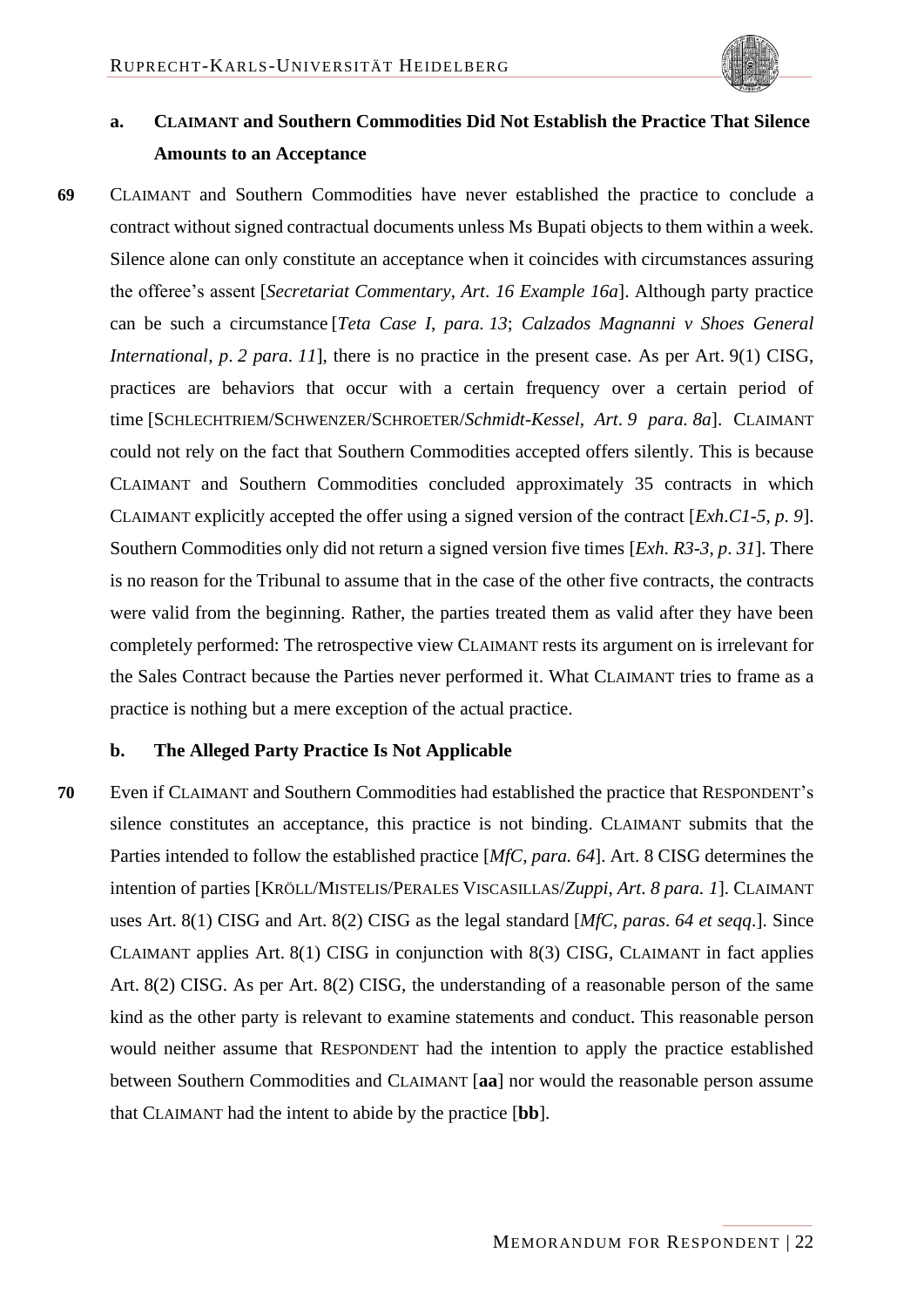

# <span id="page-58-0"></span>**aa. A Reasonable Person Would Not Assume That RESPONDENT Had the Intention to Apply the Practice**

- **71** A reasonable person of the same kind as CLAIMANT would not understand RESPONDENT's conduct and its statement as an expression of its intention to apply the established practice. First, Ms Bupati's statement to "[…] *catch-up and re-establish* [*the*] *long lasting and successful business relationship* […]" [*cf*. *Exh*. *C2*, *p*. *12*] is just a friendly phrase. While Ms Bupati may have seen her connection to Mr Chandra as a gateway to contract negotiations, CLAIMANT cannot tie legal relationships to the exchange of pleasantries. Contrary to CLAIMANT's submission [*MfC*, *para. 67*], a flippant remark cannot revive a party practice.
- **72** Second, at the Summit, Ms Bupati and Mr Chandra explicitly agreed to an extended period for RESPONDENT to open a letter of credit [*PO2-23*, *p*. *51*]. From this agreement, CLAIMANT assumes RESPONDENT's intention to apply the party practice [*MfC*, *para. 67*]. However, this agreement was part of the former party practice [*PO2-23*, *p*. *51*.]. This shows that the Parties deemed it necessary to explicitly agree on parts of the former party practice. Had they wanted and expected the party practice to continue, they would have agreed explicitly.
- **73** Third, the party practice cannot be attributed from Southern Commodities to RESPONDENT as a subsidiary. This follows from the principle of *separate corporate personality* [*supra*, *para. [55](#page-53-9)*]. The Tribunal should not make an exception of this bedrock principle simply because RESPONDENT hired Ms Bupati and replaced the previous CEO with Ms Lever and produced palm oil for biofuel [*MfC*, *para. 72*]. There is no legal basis for such an exception. Therefore, a reasonable person would not assume that RESPONDENT had the intention to apply the party practice.

# <span id="page-58-1"></span>**bb. A Reasonable Person Would Not Assume That CLAIMANT Had the Intention to Apply the Practice**

**74** A reasonable person would also not assume that CLAIMANT had the intention to apply the party practice. CLAIMANT never reacted to Ms Bupati's statement regarding the re-establishment of a business relationship. CLAIMANT tries to derive its intent from Mr Rain's email on 9 April 2020 [*MfC*, *para. 70*]. CLAIMANT alleges that it "[…] *specifically pointed out to Ms Bupati that they would be deviating from one aspect of their established practice*" [*ibid*]. This is misleading: Mr Rain explicitly stated that "*Mr Chandra asked me to point out that in deviation from the previous practice established between Ms Bupati and Mr Chandra the sale will be governed by the law of Mediterraneo*." [*Exh*.*C4*, *p*. *17*, *emph*. *add*.]. By explicitly speaking of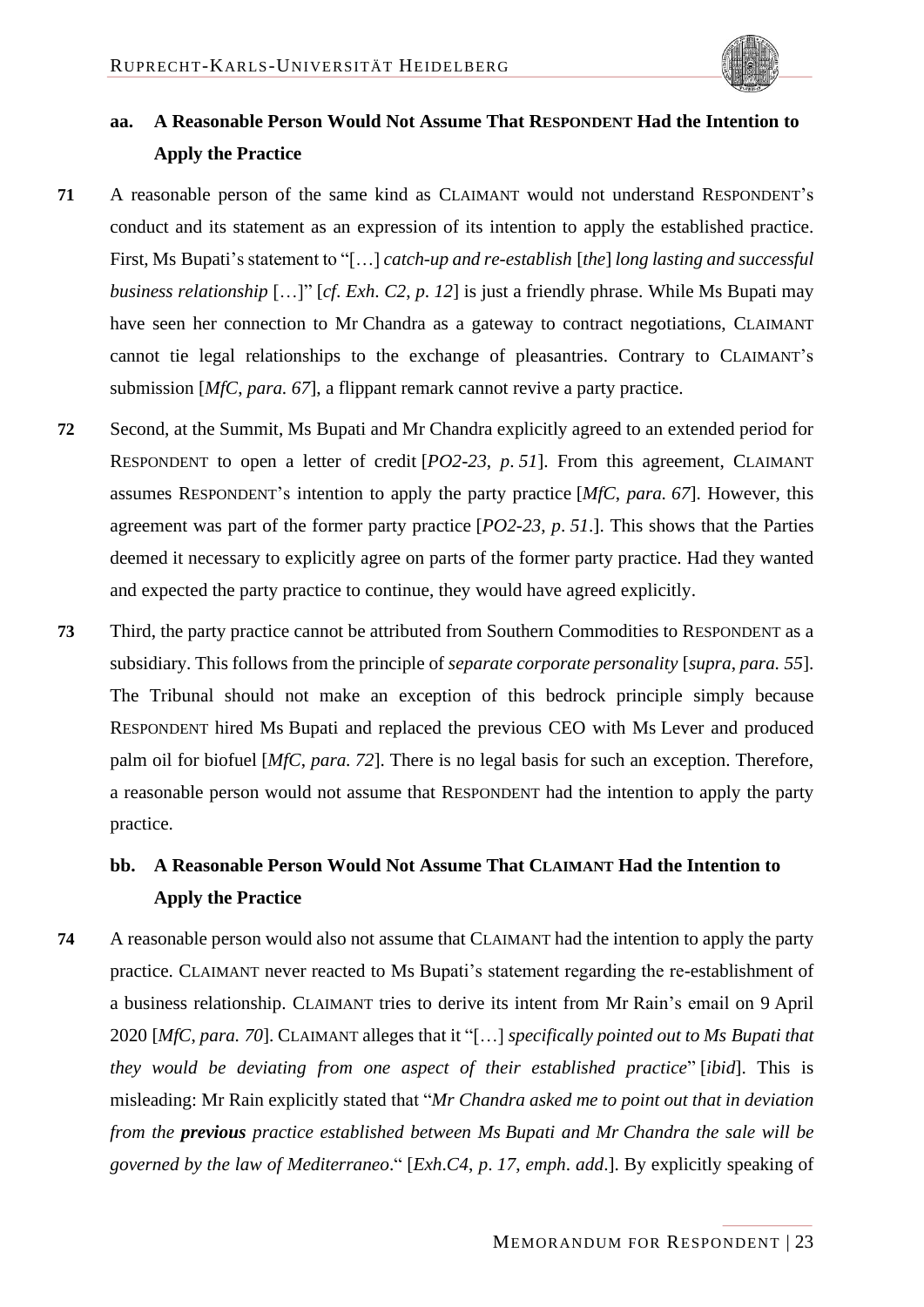<span id="page-59-2"></span>

a previous practice, Mr Rain expresses that he is aware that the change of the contractor is a break in time, even if the acting persons have remained the same. Otherwise, CLAIMANT would have used the term "current practice" and have omitted the word "previous" already on 9 April 2020.

**75** Contrary to CLAIMANT's submission [*MfC*, *para. 70*], the fact that CLAIMANT was not concerned about the missing contractual documents cannot refute this. If the Tribunal were to see this differently, it would unjustifiably reward CLAIMANT for its unreasonable expectations. In conclusion, the Parties did not intend to apply the Party Practice. The Tribunal cannot make an exception of Art. 18(1) CISG's principle that silence alone does not amount to acceptance.

### <span id="page-59-0"></span>**C. Respondent DID NOT ACCEPT THE OFFER BY CONDUCT**

- **76** RESPONDENT did not accept CLAIMANT's counteroffer by conduct. Art. 8 CISG determines whether an act constitutes conduct equivalent to an explicit acceptance [*Insulating Material Case*, *pp*. *10 et seq*., *MfC*, *paras*. *68 et seq*.]. A reasonable person in CLAIMANT's position would not assume that RESPONDENT*'*s inquiry about the names of the acceptable banks for the letter of credit evidences its intention to accept CLAIMANT's counteroffer. Only the actual opening of a letter of credit equals an explicit acceptance.
- <span id="page-59-3"></span>**77** The *Magellan v Salzgitter Handel* case before the U.S. District Court for the Northern District of Illinois under the CISG supports RESPONDENT's argument. In this case, an Illinois' distributor negotiated with a German steel trader. *Salzgitter*, the steel trader, opened a letter of credit. This opening affected the relationship between the parties: The court held that the opening of a letter of credit amounts to an explicit acceptance [*Magellan v Salzgitter Handel*, *p*. *2*]. Transferring this rationale to the present case, the Tribunal may not construe RESPONDENT's conduct as an acceptance. In contrast to the *Magellan v Salzgitter* case, RESPONDENT solely contacted several of the acceptable banks to get quotations as to the terms of the letter of credit [*PO2-23*, *p*. *51*]. In fact, RESPONDENT did not open a letter of credit [*ibid*.]. Contacting the banks purely concerns the internal relationship between RESPONDENT and the banks because it is only a preparatory act for the actual opening of a letter of credit. The final selection of a bank was still pending. This does not make RESPONDENT's conduct equivalent to *Salzgitter*'s. The Tribunal should qualify RESPONDENT's conduct as a mere preparatory act.

### <span id="page-59-1"></span>**III.CONCLUSION ON PART II**

**78** The Parties did not conclude a Sales Contract in 2020. AS RESPONDENT did not have the intention to be legally bound, its email from 1 April 2020 is not an offer. Even if the Tribunal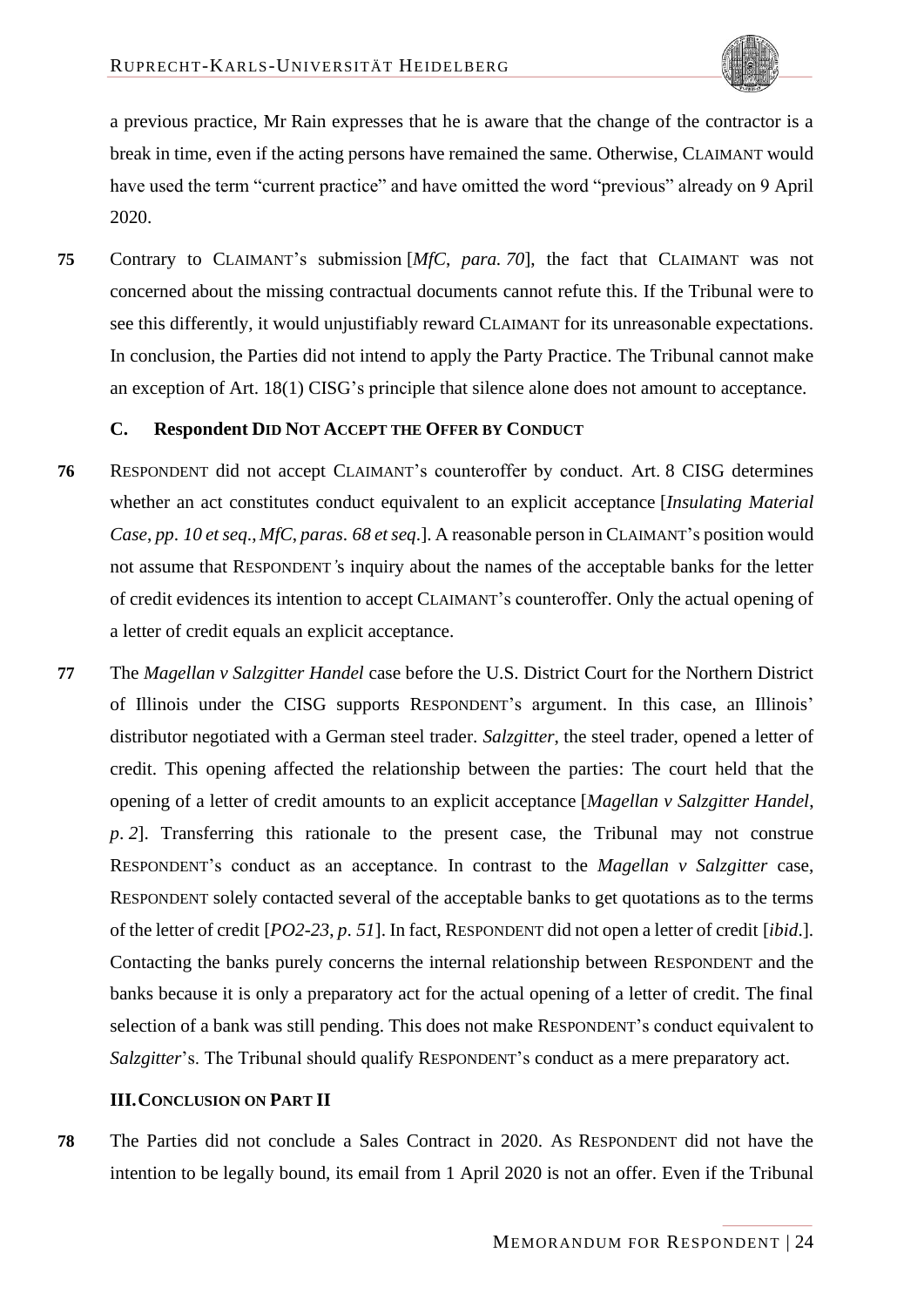

were to find that the email was an offer, CLAIMANT did not accept it. In its reply, CLAIMANT added a reference to the GCoS and ignored RESPONDENT's contractual condition to apply the UTR. This materially changed RESPONDENT's offer. Thus, it constitutes a counteroffer. RESPONDENT did not accept this. The request for a list of acceptable banks is not an acceptance. RESPONDENT also did not accept the counteroffer silently.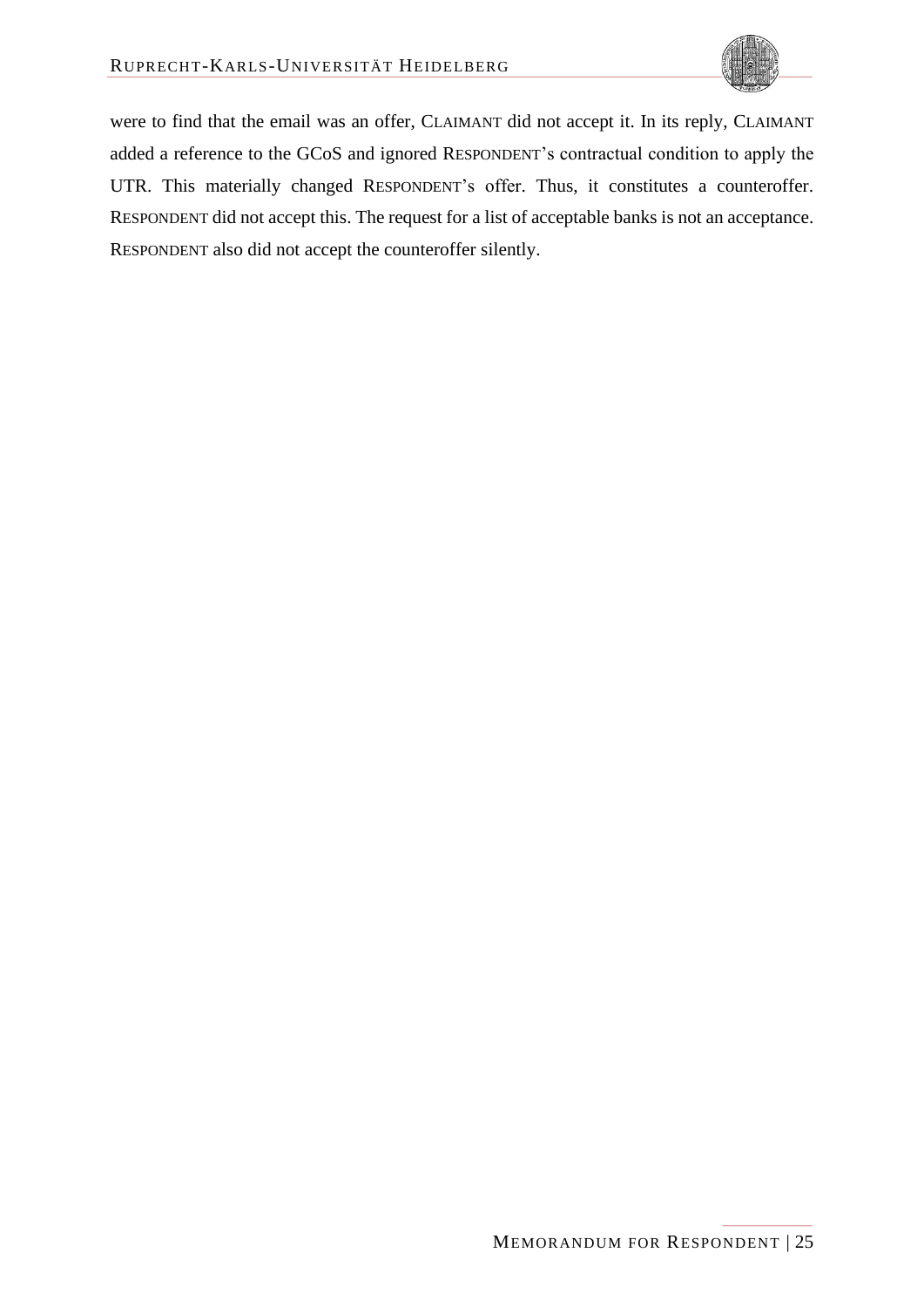

# <span id="page-61-0"></span>**PART III: THE PARTIES DID NOT INCLUDE THE GCOS IN THE ALLEGED SALES CONTRACT**

- <span id="page-61-6"></span>**79** RESPONDENT requests the Tribunal to find that even if the Parties concluded the Sales Contract, *quod non*, the Parties did not include the GCoS. Therefore, Art. 4 GCoS—which grants CLAIMANT an additional period to remedy a breach of contract—and Art. 9 GCoS—which contains the alleged Arbitration Agreement—did not become a part of the Sales Contract. CLAIMANT solely submits that the Parties included the GCoS because CLAIMANT tries to avoid litigation and wants to profit from the additional period in Art. 4 GCoS to remedy a breach of contract [*cf*. *NoA-21*, *p*. *7*; *Exh*. *C1-11*, *p*. *10*].
- **80** CLAIMANT argues that the Parties included the GCoS in the alleged Sales Contract based on two reasons: First, CLAIMANT refers to an alleged practice between the Parties [*MfC*, *paras*. *104 et seqq*.]. Second, CLAIMANT submits that the GCoS were included under the provisions of the CISG [*MfC*, *paras*. *113 et seqq*.].
- **81** However, the GCoS were not included because the alleged practice between CLAIMANT and RESPONDENT does not exist [*supra*, *paras*. *[70](#page-57-7) et seqq*.]. Consequently, this practice cannot suffice to include the GCoS in the Sales Contract.
- **82** Moreover, CLAIMANT disregards the requirements to include standard terms in a contract under the CISG and unlawfully disadvantages RESPONDENT [**I**]. In addition, CLAIMANT's references to the GCoS are insufficient [**II**]. Further, CLAIMANT did not fulfill the requirement to make the GCoS available to RESPONDENT [**III**]. In addition, if CLAIMANT were to rely on the minority opinion—which allows to include standard terms via a mere reference and a reasonable opportunity to become aware of their content—even then CLAIMANT does not fulfill these requirements [**IV**].

# <span id="page-61-5"></span><span id="page-61-2"></span><span id="page-61-1"></span>**I. Claimant DISREGARDS THE REQUIREMENTS TO INCLUDE STANDARD TERMS IN A CONTRACT UNDER THE CISG AND UNLAWFULLY DISADVANTAGES Respondent**

<span id="page-61-7"></span><span id="page-61-4"></span><span id="page-61-3"></span>**83** CLAIMANT's approach to include the GCoS by mere reference [*MfC*, *para. 113*] fails to recognize the requirements to include standard terms in a contract under the CISG. CLAIMANT's submission would leave RESPONDENT with a disproportionate disadvantage. Artt. 14*-*24 CISG in conjunction with Art. 8 CISG govern the incorporation of standard terms [*MfC*, *para. 103*; SCHWENZER/HACHEM/KEE, *para. 12*.*05*; KRÖLL/MISTELIS/PERALES VISCASILLAS/*Ferrari*, *Art*. *14 para. 38*; *Propane Gas Case*, *para. 25*; *Tantalum Powder Case II*, *para. 11*]. Contrary to CLAIMANT's assumption [*cf*. *MfC*, *para. 103*], these provisions provide for two requirements: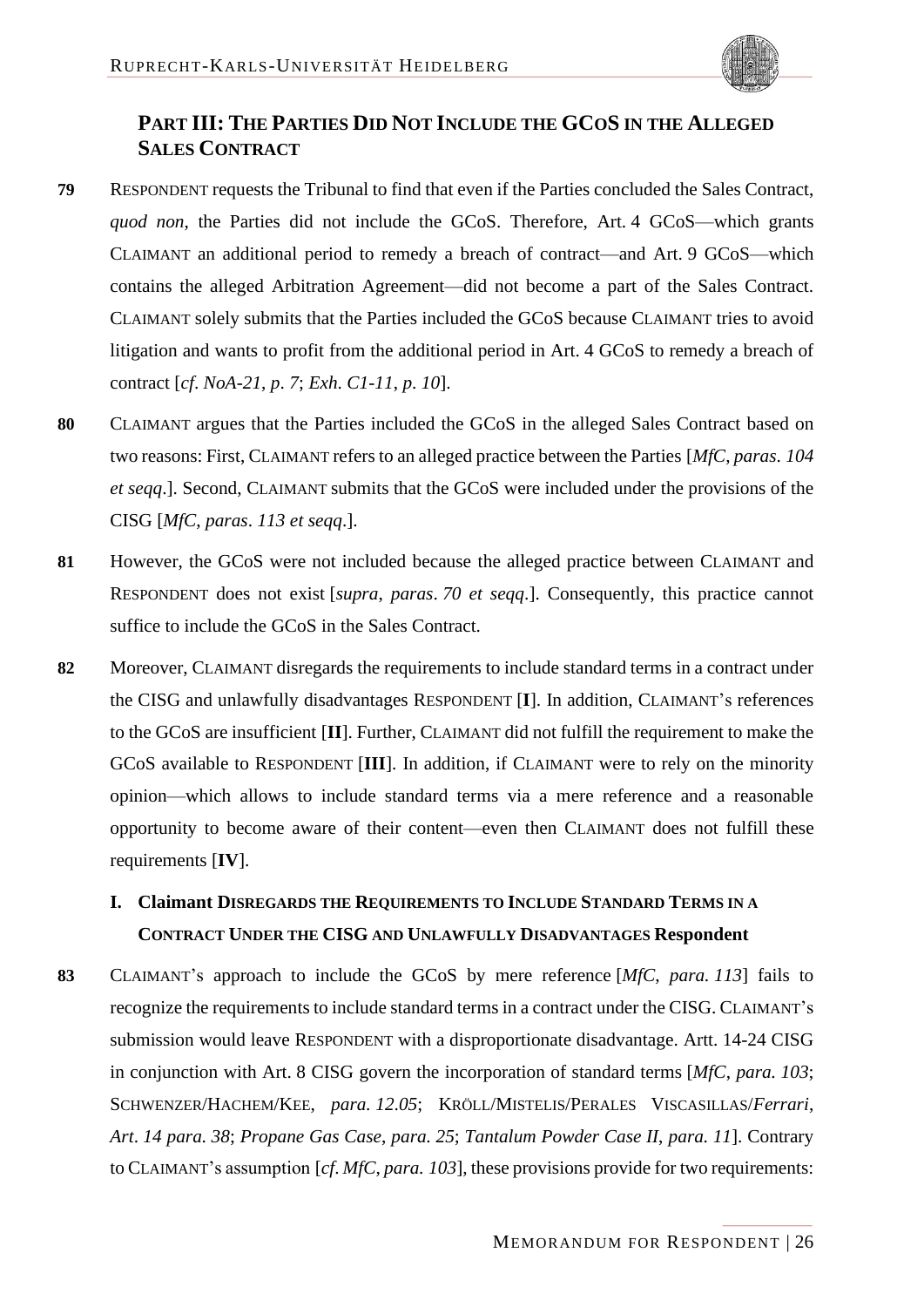<span id="page-62-12"></span><span id="page-62-8"></span><span id="page-62-7"></span><span id="page-62-3"></span>

<span id="page-62-11"></span><span id="page-62-10"></span><span id="page-62-9"></span><span id="page-62-6"></span><span id="page-62-4"></span>*First*, the user must make a reference to the standard terms in its offer. *Second*, the user must transmit the terms or make them available to the other party in another way. Jurisprudence in civil and common law jurisdictions [*Roser Technologies v Carl Schreiber*, *para. 22*; *Mansonville Plastics v Kurtz*, *para. 72*; *Shelving System Case*, *para. 44*; *Takap v Europlay*, *p*. *14*; *Steatite Grinding Balls Case*, *para. 17*] as well as scholars [EISELEN, *CISG-AC No*. *13*, *comment 2*.*4*; SCHLECHTRIEM/SCHWENZER/*Schroeter*, *Art*. *14 para. 47*; HUBER/KRÖLL, *p*. *311*] confirm both requirements. Thus, CLAIMANT cannot simply rely on its alleged contract acceptance to include the GCoS [*MfC*, *para. 113*]. Instead, CLAIMANT must have met both aforementioned requirements and carries the burden of proof [*infra*, *para. [95](#page-64-11)*].

<span id="page-62-2"></span>**84** If the Tribunal agrees to CLAIMANT's submission to include the GCoS by mere reference [*MfC*, *para. 113*], RESPONDENT is not protected from the risk of unknown standard terms. The rationale of the requirement to make the terms available is to protect the other party from the risks and disadvantages of unknown terms [*Machinery Case*, *para. 16*; FERRARI/KIENINGER/MANKOWSKI*/Mankowski*; *intro to Artt*. *14-24 para. 28*]. CLAIMANT has never transmitted the GCoS to RESPONDENT [*MfC*, *p*. *3*; *Response-13*, *p*. *27*]. Ms Bupati only ever received the prior version of the GCoS in 2011 when she was still working for Southern Commodities [*PO2-18*, *p*. *50*]. Currently, she does not have access to this first version [*PO2-18*, *p*. *50*]. Additionally, Ms Bupati was not aware of the GCoS' content [*cf*. *Response-12*, *p*. *27*]. Thus, RESPONDENT must be protected from the GCoS' possible risks and disadvantages. The requirement to transmit the terms to RESPONDENT is not a mere formality [*cf*. *MfC*, *para. 108*]. CLAIMANT disregards RESPONDENT's need for protection although CLAIMANT could have easily made the GCoS available to RESPONDENT.

### <span id="page-62-13"></span><span id="page-62-0"></span>**II. Claimant'S REFERENCES TO THE GCOS ARE INSUFFICIENT**

**85** CLAIMANT's references to the GCoS do not suffice. The Parties have no practice to apply the latest GCoS [**A**]. Additionally, CLAIMANT's explicit references to the GCoS were too late [**B**].

#### <span id="page-62-5"></span><span id="page-62-1"></span>**A. THE PARTIES HAVE NO PRACTICE TO APPLY THE LATEST VERSION OF THE GCOS**

**86** Applying the latest version of the GCoS was at no time part of any practice. With an established practice, the offeror's reference to its standard terms can no longer be necessary [SCHLECHTRIEM/SCHWENZER/*Schroeter*, *Art*. *14 para. 76*]. However, CLAIMANT still had to explicitly refer to the GCoS because no practice of any kind exists between the Parties [*supra*, *paras*. *[70](#page-57-7) et seqq*.].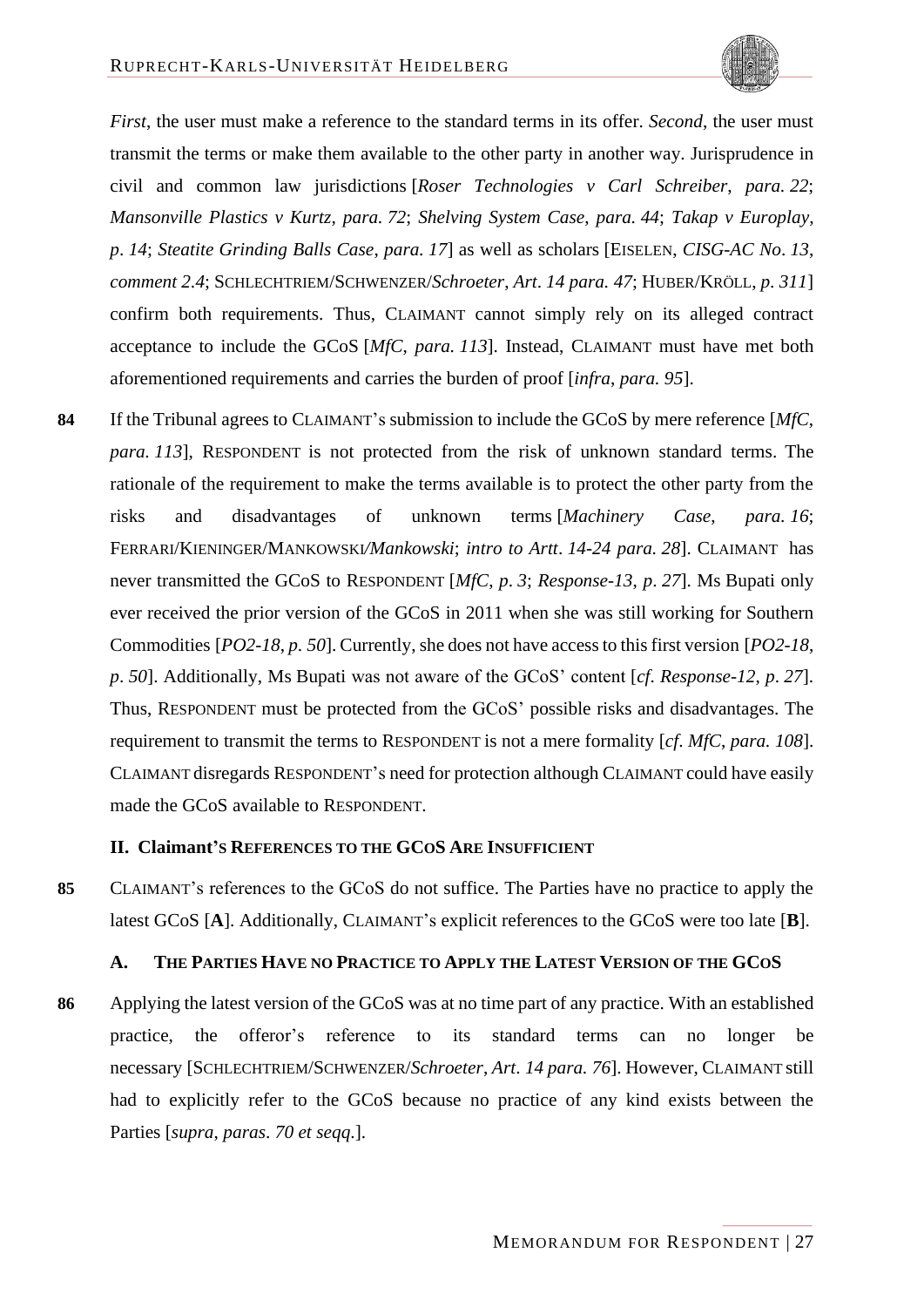- <span id="page-63-7"></span>**87** Even if the alleged practice between CLAIMANT and Southern Commodities is also binding here, applying the latest GCoS was not part of that practice. CLAIMANT disregards [*cf*. *MfC*, *paras*. *104 et seqq*] the fact that to make the inclusion of standard terms part of a practice, the user must include the terms in the contracts that originally established the practice [*Tantalum Powder Case II*, *paras*. *13 et seqq*.; *Industrial Equipment Case*; SCHLECHTRIEM/SCHWENZER/*Schroeter*, *Art*. *14 para. 78*].
- <span id="page-63-10"></span><span id="page-63-9"></span><span id="page-63-5"></span>**88** CLAIMANT did not include the latest GCoS in the respective contracts between CLAIMANT and Southern Commodities because CLAIMANT had never transmitted them. If the user modifies the terms' content and wants to include the revised version in future contracts, it must transmit that version to the other party [FERRARI/KIENINGER/MANKOWSKI/*Mankowski*, *intro to Artt*. *14-24 para. 40*]. CLAIMANT changed the GCoS in 2016 [*Exh*. *C1-4*, *p*. *9*] and in 2020 [*Exh*. *C1-13*, *p*. *10*] but did not transmit the revised GCoS to Southern Commodities [*infra*, *paras*. *[95](#page-64-11) et seq*.]. Thus, applying the latest GCoS never became part of the alleged practice. In consequence, CLAIMANT had to make an explicit reference to the GCoS.

### <span id="page-63-8"></span><span id="page-63-6"></span><span id="page-63-3"></span><span id="page-63-2"></span><span id="page-63-0"></span>**B. ANY EXPLICIT REFERENCES TO THE GCOS WERE TOO LATE**

<span id="page-63-4"></span>**89** CLAIMANT's explicit references to the GCoS were too late. The user must reference its standard terms before the acceptance of the contract [SCHWENZER/HACHEM/KEE, *para. 12*.*06*; HONSELL/DORNIS, *intro to Artt*. *14 et seqq*. *para. 9*; *Dutch Plants Case I*, *para. 21*]. References, as part of the acceptance, do not suffice because then the parties cannot reach consensus about their inclusion [FERRARI/KIENINGER/MANKOWSKI/*Mankowski*, *intro to Artt*. *14-24*, *para. 26*]. CLAIMANT argues that it made references to the GCoS in its email from 9 April 2020 and in the contract template attached to the email [*MfC*, *para. 122*]. Accordingly, CLAIMANT did not refer to the GCoS until it accepted RESPONDENT's alleged offer [*MfC*, *paras*. *86*, *122*]. CLAIMANT confirmed this: "*In this particular case*, *the offeree*, *as the user of the GCoS*, *introduces them by reference into the contract*." [*MfC*, *para. 120*, *emph*. *add*.]. Consequently, CLAIMANT made its references too late. For this reason alone, CLAIMANT did not include the GCoS in the Sales Contract.

#### <span id="page-63-1"></span>**III.Claimant DID NOT FULFILL THE REQUIREMENT TO MAKE THE GCOS AVAILABLE**

**90** CLAIMANT did not fulfill the requirement to make the GCoS available to RESPONDENT because CLAIMANT did not transmit the GCoS [**A**]. CLAIMANT also cannot rely on any exceptions of the requirement to make the standard terms available [**B**].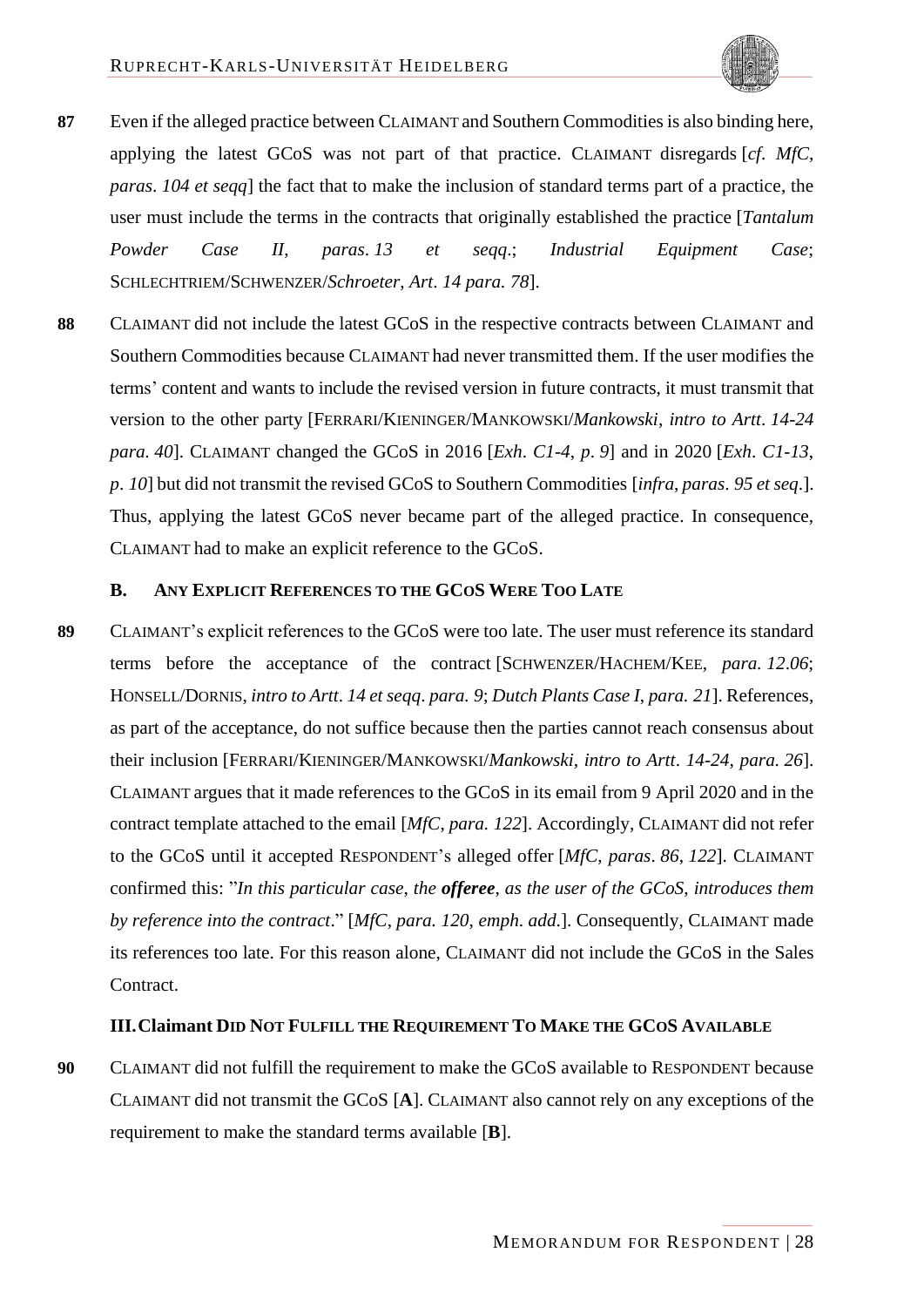

#### <span id="page-64-0"></span>**A. Claimant DID NOT TRANSMIT THE GCOS**

**91** CLAIMANT never transmitted any version of the GCoS to RESPONDENT [**1**]. Any transmission of the GCoS to Southern Commodities is irrelevant [**2**]. Even if the transmission of the oldest version of the GCoS to Southern Commodities affects the case at hand, CLAIMANT in any case did not transmit the 2016 version of the GCoS to Southern Commodities [**3**].

#### <span id="page-64-1"></span>**1. CLAIMANT Never Transmitted Any Version of the GCoS to RESPONDENT**

- **92** CLAIMANT never transmitted any version of the GCoS to RESPONDENT [*Response-13*, *p*. *27*]. This is undisputed between the Parties [*MfC*, *p*. *3*].
- <span id="page-64-12"></span><span id="page-64-4"></span>**93** The fact that RESPONDENT did not object to the missing transmission after 9 April 2020 [*PO2-18*, *p*. *50*] does not relieve CLAIMANT of its duty to transmit the GCoS. If the other party simply does not object to the missing transmission, the terms' user is still required to transmit the terms [MÜKO/*Gruber*, *Art*. *14 para. 33*; *Italian Knitwear Case III*, *paras*. *15 et seqq*]. Such a view is compelling as the CISG does not set out an obligation of the offeree to ask for the other party's standard terms [*Machinery Case*, *paras*. *16 et seq*.; SCHLECHTRIEM/SCHWENZER/*Schroeter*, *Art*. *14 para. 50*]. CLAIMANT never transmitted any version of the GCoS to RESPONDENT although CLAIMANT was required to do so.

#### <span id="page-64-9"></span><span id="page-64-7"></span><span id="page-64-5"></span><span id="page-64-2"></span>**2. Any Transmission of the GCoS to Southern Commodities is Irrelevant**

**94** The fact that CLAIMANT transmitted the GCoS' first version to Southern Commodities in 2011 [*Response-11*, *p*. *27*] is irrelevant for the Parties' relationship. Southern Commodities and RESPONDENT are two different legal entities [*supra*, *para. [57](#page-53-10)*]. Therefore, the Tribunal should only focus on whether RESPONDENT received the GCoS, *quod non*.

# <span id="page-64-10"></span><span id="page-64-3"></span>**3. CLAIMANT Did Not Transmit the 2016 Version of the GCoS to Southern Commodities**

<span id="page-64-11"></span><span id="page-64-8"></span><span id="page-64-6"></span>**95** Even if the transmission of the oldest GCoS to Southern Commodities were relevant, CLAIMANT did not transmit the 2016 version of the GCoS to Southern Commodities. CLAIMANT repeatedly argues that Southern Commodities might have received the 2016 version [*MfC*, *paras*. *45*, *107*, *108*, *110*, *123*] without providing any evidence for this assertion. However, CLAIMANT as the terms' user must prove that the requirements to include them are met [SCHLECHTRIEM/SCHWENZER/SCHROETER/*Schroeter*, *Art*. *14 para. 168*; *MITEC Automotive v Ford Motor*, *para. 25*; *Pelliculest v Morton International*]. Therefore, CLAIMANT is obligated to present evidence that it transmitted the latest GCoS. Contrary to CLAIMANT's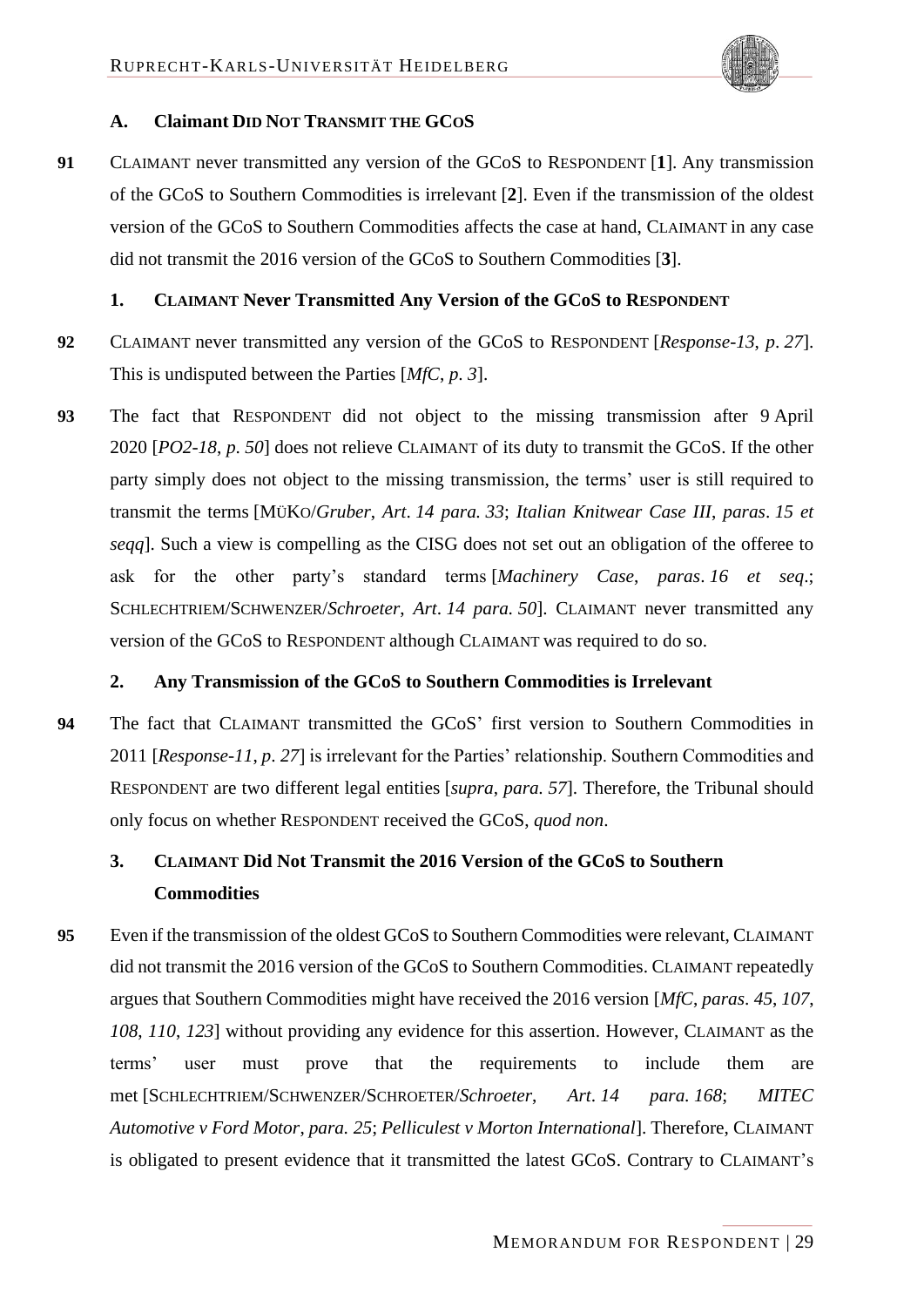

assertion [*cf*. *MfC*, *para. 107*], the fact that Southern Commodities and CLAIMANT concluded eight contracts after the GCoS had changed in 2016 [*PO2-7*, *p*. *48*] is no such evidence.

**96** Moreover, CLAIMANT simply assumes that the standard terms are available to the other party at the time of contracting if they have previously been used between the parties [*MfC*, *para. 106*]. This does not only lack authority, but CLAIMANT also fails to fulfill its own prerequisite. For CLAIMANT's assertion to be true, CLAIMANT presupposes that the standard terms were previously included in contracts between the respective parties [*MfC*, *para. 106*]. As just the transmission of the 2016 GCoS is in dispute, CLAIMANT relies on a circular reasoning. All in all, CLAIMANT cannot prove the transmission of the 2016 version [*cf*. *MfC*, *para. 107*; *Exh*. *C1- 4*, *p*. *9*]. Consequently, the Tribunal must hold that CLAIMANT did not transmit the GCoS to Southern Commodities.

# <span id="page-65-8"></span><span id="page-65-5"></span><span id="page-65-3"></span><span id="page-65-2"></span><span id="page-65-0"></span>**B. Claimant CANNOT RELY ON ANY EXCEPTIONS OF THE REQUIREMENT TO MAKE THE STANDARD TERMS AVAILABLE**

**97** CLAIMANT cannot rely on any exceptions from the above–mentioned requirement [*cf*. *supra*, *para. [83](#page-61-7)*] to make the standard terms available. Two exceptions lower the requirements to make the terms available [MAGNUS, *p*. *321*; SCHLECHTRIEM/SCHWENZER/*Schmidt-Kessel*, *Art*. *8 para.* 58. First, the user does not have to make the terms available again if the other party is already aware of their content [*Spacers Insulation Glass Case*; EISELEN, *CISG-AC No*. *13*, *comment 2*.*6*; SCHLECHTRIEM/SCHWENZER/*Schroeter*, *Art*. *14 para. 46*]. Second, the same holds true when applying the standard terms is part of a party practice [*Tantalum Powder Case I*, *para. 41*; *Dutch-Italian Sales Contracts Case*, *paras*. *33 et seqq*.; SCHWENZER/HACHEM/KEE, *paras*. *12*.*13 et seq*]. CLAIMANT meets neither requirements: RESPONDENT was not aware of the GCoS' content [**1**]. Even if the alleged practice between CLAIMANT and Southern Commodities applied, the alleged practice does not replace the requirement to make the GCoS available [**2**].

### <span id="page-65-7"></span><span id="page-65-6"></span><span id="page-65-4"></span><span id="page-65-1"></span>**1. RESPONDENT Was Not Aware of the GCoS' Content**

**98** CLAIMANT did not transmit the GCoS to RESPONDENT [*MfC*, *p*. *3*] and no knowledge is attributed between Southern Commodities and RESPONDENT [*supra*, *paras*. *[55](#page-53-9) et seq*.]. Therefore, CLAIMANT relies on the alleged awareness of Ms Bupati. However, Ms Bupati was not aware of the GCoS' content and CLAIMANT could not assume her awareness [**a**]. Ms Bupati was also not obligated to be aware of the GCoS' content [**b**].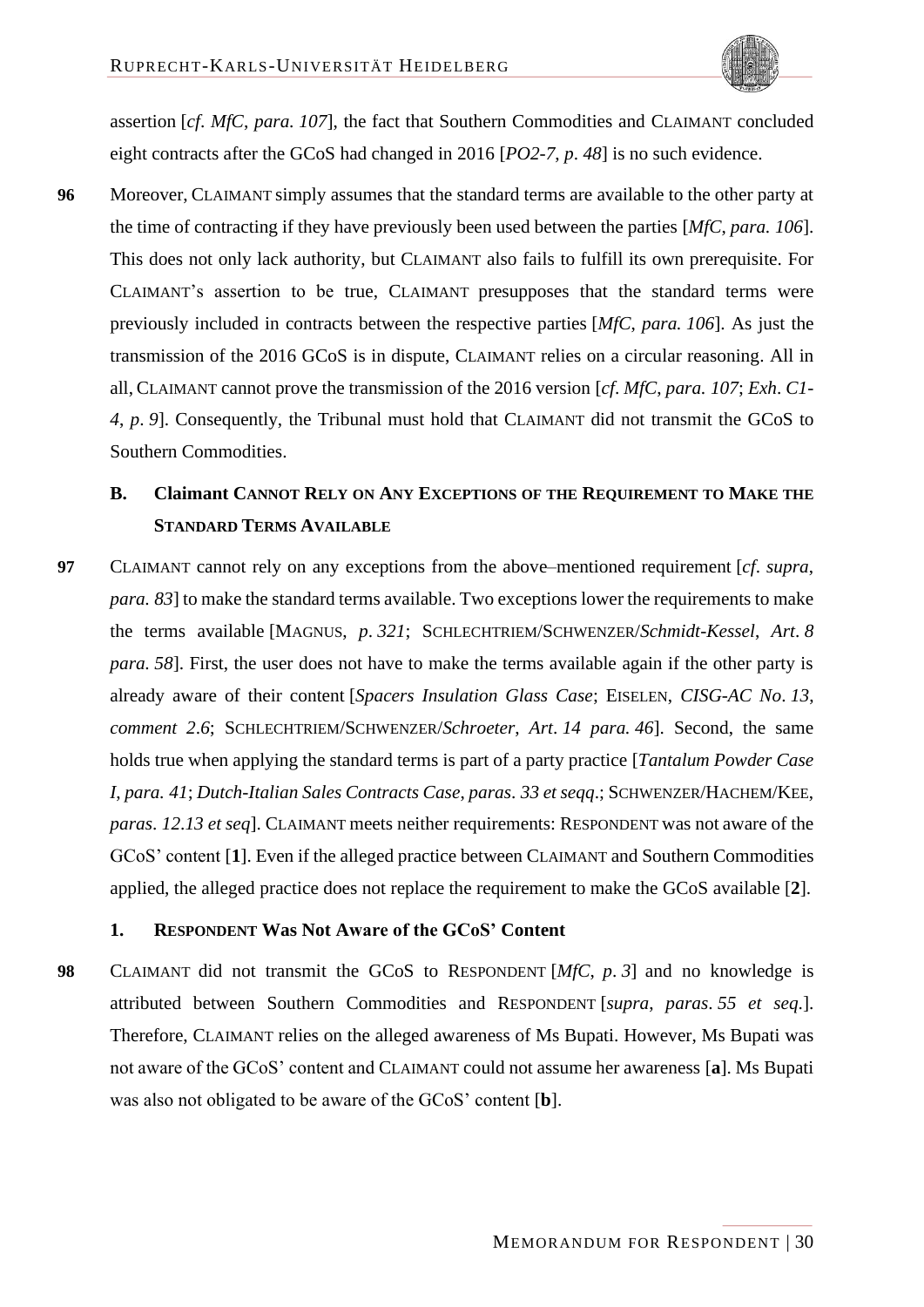<span id="page-66-5"></span>

# <span id="page-66-0"></span>**a. Ms Bupati Was Not Aware of the GCoS' Content and CLAIMANT Could Not Assume Her Awareness**

**99** CLAIMANT cannot refer to Ms Bupati's alleged awareness to include the GCoS because she was not aware of the GCoS' content. Ms Bupati did not have the required actual und positive awareness of the GCoS' content [**aa**]. Furthermore, CLAIMANT could not justifiably assume her awareness [**bb**].

# <span id="page-66-4"></span><span id="page-66-2"></span><span id="page-66-1"></span>**aa. Ms Bupati Did Not Have the Required Actual and Positive Awareness of the GCoS' Content**

- <span id="page-66-6"></span><span id="page-66-3"></span>**100** Ms Bupati was not aware of the GCoS' content. If the terms' user wants to rely on the other party's awareness, the other party must be positively aware of the terms' content [*Spacers For Insulation Glass Case*; SCHLECHTRIEM/SCHWENZER/*Schroeter*, *Art*. *14 para. 46*; MÜKO/*Gruber*, *Art*. *14 para. 32*; MAGNUS, *p*. *322*]. The decisive point in time is the moment the other party receives the contractual offer [*ibid*.]. Further, the terms' user must prove that the other party was positively aware [*ibid*.].
- **101** CLAIMANT fails to do so. Ms Bupati was not aware of the Arbitration Agreement in the GCoS while she wrote her email on 1 April 2020 [*Response-12*, *p*. *27*]. When CLAIMANT argues that Ms Bupati was aware of the amendment simply due to a phone call in 2016 [*MfC*, *para. 110*] or because she concluded eight contracts including the amended GCoS [*MfC*, *para. 93*], CLAIMANT twists the facts of the case: the case file states in cold print that she was not positively aware [*cf*. *Response-12*, *p*. *27*].
- **102** The same holds true for CLAIMANT's assumption that Ms Bupati must have been aware of the amendments to the GCoS simply because the Parties discussed all amendments at the Summit [*MfC*, *paras*. *108*, *121*]. In fact, Ms Bupati and Mr Chandra only discussed the change of the law governing the Sales Contract. They did not discuss the Arbitration Agreement in the GCoS [*Exh*. *C1-13*, *p*. *10*; *Exh*. *C2*, *p*. *12*; *Response-10*, *p*. *26*]. CLAIMANT's statement that "[*o*]*ne can reasonably understand that Ms*. *Bupati had knowledge of the content of the entire GCoS*, *which largely remains unchanged*." [*cf*. *MfC*, *para. 93*, *emph*. *add*.] lacks evidence. Contrary to CLAIMANT's assertion [*cf*. *MfC*, *para. 107*], the fact that Ms Bupati and Mr Chandra signed approximately 40 contracts does not prove her present, positive awareness.
- **103** Moreover, CLAIMANT later contradicts itself by stating that "[…] Ms. Bupati was **likely** aware of all the GCoS' terms […]" [*MfC*, *para. 111*, *emph*. *add*.] and that "[…] *it cannot be excluded that Ms Bupati*, […], *does not know about the contents of the GCoS as it was sent to her*." [*MfC*,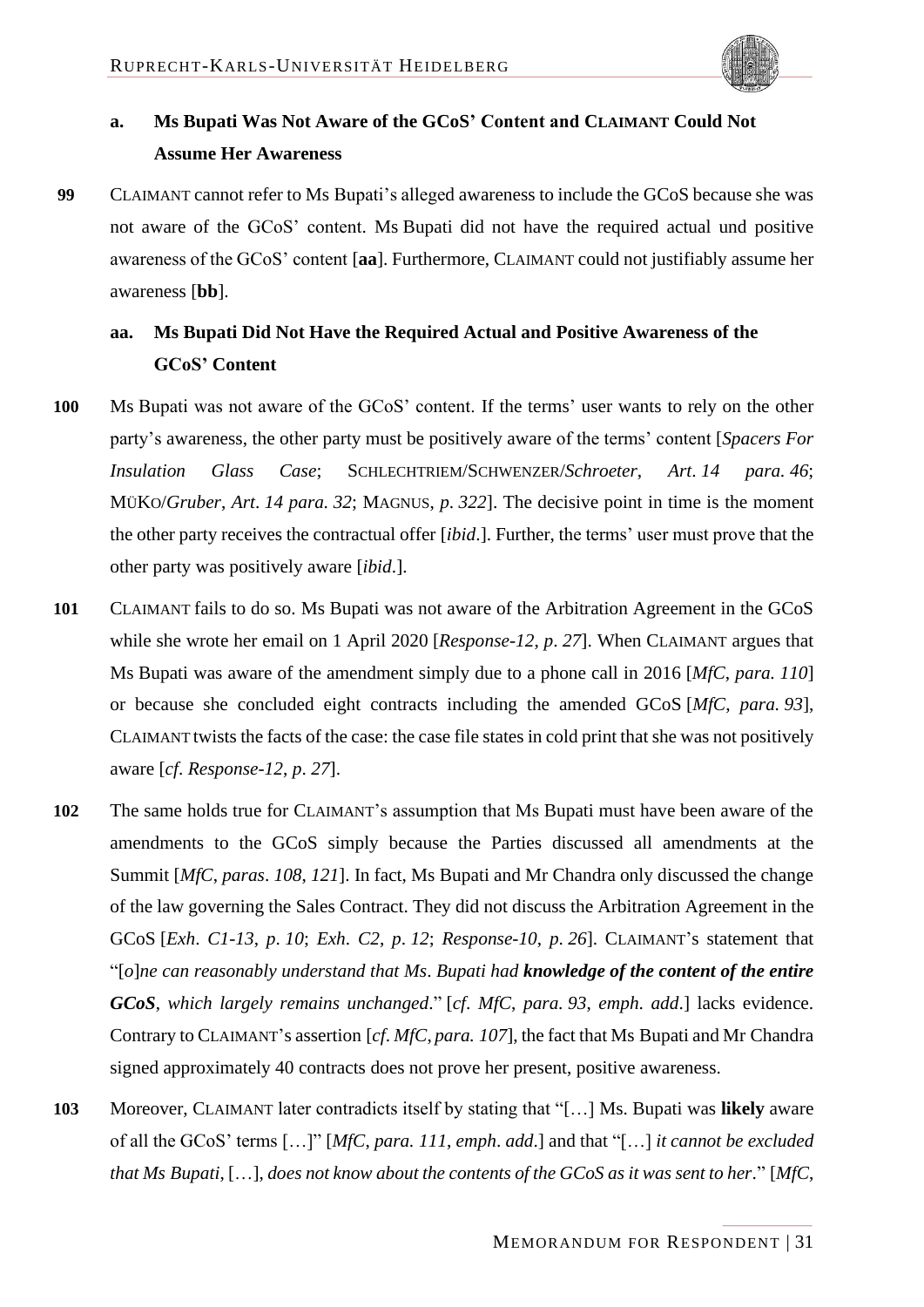

*para. 123*]. CLAIMANT thereby concedes that it cannot prove her positive awareness. However, the mere possibility of the other party's awareness does not suffice [*cf. supra*, *para. [100](#page-66-6)*]. Ms Bupati did not have the required actual and positive awareness of the GCoS' content.

#### <span id="page-67-1"></span><span id="page-67-0"></span>**bb. CLAIMANT Could Not Justifiably Assume Ms Bupati's Awareness**

- **104** Furthermore, CLAIMANT could not justifiably assume Ms Bupati's awareness of the GCoS to fulfill the requirement to make the GCoS available. In the case of constant business relationships, the circumstances of each case determine if the terms' user can assume the other party's awareness [SCHLECHTRIEM/SCHWENZER/*Schroeter*, *Art*. *14 para. 59*]. The Parties did not maintain a constant business relationship in the first place [*cf*. *PO2-3*, *p*. *48*]. Furthermore, the circumstances of the case prevent CLAIMANT from justifiably assuming Ms Bupati's awareness:
- **105** First, Ms Bupati's conduct showed CLAIMANT that she was not aware of the GCoS. In 2016, Mr Chandra informed Ms Bupati about the new arbitration clause which opts for a non-industry related arbitration institution [*MfC*, *para. 53*; *Exh*. *C1-4*, *p*. *9*]. In her email from 1 April 2020, Ms Bupati proposed to select a non-industry related arbitration institution [*Exh*. *C2*, *p*. *12*] although the GCoS already provided for such an institution. CLAIMANT must have understood Ms Bupati's email as proof that she was not aware of the new arbitration clause.
- **106** Second, even though Ms Bupati received the GCoS once, this had happened nine years before she met Mr Chandra at the Summit [*cf*. *Response-11*, *p*. *27*]. The last time she had a closer look at the GCoS was seven years ago [*PO2-18*, *p*. *50*]. To assume that a person remembers the specifics of every standard term he or she receives in his or her career is unrealistic. After all, Ms Bupati is a human, not a robot.
- **107** Third, Ms Bupati had no access to the pre-2016 copy [*PO2-18*, *p*. *50*]. RESPONDENT cannot reasonably be held responsible for documents its employee received at a former employer nine years ago.
- **108** Finally, Ms Bupati and Mr Chandra—in contrast to their previous behavior [*cf*. *Exh*. *C1-2*, *p*. *9*]—have not contracted for two years [*PO-2-8*, *p*. *48*]. Therefore, CLAIMANT cannot justifiably expect Ms Bupati to remember the GCoS' content any longer. Consequently, CLAIMANT could not assume Ms Bupati's awareness.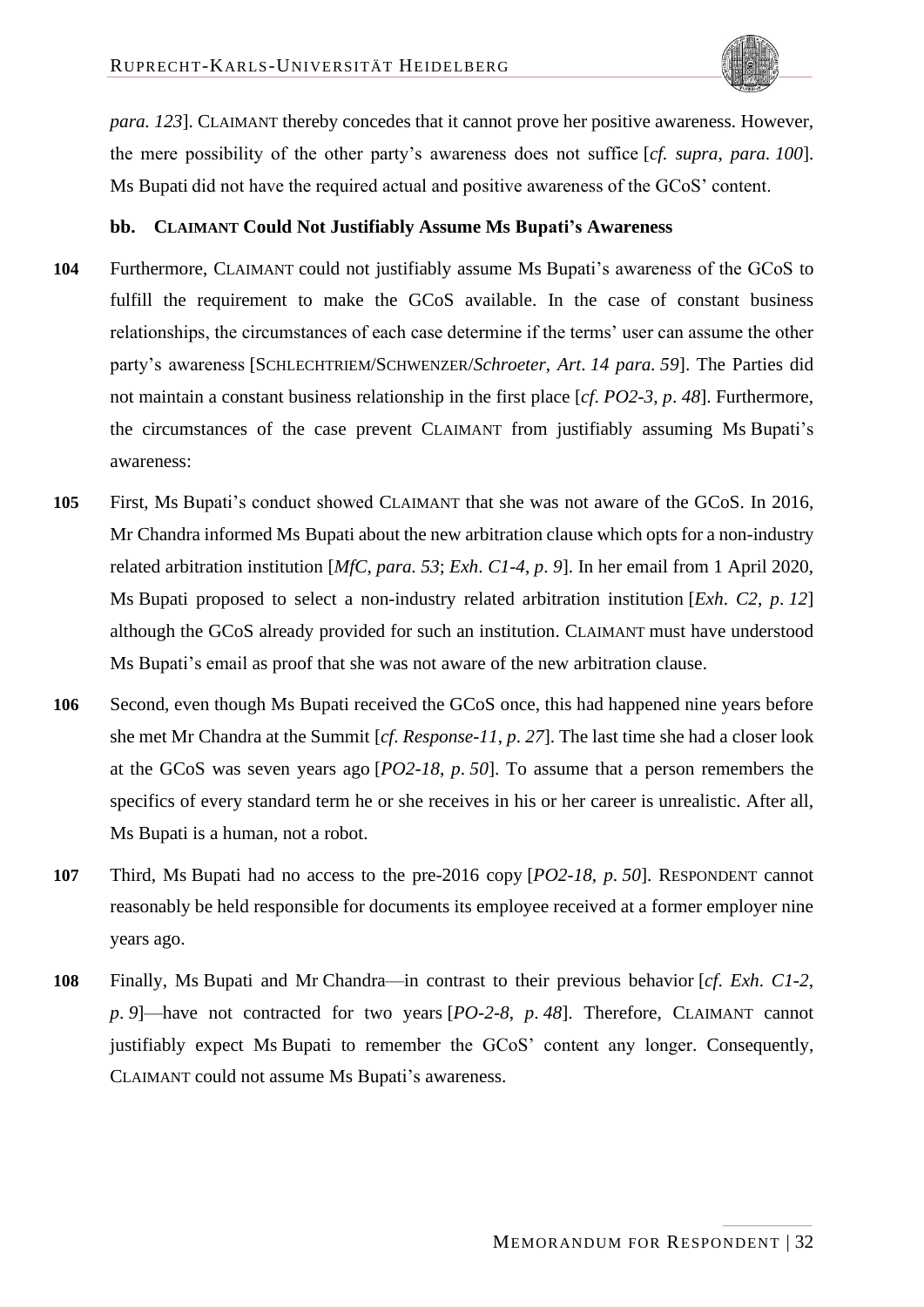<span id="page-68-4"></span>

#### <span id="page-68-9"></span><span id="page-68-0"></span>**b. Ms Bupati Was Not Obligated to Be Aware of the GCoS' Content**

**109** The fact that Ms Bupati was unaware must not be at the expense of RESPONDENT. Ms Bupati was not obligated to be aware of the GCoS' content. Nobody must remember the content of standard terms which never became legally binding [SCHLECHTRIEM/SCHWENZER/*Schroeter*, *Art*. *14 para. 58*; *cf*. *Sour Cherries Case I*, *paras*. *28 et seq*.]. CLAIMANT never transmitted the 2016 version of the GCoS to Southern Commodities [*supra*, *para. [95](#page-64-11)*] although CLAIMANT was required to do so [*supra*, *para. [88](#page-63-10)*]. Therefore, the latest GCoS never became legally binding. Thus, Ms Bupati was not obligated to be aware of their content.

# <span id="page-68-7"></span><span id="page-68-1"></span>**2. The Alleged Practice Does Not Suspend the Requirement to Make the GCoS Available**

<span id="page-68-11"></span><span id="page-68-5"></span>**110** Even if the alleged practice between CLAIMANT and Southern Commodities is also binding for the Parties, *quod non*, this practice does not suspend the requirement to make the GCoS available. Although practices can have the effect that it is no longer necessary to make the terms available [SCHLECHTRIEM/SCHWENZER/*Schroeter*, *Art*. *14 para. 76*; *Tantalum Powder Case II*, *para. 14*; *Dutch-Italian Sales Contracts Case*, *p*. *2*], CLAIMANT's alleged practice [*cf*. *MfC*, *paras*. *107 et seq*.] does not have this effect. In the two cases which acknowledged a respective practice the standard terms' user transmitted the terms three respectively four times before the courts identified a practice which suspended the requirement to make the standard terms available [*cf*. *Dutch-Italian Sales Contracts Case*, *p*. *2*; *Tantalum Powder Case II*, *para. 14*]. CLAIMANT can only prove that it transmitted the GCoS to Southern Commodities once [*cf*. *MfC*, *paras*. *45*, *107*, *108*; *Response-11*, *p*. *27*]. However, a practice requires more than just a single repetition of the relevant actions [FERRARI/KIENINGER/MANKOWSKI/*Saenger*, *Art*. *9 para. 3*]. Thus, the alleged practice does not suspend the requirement to make the GCoS available.

# <span id="page-68-10"></span><span id="page-68-3"></span><span id="page-68-2"></span>**IV.Claimant DOES NOT EVEN FULFILL THE REQUIREMENTS OF THE MINORITY OPINION ON HOW TO INCLUDE STANDARD TERMS IN CONTRACTS**

<span id="page-68-8"></span><span id="page-68-6"></span>**111** CLAIMANT can also not rely on a minority opinion to include the GCoS because RESPONDENT did not have the required reasonable opportunity to become aware of the GCoS. Contrary to the prevailing opinion [*supra*, *para. [83](#page-61-7)*], some argue that a mere reference combined with a reasonable opportunity to obtain awareness of the terms' content suffices to include them [*Vine Wax Case*, *p*. *12*; *Gantry v Research Consulting Marketing*, *paras*. *23 et seq*.; SCHLECHTRIEM/SCHWENZER/*Schmidt-Kessel*, *Art*. *8 para. 59*]. CLAIMANT failed to meet those requirements. First, its references to the GCoS were insufficient [*supra*, *paras*. *[85](#page-62-13) et seqq*.].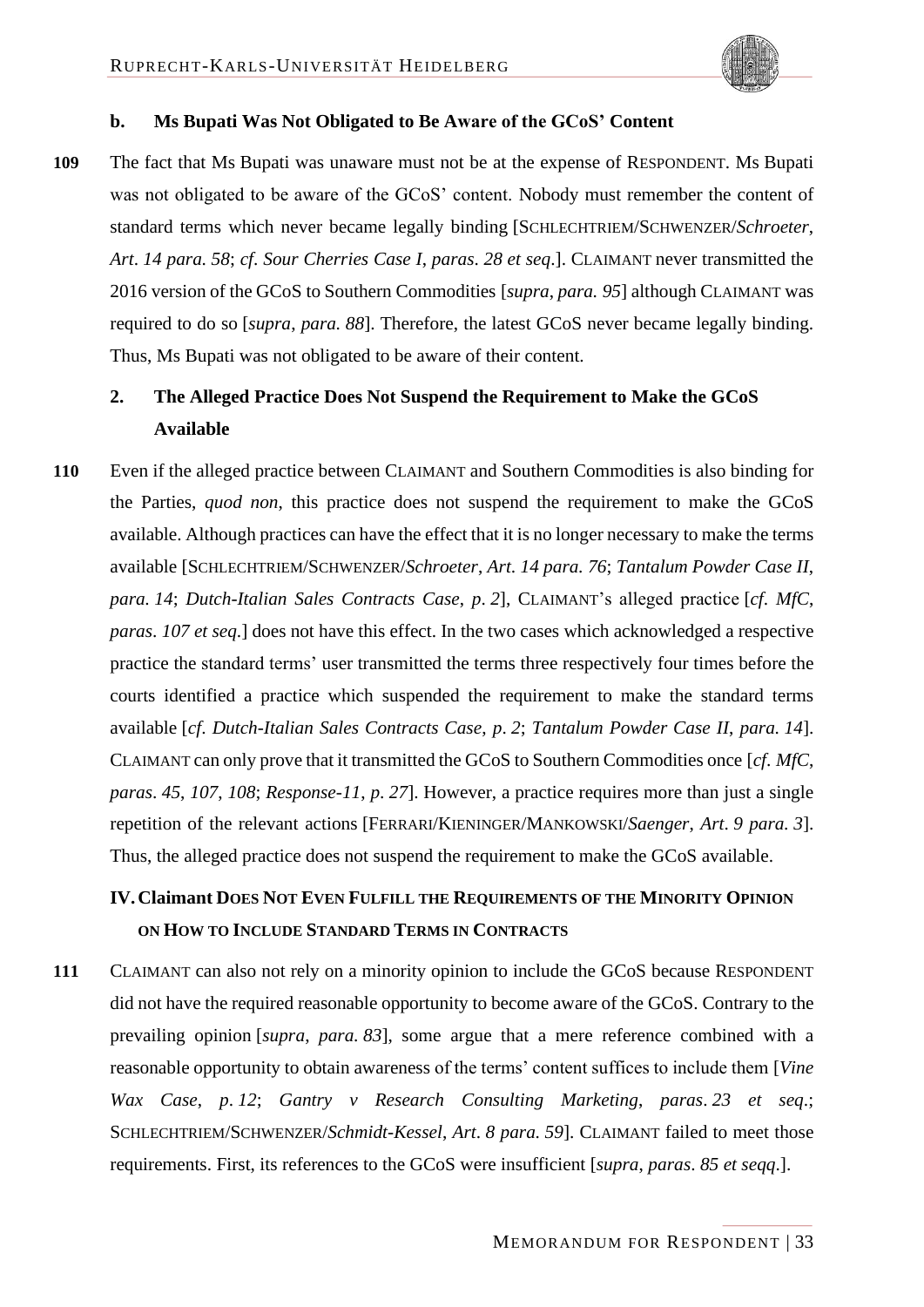

- <span id="page-69-1"></span>**112** Second, RESPONDENT did not have a reasonable opportunity to obtain awareness of the GCoS' content. Such an opportunity exists if the other party can easily take notice of the terms [SCHLECHTRIEM/SCHWENZER/*Schmidt-Kessel*, *Art*. *8 para. 60*]. CLAIMANT did not make the GCoS easily accessible on its website [*PO2-18*, *p*. *50*]. If CLAIMANT was to refer to RESPONDENT's possibility to request a copy of the GCoS, CLAIMANT would construct an obligation the CISG does not set out [*supra*, *para. [93](#page-64-12)*]. Also, CLAIMANT could not rely on Ms Bupati's alleged awareness of the GCoS. She had no access to the pre-2016 or the current version of the GCoS [*PO2-18*, *p*. *50*] and is not aware of their content [*supra*, *paras*. *[100](#page-66-6) et seqq*.].
- **113** CLAIMANT argues that a reasonable opportunity to become aware of the terms exists if the parties have had prior agreement subject to the same terms [*MfC*, *para. 105*]. However, CLAIMANT omits the fact that the Parties had never concluded a contract before [*PO2-3*, *p*. *48*]. Therefore, RESPONDENT did not have a reasonable opportunity to become aware of the GCoS. Under the requirements of both, the prevailing as well as the minority opinion, CLAIMANT failed to include the GCoS in the Sales Contract.

#### <span id="page-69-0"></span>**V. CONCLUSION ON PART III**

**114** CLAIMANT argues that the Parties included the GCoS in the Sales Contract to circumvent the CISG's rules. CLAIMANT not only disregards the requirements of the CISG to include standard terms but also failed to fulfill them: First, CLAIMANT's references were insufficient. Second, CLAIMANT did not meet the requirement—or its exceptions—to make the GCoS available. Third, RESPONDENT did not even have a reasonable opportunity to obtain awareness of the GCoS. Therefore, the Parties did not include the GCoS in the Sales Contract.